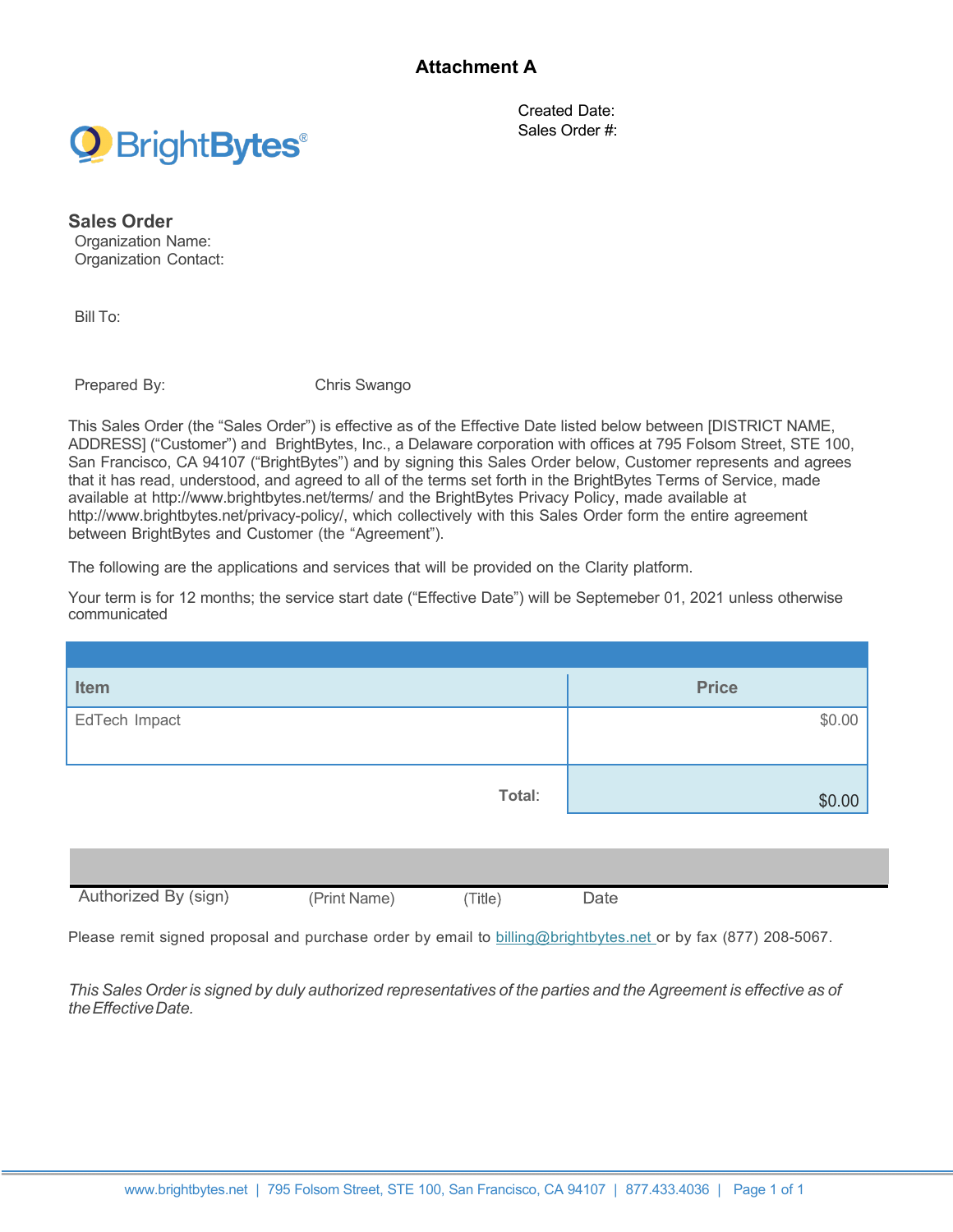#### **BRIGHTBYTES TERMS OF SERVICE - AND INTELLECTUAL PROPERTY LICENSE AGREEMENT**

#### **Terms of Service**

Welcome to BrightBytes, the online service of BrightBytes, Inc. ("BrightBytes," "we," or "us"). This page explains the terms by which you may use and otherwise interact with our online website, applications and software (collectively, "Applications") provided on or in connection with BrightBytes' proprietary online service, technology, and infrastructure for the distribution of tools and technologies to enable users to access, use, and analyze data, materials, and information relevant to the education market (such service, technology, and infrastructure, the "Clarity Platforms") (collectively the website, Applications and Clarity Platforms shall be referred to as the "Service").

By accessing or using the Service, checking the box indicating your acceptance or by executing a Partnership Agreement or a Sales Order that references these Terms, you signify that you have read, understood, and agree to be bound by these Terms of Service (the "Terms"), and to the collection and use of your information as set forth in the BrightBytes Privacy Policy, whether or not you are a registered user of our Service. These Terms apply to all users and other visitors to the Service ("Users").

PLEASE READ THIS AGREEMENT CAREFULLY TO ENSURE THAT YOU UNDERSTAND EACH PROVISION. THIS AGREEMENT CONTAINS A MANDATORY INDIVIDUAL ARBITRATION AND CLASS ACTION/JURY TRIAL WAIVER PROVISION THAT REQUIRES THE USE OF ARBITRATION ON AN INDIVIDUAL BASIS TO RESOLVE DISPUTES, RATHER THAN JURY TRIALS OR CLASS ACTIONS.

Capitalized terms that are not defined in these Terms are as defined in the Sales Order.

#### **1. Relationship to Other Agreements**

**1.1 License and Service Agreements.** Depending on the services or materials you will be providing to, or receiving from, BrightBytes, other terms may apply in addition to this Agreement. If you are a Partner who is or will be providing frameworks for analysis of data and information via the Clarity Platform ("Frameworks"), the terms of your separate written agreement with us (each a "Partnership Agreement") will apply. If you are a customer of BrightBytes ("Customer") who is or will be purchasing access to Frameworks or other Applications via the Clarity Platforms, the terms of your Sales Order, along with any addendum thereto, such as a Data Sharing Addendum (each an "Addendum"),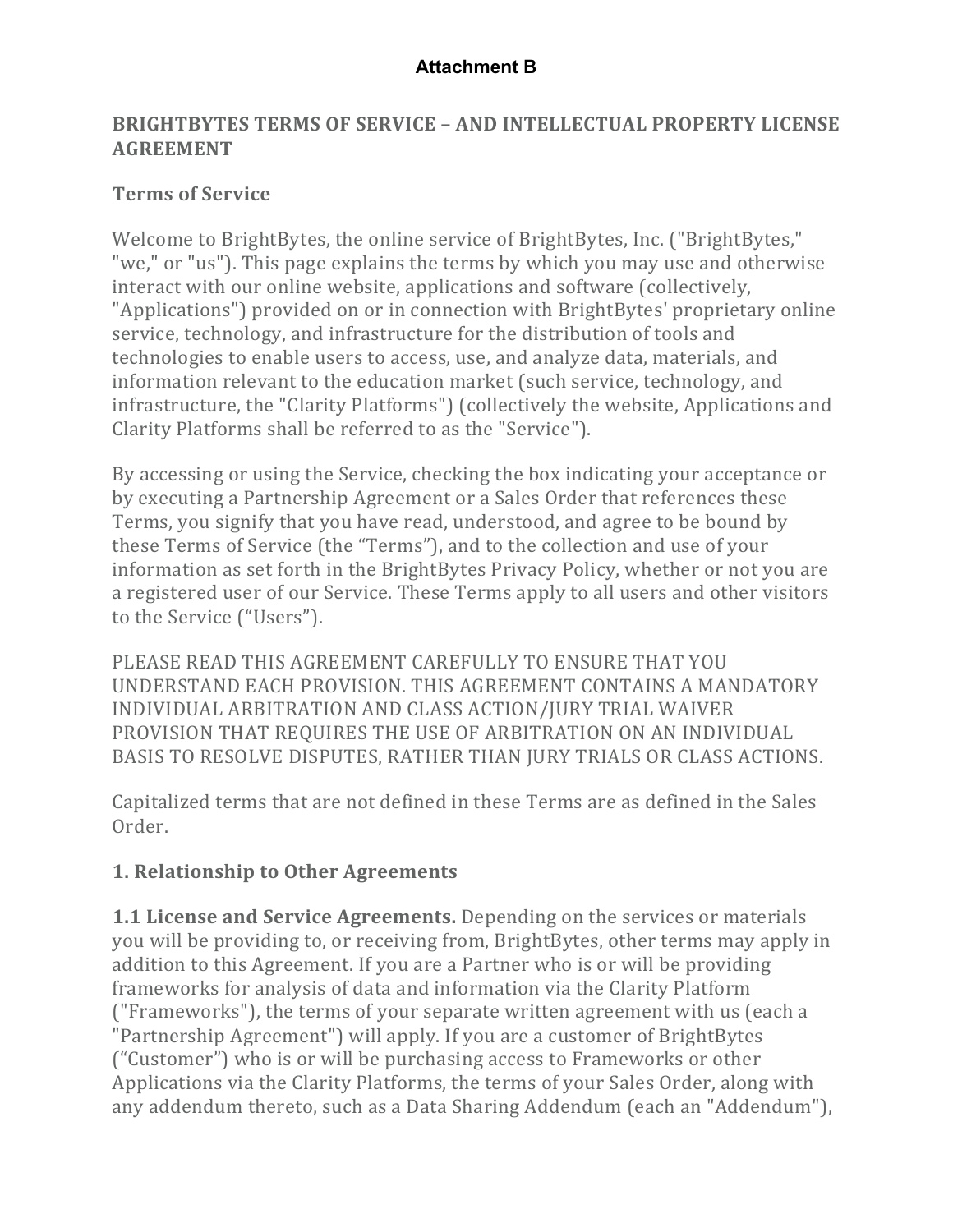will apply. Throughout these Terms, "the Agreement" means these Terms and the terms of your Sales Order, Partnership Agreement, and any other agreement entered into between you and BrightBytes, as applicable.

**1.2 Order of Precedence.** In the event of a conflict between the terms of your Partnership Agreement, Sales Order, or any Addendum, as applicable, the terms of such agreement will take precedence over the terms set forth in these Terms.

# **2. Use of Our Service**

BrightBytes provides a website, software, and services to assist school districts, schools, and other educational partners in accessing, using, and analyzing data with the goal of improving student learning outcomes.

# **2.1. Eligibility**

This is a contract between you and BrightBytes. You must read and agree to these terms before using the BrightBytes Service. If you do not agree, you may not use the Service. You may use the Service only if you can form a binding contract with BrightBytes, and only in compliance with this Agreement and all applicable local, state, national, and international laws, rules, and regulations. By using the Service, or otherwise obtaining services from, or providing services to, BrightBytes, you affirm that you:  $(1)$  are at least eighteen  $(18)$  years of age or older; and  $(2)$  have read, understand, and agree to be bound by all of the terms set forth herein and any other applicable terms.

# **2.2. BrightBytes Service**

Subject to the terms and conditions of the Agreement, you are hereby granted a non-exclusive, limited, non-transferable, non-sublicensable, license to use the Service. BrightBytes may terminate this license at any time for any reason or no reason, subject to applicable terms in the Agreement.

# **2.3. Service Rules**

You agree not to engage in any of the following prohibited activities: (i) copying, distributing, or disclosing any part of the Service in any medium, including without limitation by any automated or non-automated "scraping"; (ii) using any automated system, including without limitation "robots," "spiders," "offline readers," etc., to access the Service in a manner that sends more request messages to the BrightBytes servers than a human can reasonably produce in the same period of time by using a conventional on-line web browser (except that BrightBytes grants the operators of public search engines revocable permission to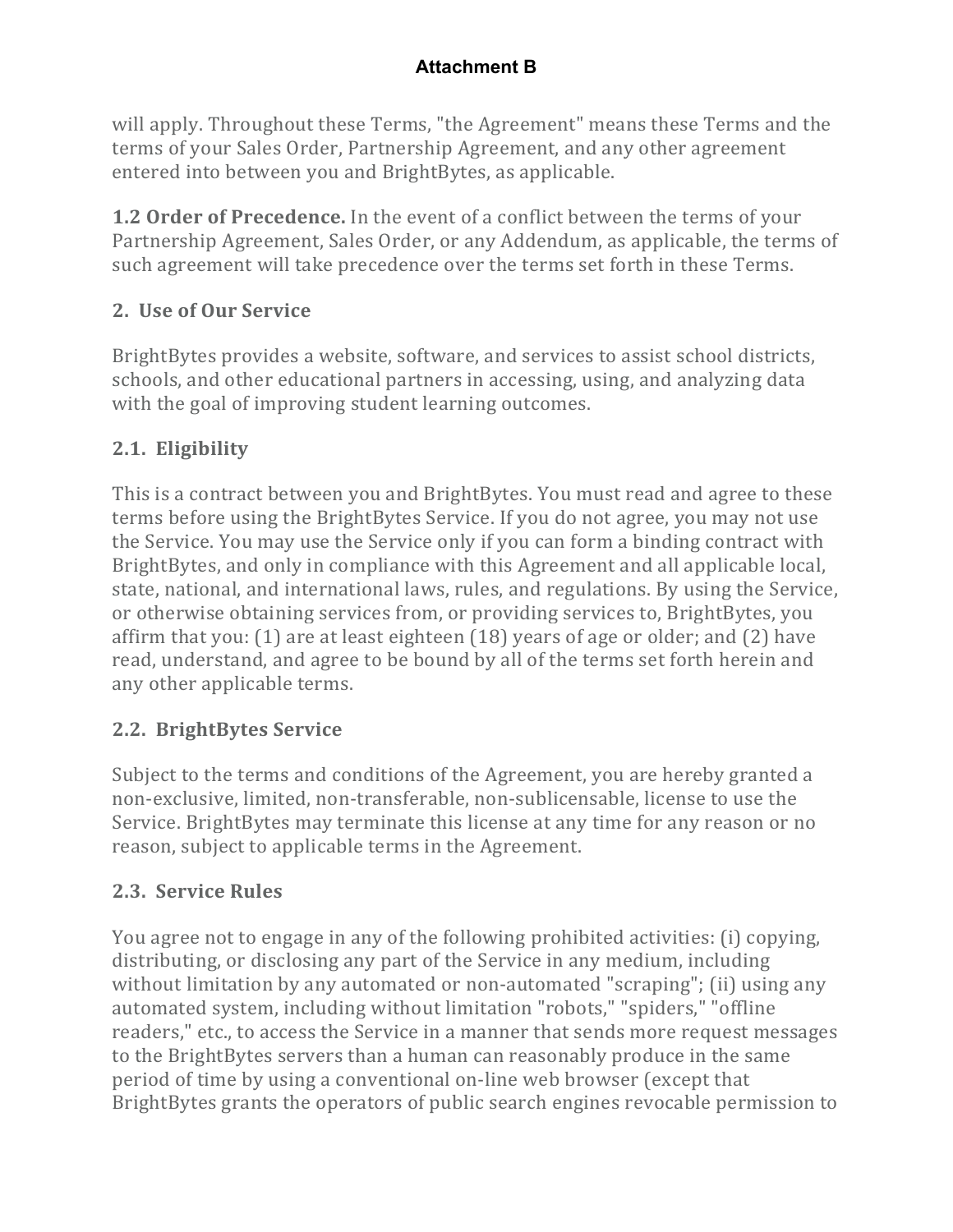use spiders to copy publicly available materials from the Service for the sole purpose of and solely to the extent necessary for creating publicly available searchable indices of the materials, but not caches or archives of such materials); (iii) transmitting spam, chain letters, or other unsolicited email; (iv) attempting to interfere with, compromise the system integrity or security or decipher any transmissions to or from the servers running the Service;  $(v)$  taking any action that imposes, or may impose at our sole discretion an unreasonable or disproportionately large load on our infrastructure; (vi) uploading invalid data, viruses, worms, or other software agents through the Service; (vii) collecting or harvesting any personally identifiable information, including account names, from the Service; (viii) using the Service for any commercial solicitation purposes;  $(ix)$ impersonating another person or otherwise misrepresenting your affiliation with a person or entity, conducting fraud, hiding or attempting to hide your identity;  $(x)$  interfering with the proper working of the Service;  $(xi)$  accessing any content on the Service through any technology or means other than those provided or authorized by the Service; (xi) bypassing the measures we may use to prevent or restrict access to the Service, including without limitation features that prevent or restrict use or copying of any content or enforce limitations on use of the Service or the content therein; or (xii) crawling, scraping or otherwise accessing the Service for any competitive or market research purposes.

We may, without prior notice, change the Service; stop providing the Service or features of the Service, to you or to Users generally; or create usage limits for the Service. We may permanently or temporarily terminate or suspend your access to the Service without notice and liability for any reason, including if in our sole determination you violate any provision of this Agreement, or for no reason. Upon termination for any reason or no reason, you continue to be bound by this Agreement.

You are solely responsible for your interactions with other BrightBytes Users. We reserve the right, but have no obligation, to monitor disputes between you and other Users. BrightBytes shall have no liability for your interactions with other Users, or for any User's action or inaction.

# **2.4. Account and Passwords**

Upon completing the registration process, you will receive a unique account ID and password for each of your Users (the "Account Information"). The Account Information may be used only by your Users and you are responsible for ensuring that each of your Users maintains the confidentiality of the Account Information. You shall be solely responsible for all activities that occur using your Account Information. You shall notify us immediately of any unauthorized use or loss of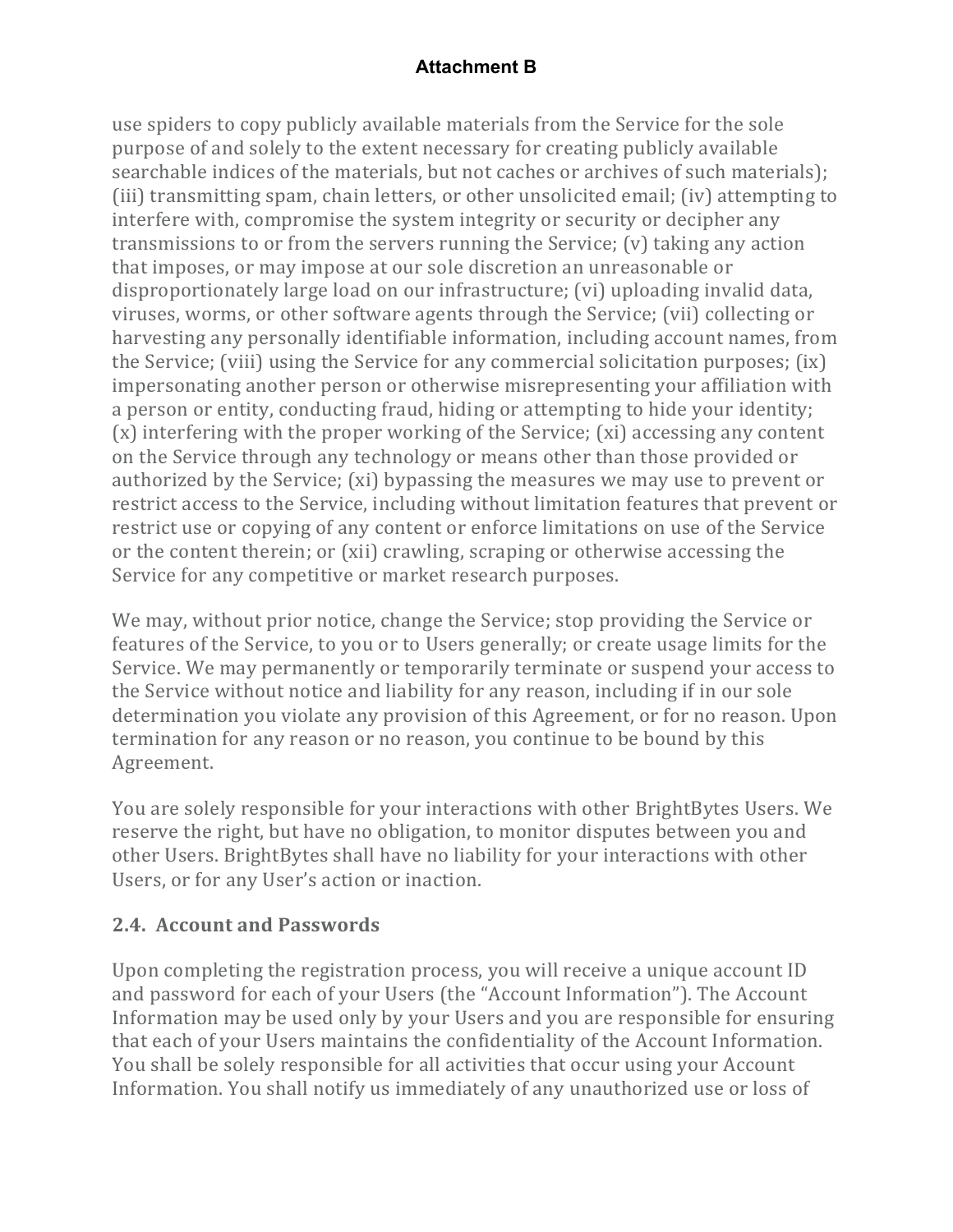any Account Information or any other breach of security with respect to your or your Users' use of the Services. Account Information is subject to cancellation or suspension by us at any time if we reasonably believe that such Account Information is being misused, used by an unauthorized user, or if you have materially breached this Agreement. The reissuance or reactivation of any Account Information shall be in our discretion.

# **3. Personal Information and Student Data**

**3.1. Student Data.** If you are a school, school district, or related entity or other organization that will be providing BrightBytes access to Student Data (as defined below), you authorize BrightBytes to collect, use, process and share Student Data for the purposes provided under this Agreement. "**Student Data**" is any personal information (in any format) that is directly related to an identifiable current or former student that is maintained by a school, school district, or related entity or organization, or by us on your behalf. To the extent that U.S. law applies, Student Data may include "educational records" as defined in the Family Educational Rights and Privacy Act ("**FERPA**"), 20 U.S.C.  $\S$  1232(g), and that BrightBytes shall be considered a School Official with a legitimate educational interest.

**3.2. Ownership and Control.** BrightBytes shall access and process Student Data for the purposes of providing an outsourced institutional function pursuant to FERPA 34 CFR Part  $99.31(a)(1)$ . As between BrightBytes and you, you own all right, title, and interest to all Student Data you provide or otherwise make available to us, and BrightBytes does not own, control, or license such Student Data, except so as to provide the Applications and related services described herein. Both parties agree to uphold their responsibilities under laws governing the privacy of Student Data, including in the U.S. the Family Educational Rights and Privacy Act ("FERPA"), the Protection of Pupil Rights Amendment ("PPRA"), and the Children's Online Privacy and Protection Act ("**COPPA**"), as applicable. We rely on each school or other Customer to obtain and provide appropriate consent and disclosures, if necessary, for BrightBytes to collect any Student Data, including the collection of Student Data directly from students under 13, as permitted under COPPA.

**3.3. Confidentiality.** BrightBytes agrees to treat Student Data as confidential and not to share it with third parties other than as described in the Agreement and BrightBytes' Student Data Privacy Statement (http://www.brightbytes.net/privacy-policy/)

**3.4. BrightBytes' Access.** You authorize BrightBytes to access or collect Student Data and shall facilitate a reasonable method for BrightBytes to access the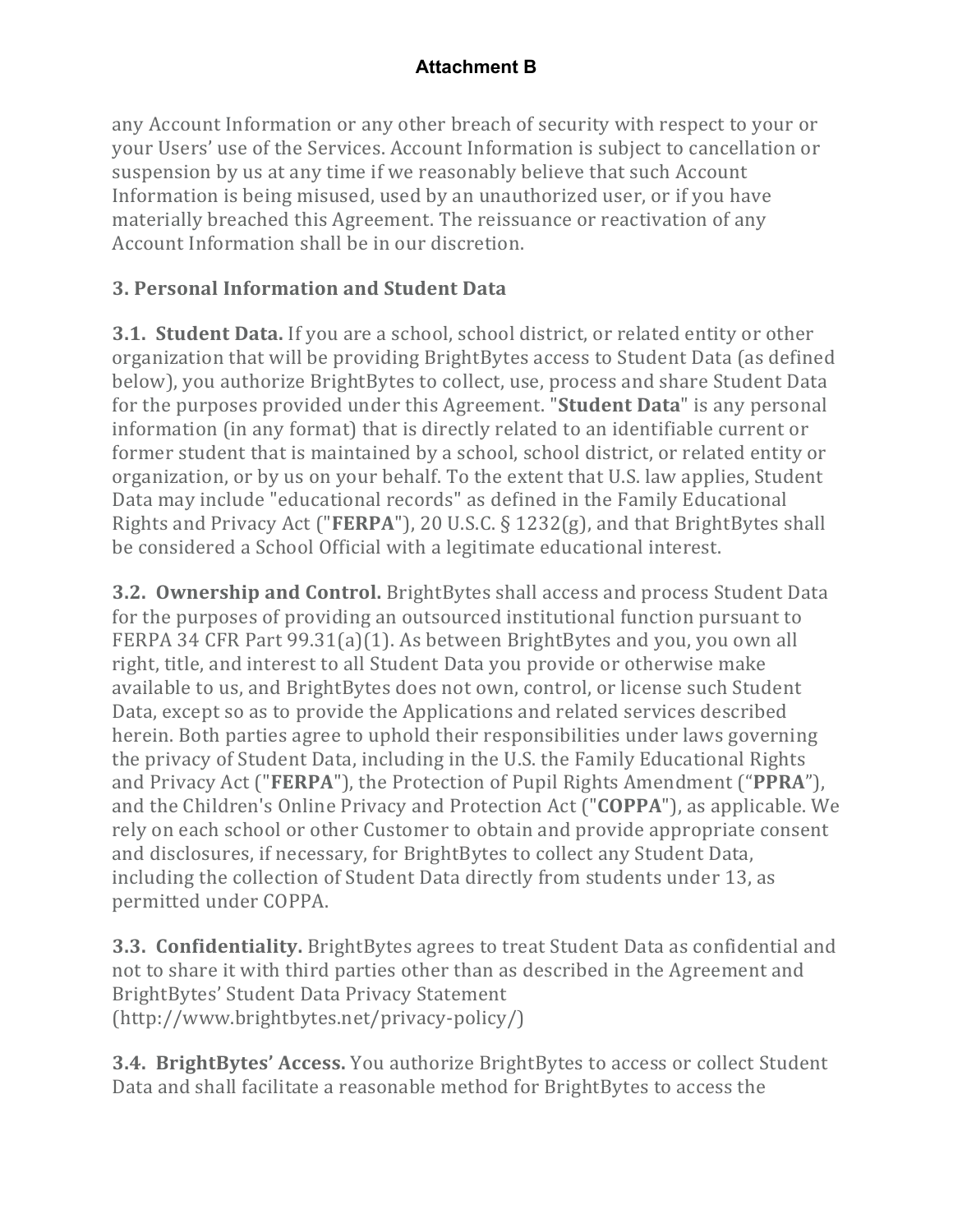information stored in your student information systems ("SIS"), learning management system ("LMS") or other data repository, or receive Student Data or other information via SIS, Secure File Transfer Protocol ("SFTP"), or other secure transfer method. To the extent you utilize a portion of the Service that collects information through a client-layer solution (e.g., a browser extension), network layer solution (e.g., software that resides at the network level and that collects information), or another method that may be used by BrightBytes and/or its third-party service providers to collect information (each a "Collection Method"), you authorize BrightBytes to access or collect Student Data and Usage Data (defined below) via the Collection Method applicable to the BrightBytes Service you have selected, and you agree that BrightBytes may combine such data with Student Data it receives or collects through other methods. Through the course of providing certain portions of the Service, and to the extent you utilize such Service offerings, BrightBytes may also collect usage data about a user's browsing behavior on a webpage or application  $(e.g., time spent on page, use of third party)$ applications, mouse clicks, etc.) ("Usage Data"), which shall be treated as Student Data only if, and to the extent, that this Usage Data is combined or associated with personally identifiable Student Data.

**3.5. Student Data Consents and Authority.** You represent and warrant that you have the authority to provide Student Data to BrightBytes, and for BrightBytes to access, collect, process, and otherwise use Student Data as set forth in this Agreement, for the purpose of providing the Applications and services described in the Agreement, and that you have provided appropriate disclosures to, and received appropriate consents from, your Authorized Users or any other end users regarding your sharing such Student Data with BrightBytes and BrightBytes' access, collection, processing, and other use of the Student Data as set forth in this Agreement. Without limiting the generality of the foregoing, and to the extent applicable to the Service provided to you under this Agreement, you represent and warrant that you have provided appropriate disclosures to, and received appropriate consents from, your Authorized Users or any other end users, including, as necessary, parents or guardians of students, regarding the Collection Methods applicable to the portions of the Service to which you have purchased access, including but not limited to, the installation of a browser extension on any device which is used to access a user account you have selected to participate in the Service for the purposes of permitting BrightBytes to collect Student Data and Usage Data, for purposes of providing the Service. For clarity and without limitation, you are solely responsible for the selection of user accounts to which the browser extension will be associated, and for the installation of the browser extension on such accounts for the purpose of participating in the Services.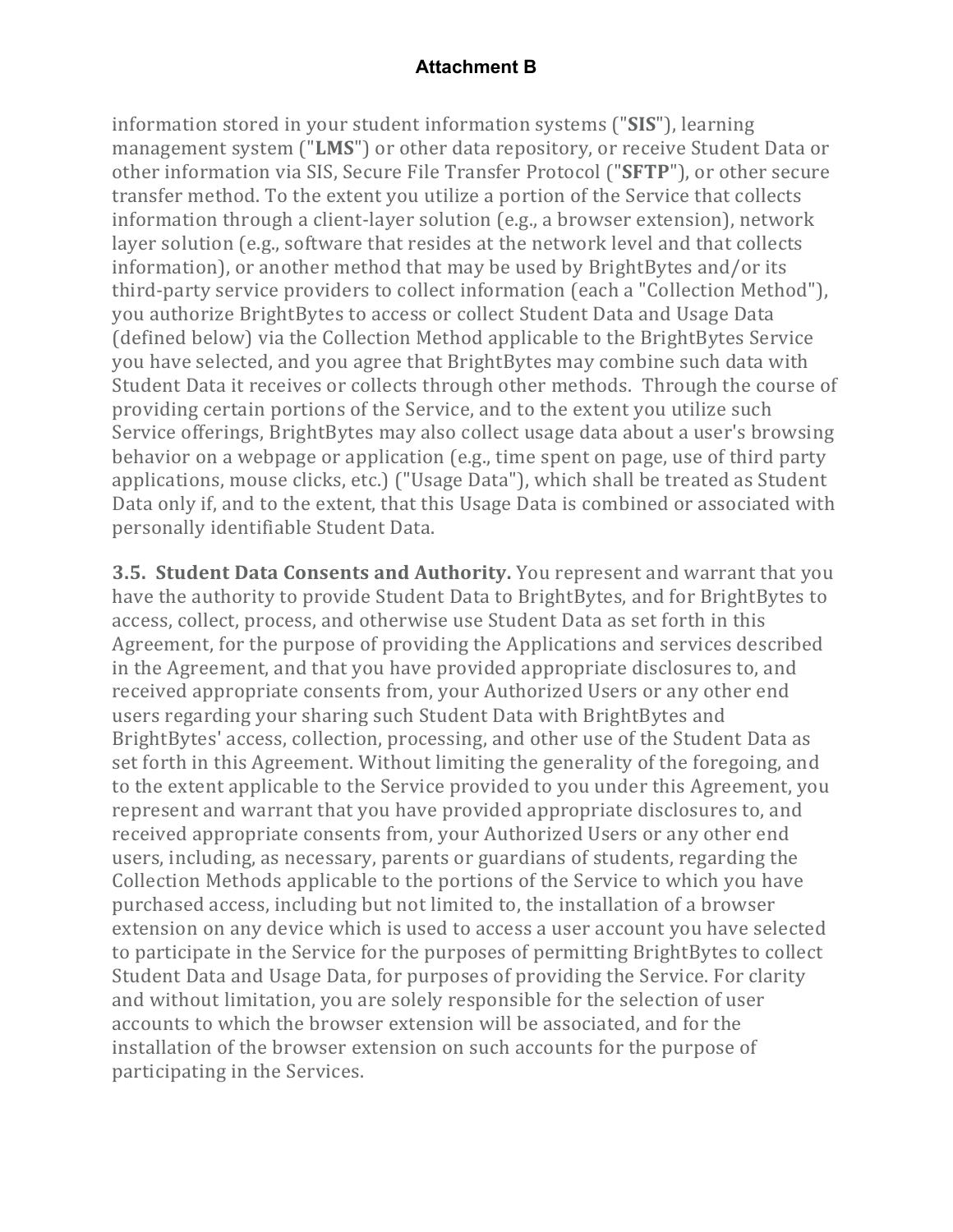**3.6. Use of Student Data.** By sharing Student Data or other information to BrightBytes, you expressly grant, and you represent and warrant that you have all rights necessary to grant to BrightBytes a non-exclusive, royalty-free, worldwide license during the term of the Agreement to use, transmit, distribute, modify, reproduce, display, and store the Student Data solely for the purposes of (i) providing the Services as contemplated herein, (ii) maintaining, supporting, evaluating, improving and developing our products, applications, and Service, (iii) enforcing its rights under the Agreement, and  $(iv)$  as permitted with the authorized user's consent or direction.

**3.7. Restrictions on Use of Student Data.** BrightBytes may access, use, store or collect Student Data solely to the extent necessary to exercise its rights and perform its obligations under the Agreement. BrightBytes shall not sell, disclose, transfer, share or rent Student Data, except (i) to the extent set forth in the Agreement, or (ii) as otherwise directed with the Customer's written consent. For clarity and without limitation, authorized users of Customer who access the Service pursuant to this Agreement shall not be "third parties" for the purpose of this Section. BrightBytes shall not use Student Data to engage in targeted advertising.

**3.8. Use of Anonymized Data.** You agree that BrightBytes may collect, analyze, and use data derived from Student Data, including de-identified, aggregated or anonymized Student Data, as well as Usage Data not combined with Student Data, and data about your, and other users' access and use of the Applications, for product development, research or other purposes, including, but not limited to, operating, analyzing, improving, developing or marketing the Applications, the Clarity Platforms, or for the development and improvement of educational sites, services or applications. If BrightBytes publicly discloses or shares with third parties (e.g., in marketing materials, research, analytics, or in application development) information that is derived from Student Data, such data will be aggregated or anonymized to reasonably avoid identification of a specific individual. You further agree that BrightBytes will have the right, both during and after the Term of this Agreement, to use, store, transmit, distribute, modify, copy, display, sublicense, and create derivative works of the anonymized or aggregated data.

**3.9. Third-Party Subcontractor Access.** By submitting Student Data to BrightBytes, you consent to allow BrightBytes to provide access to Student Data to its employees and to certain third party service providers that have a legitimate need to access such information in connection with their responsibilities in providing the Applications and related services. BrightBytes and its employees, subcontractors, service providers, or agents involved in the handling, transmittal,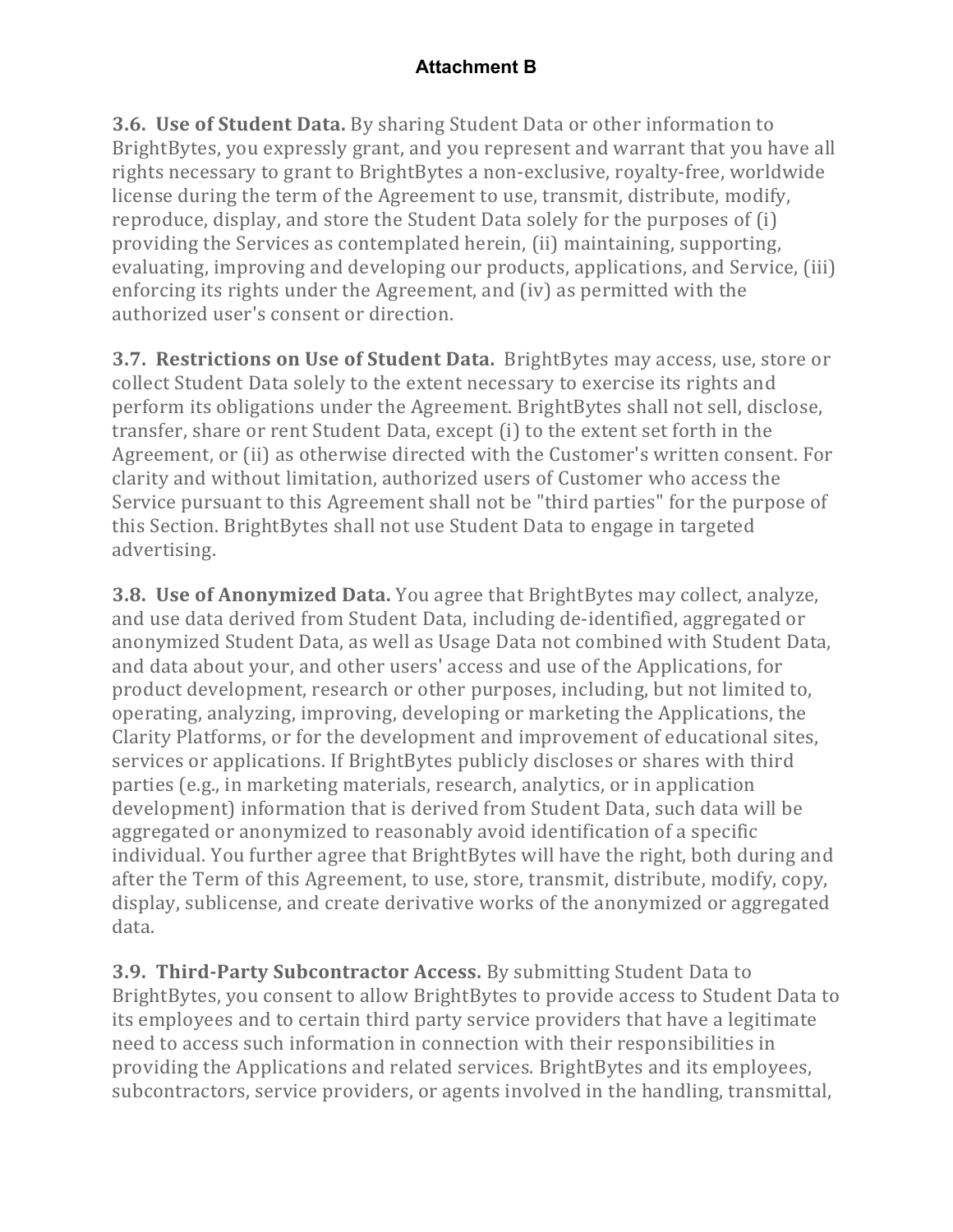and processing of Student Data will be required to maintain the confidentiality of such data that includes personally identifiable information. BrightBytes will maintain access  $log(s)$  that record all disclosures of or third-party access to Student Data within its possession and will provide copies of an access  $log(s)$  to you upon request.

**3.10. Data Retention and Deletion Requests.** You may request that BrightBytes delete or retrieve your Student Data in BrightBytes' possession at any time by providing such a request in writing, which request BrightBytes shall then comply with in a commercially reasonable time not to exceed (2) two weeks. If you request that BrightBytes retrieve Student Data, BrightBytes will provide you with a copy of all Student Data that was processed during the Term. For clarity, BrightBytes will continue to maintain a copy of such data for our records until the end of the Term of the Agreement or until we receive a deletion request. BrightBytes is not required to delete or provide to you any Student Data that has been de-identified, anonymized and/or aggregated, or any data that has been derived from Student Data, so long as the data is maintained in a form, which could not reasonably identify any individual. Upon termination of the Term of this Agreement, BrightBytes will automatically delete or de-identify all Student Data within 30 days from the end of the Term unless you submit a request to retrieve such data within that time frame.

**3.11. Data Location.** You acknowledge and agree that BrightBytes will store and process information, including Student Data, in various data centers around the world, including in the U.S., and that Student Data may not be stored or processed only within the country in which it was collected. You also acknowledge that, subject to this Agreement and to the extent permitted by Law, Student Data may be accessed and processed by our affiliates' or our third party service providers' personnel in foreign countries, including countries other than the jurisdiction from which the Student Data was collected, and you hereby authorize such access and processing. You warrant and agree that you have obtained all necessary consents for BrightBytes to process Student Data in the U.S. and elsewhere in the world.

**3.12. Data Security.** We have implemented commercially reasonable administrative, physical, and technical safeguards designed to secure personal information, including Student Data, from unauthorized access, disclosure, or use, which could include data encryption, firewalls, physical access controls to buildings and files. We have policies and procedures in place to limit access to our systems to only those employees and trusted third parties that have a need-toknow basis based on specific job function or role. You acknowledge and agree that, as between the parties, you are solely responsible for any and all Student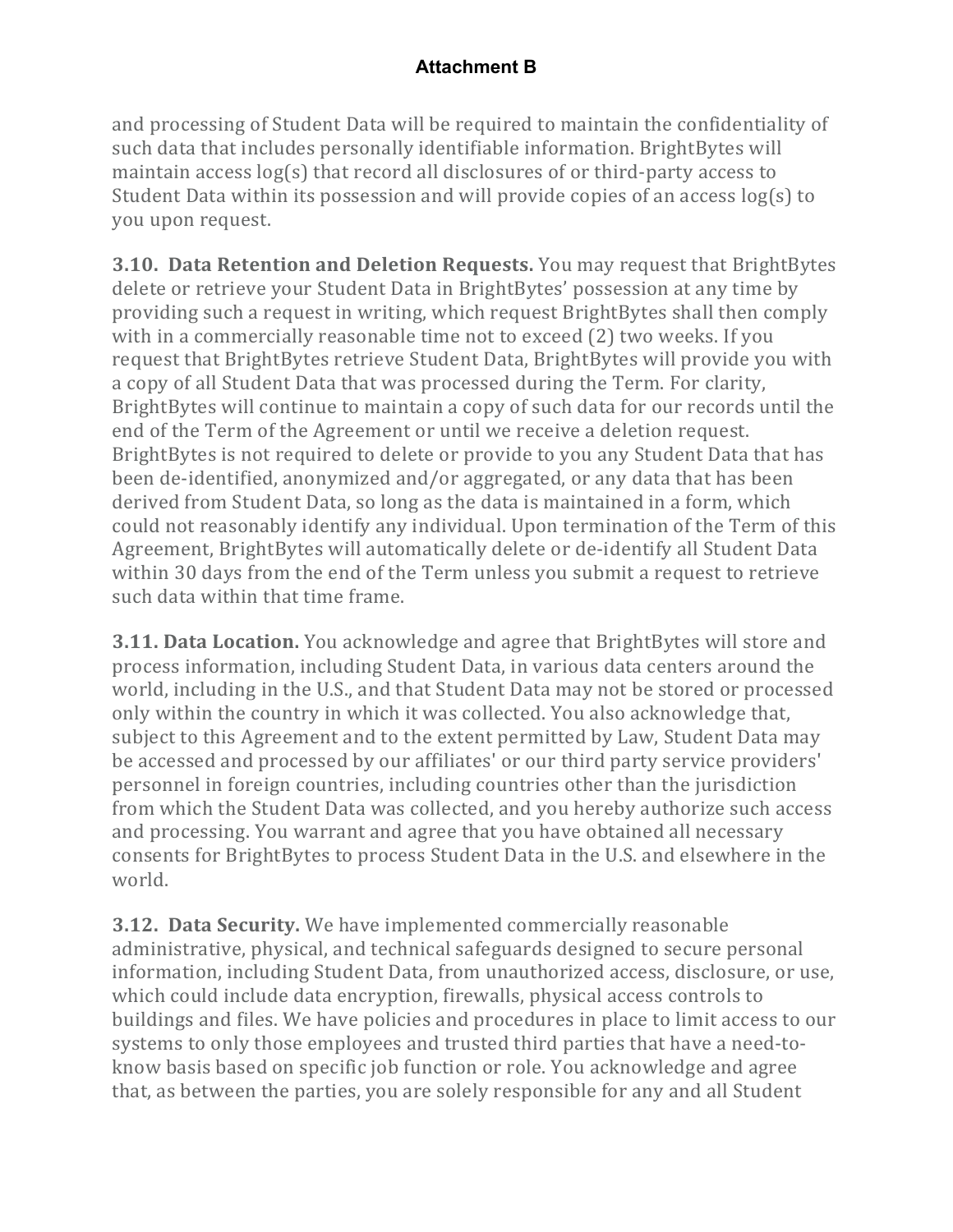Data, whether provided by you, students, or any other third-party. In the event we have a reasonable, good faith belief that an unauthorized party has gained access to or been disclosed personally identifiable Student Data we have collected or received through the Applications, BrightBytes will promptly notify you and will use reasonable efforts to cooperate with your investigation of the incident; and if such incident triggers any third party notice requirements under applicable laws, you agree that as the owner of the Student Data, you will be responsible for the timing, content, cost and method of any such notice and compliance with such laws.

**3.13. Change of Control.** By providing access to Student Data to BrightBytes, you consent to allow BrightBytes to transfer Student Data to a new provider in the event that BrightBytes sells, divests or transfers the business or a portion of the business, provided that the new provider has agreed to data privacy standards no less stringent than those set forth in this Agreement. We may also transfer personal information - under the same conditions - in the course of mergers, acquisitions, bankruptcies, dissolutions, reorganizations, liquidations, similar transactions, or proceedings involving all or a portion of our business. In either case we will provide you with notice and an opportunity to opt-out of the transfer of Student Data by deleting your Student Data information and terminating your account.

# **4. Confidentiality**

**4.1 Definition**. "Confidential Information" means any information marked or otherwise identified in writing by either you or us as proprietary or confidential or that, under the circumstances surrounding the disclosure, should be known to constitute proprietary or confidential information. Confidential Information of both parties shall include, without limitation, any amounts paid under, and the terms of, the Agreement, as well as information regarding either party's business, strategies, plans, suppliers, clients, finances, business plans, product development, technology, and software. For the avoidance of doubt, BrightBytes' Confidential Information shall include the proprietary aspects, designs, and features of the Service.

**4.2 Duty of Confidentiality.** Neither party will use the other's Confidential Information without the other's written consent as expressly permitted in the Agreement except for the purpose of exercising its rights or carrying out its obligations under the Agreement. Each party will disclose the other's Confidential Information to its employees, agents, representatives, and consultants only on a need-to-know basis and subject to reasonable confidentiality obligations on such persons. Each party will protect the other's Confidential Information using the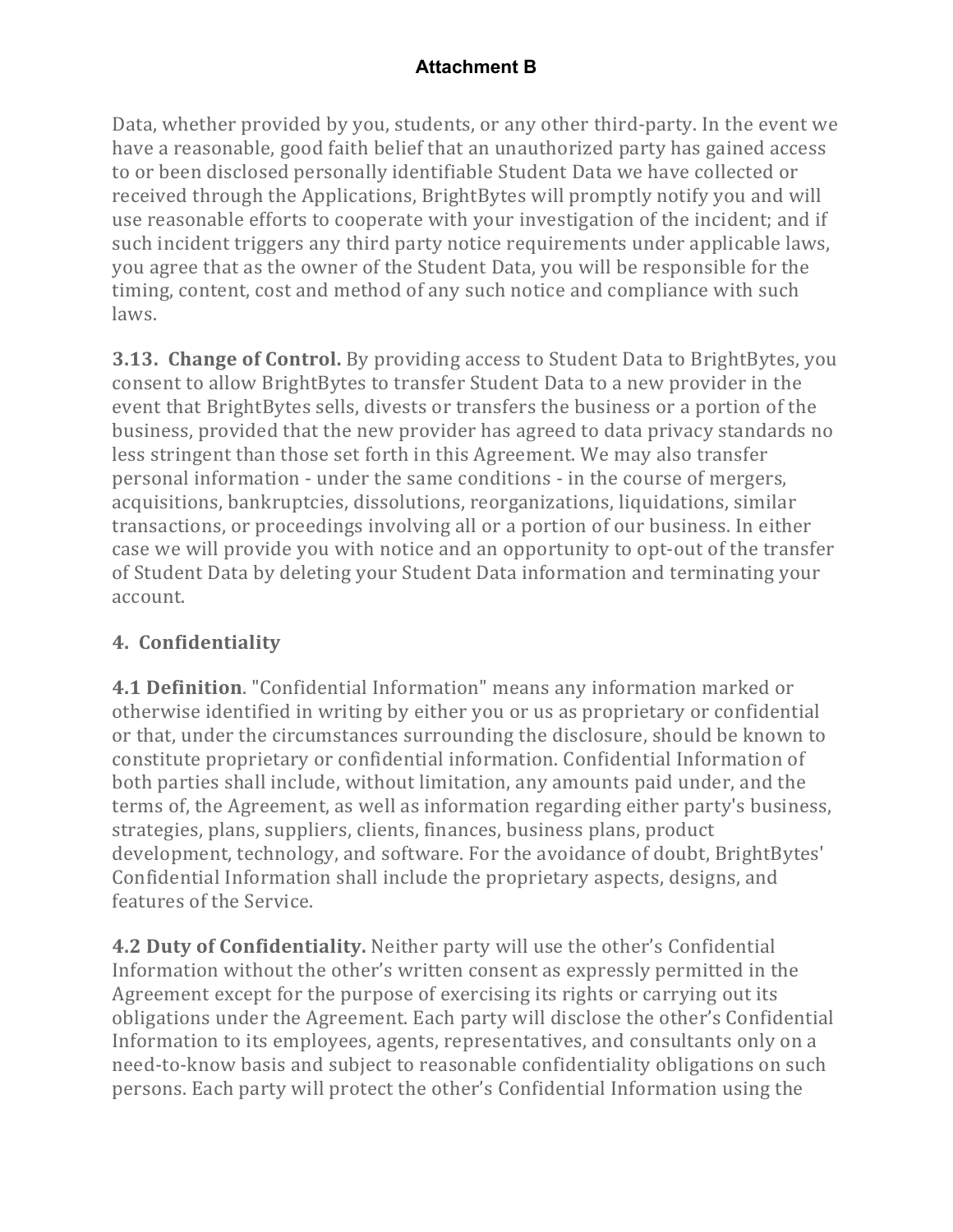same degree of care, but no less than reasonable care, to prevent the unauthorized use or disclosure of such Confidential Information.

**4.3 Exclusions.** The obligations set forth in this Section 2 will not apply to any information that: (i) was previously known to either party free of any obligation of confidentiality; (ii) is or becomes publicly available other than by means of unauthorized disclosure by either party; or (iii) is required to be disclosed pursuant to statute, regulation, or order of a court.

**4.4 Remedies for Breach.** The receiving party agrees that the disclosing party will be entitled to equitable relief, including injunction and specific performance, in the event of any breach or threatened or intended breach of the Agreement. Such injunctive relief shall not be the disclosing party's exclusive remedy for any breach of the Agreement but will be in addition to all other remedies available at law or in equity.

# **5. Representations and Warranties; Disclaimers**

**5.1 Mutual Representations and Warranties.** Each party hereby represents, warrants, and covenants that: (i) it has full authority to enter into the Agreement; and (ii) the Agreement shall constitute a valid and binding obligation on such party, enforceable in accordance with the terms of each.

**5.2 Limited Warranty by BrightBytes.** BrightBytes hereby warrants that the Service will perform substantially in accordance with its documentation or specifications. The foregoing warranty shall not apply to performance issues of the Service: (i) caused by factors outside of our reasonable control; (ii) that result from any actions or inactions of you or any third parties; or (iii) that result from your data structure, operating environment, or equipment.

**5.3 Limited Warranty by You.** You hereby represent and warrant that you are the owner of or otherwise have the right to use and provide all materials furnished or licensed by you to us in connection with the Agreement, and that such materials do not now and will not at any relevant time infringe upon any third-party's intellectual property rights.

**5.4 Disclaimer of Warranties.** EXCEPT FOR THE LIMITED WARRANTY PROVIDED IN THIS SECTION 5, BRIGHTBYTES AND ITS LICENSORS MAKE NO REPRESENTATION, WARRANTY, OR GUARANTY AS TO THE RELIABILITY, TIMELINESS, QUALITY, SUITABILITY, TRUTH, AVAILABILITY, ACCURACY, OR COMPLETENESS OF THE SERVICE OR ANY OTHER MATERIALS OR SERVICES PROVIDED. BRIGHTBYTES AND ITS LICENSORS DO NOT REPRESENT OR WARRANT THAT: (i) THE USE OF THE SERVICE OR ANY SERVICES WILL BE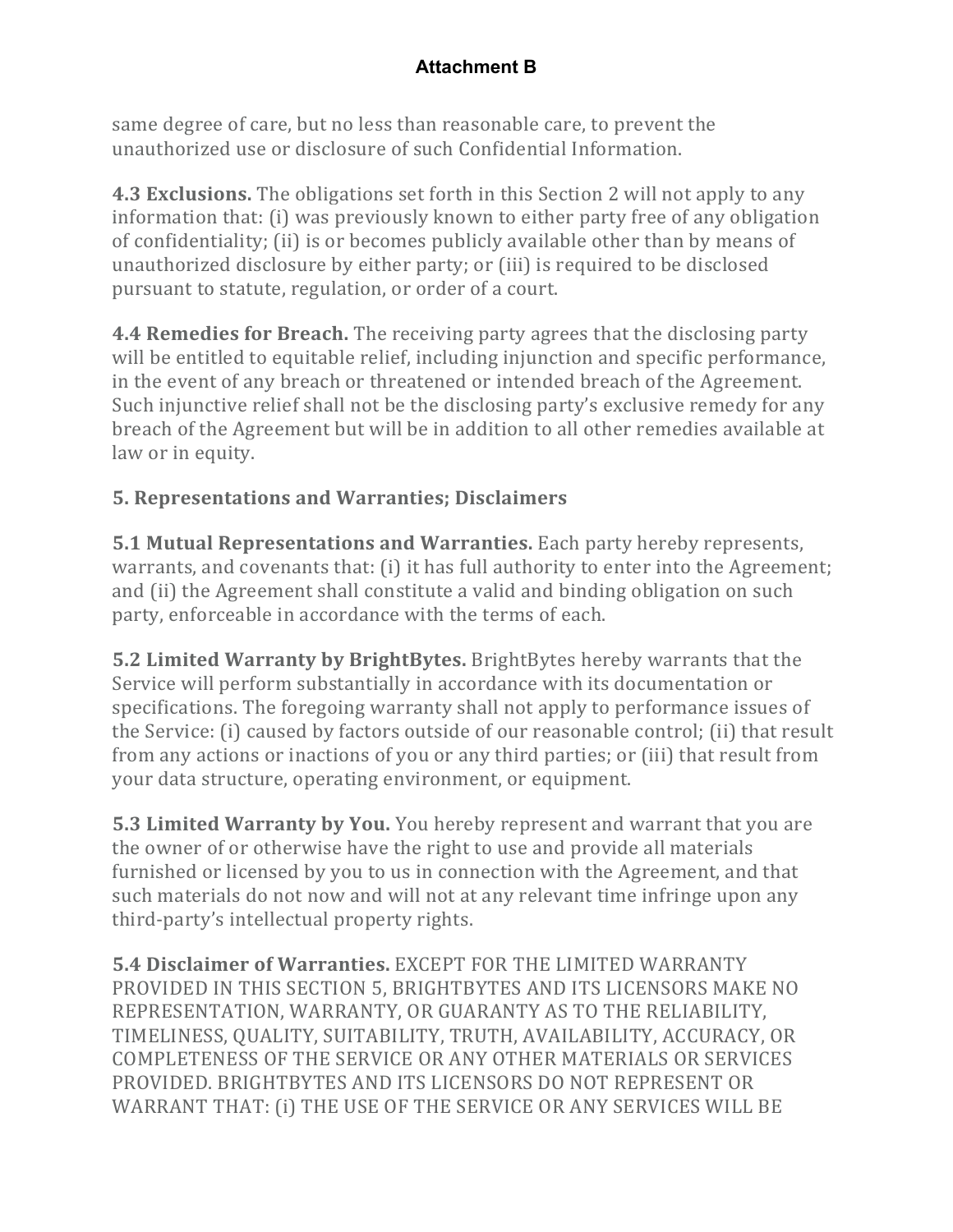SECURE, TIMELY, UNINTERRUPTED OR ERROR-FREE, OR OPERATE IN COMBINATION WITH ANY OTHER HARDWARE, SOFTWARE, SYSTEM, OR DATA; (ii) THE SERVICE OR ANY MATERIALS OR SERVICES WILL MEET YOUR REQUIREMENTS OR EXPECTATIONS; (iii) ERRORS OR DEFECTS WILL BE CORRECTED; (iv) THE SERVICE OR THE SERVER(S) THAT MAKE THEM AVAILABLE ARE FREE OF VIRUSES OR OTHER HARMFUL COMPONENTS; OR  $(v)$ THE SERVICE OR ANY MATERIALS OR SERVICES WILL BE FREE FROM PROBLEMS ARISING FROM LIMITATIONS, DELAYS, DELIVERY FAILURES, OR OTHER DAMAGE RESULTING FROM THE UNAVAILABILITY OF, OR LACK OF PERFORMANCE BY THIRD-PARTIES NECESSARY FOR PROVIDING, THE SERVICE OR ANY MATERIALS OR SERVICES. THE SERVICE AND OTHER MATERIALS AND SERVICES ARE PROVIDED TO YOU STRICTLY ON AN "AS IS" BASIS. ALL CONDITIONS, REPRESENTATIONS, AND WARRANTIES, WHETHER EXPRESS, IMPLIED, STATUTORY, OR OTHERWISE, INCLUDING, WITHOUT LIMITATION, ANY IMPLIED WARRANTY OF MERCHANTABILITY, FITNESS FOR A PARTICULAR PURPOSE, OR NON-INFRINGEMENT OF THIRD-PARTY RIGHTS, ARE HEREBY DISCLAIMED BY BRIGHTBYTES TO THE MAXIMUM EXTENT PERMITTED BY APPLICABLE LAW.

# **6. Limitations of Liability**

**6.1 Indirect Damages Waiver. EXCEPT WITH RESPECT TO LIABILITY ARISING** FROM BRIGHTBYTES' GROSS NEGLIGENCE OR WILLFUL MISCONDUCT, BRIGHTBYTES AND ITS LICENSORS SHALL NOT BE LIABLE TO YOU FOR INDIRECT, INCIDENTAL, CONSEQUENTIAL, SPECIAL, OR EXEMPLARY DAMAGES SUCH AS, BUT NOT LIMITED TO, LOSS OF REVENUE, DATA, PROFITS, GOODWILL, OR OTHER ECONOMIC ADVANTAGE, EVEN IF BRIGHTBYTES HAS BEEN PREVIOUSLY ADVISED OF THE POSSIBILITY OF SUCH DAMAGES. FOR THE AVOIDANCE OF DOUBT, IN NO EVENT WILL BRIGHTBYTES OR ITS LICENSORS BE LIABLE TO ANYONE FOR ANY SUCH DAMAGES ARISING OUT OF, OR IN ANY WAY CONNECTED WITH THE SERVICE OR ANY MATERIALS OR SERVICES, INCLUDING BUT NOT LIMITED TO THE USE OR INABILITY TO USE THE SERVICE OR ANY CONTENT OBTAINED FROM OR THROUGH THE SERVICE

**6.2 Liability Cap.** IN NO EVENT WILL BRIGHTBYTES' AGGREGATE LIABILITY EXCEED THE AMOUNTS ACTUALLY RECEIVED BY BRIGHTBYTES FROM YOU IN THE TWELVE (12) MONTH PERIOD IMMEDIATELY PRECEDING THE EVENT GIVING RISE TO SUCH CLAIM UNDER THIS AGREEMENT AND AN APPLICABLE PARTNERSHIP AGREEMENT (AND IN THE CASE OF A PARTNERSHIP AGREEMENT, SUCH AMOUNTS WILL BE NET OF PAYMENTS TO PARTNER).

# **7. Indemnification**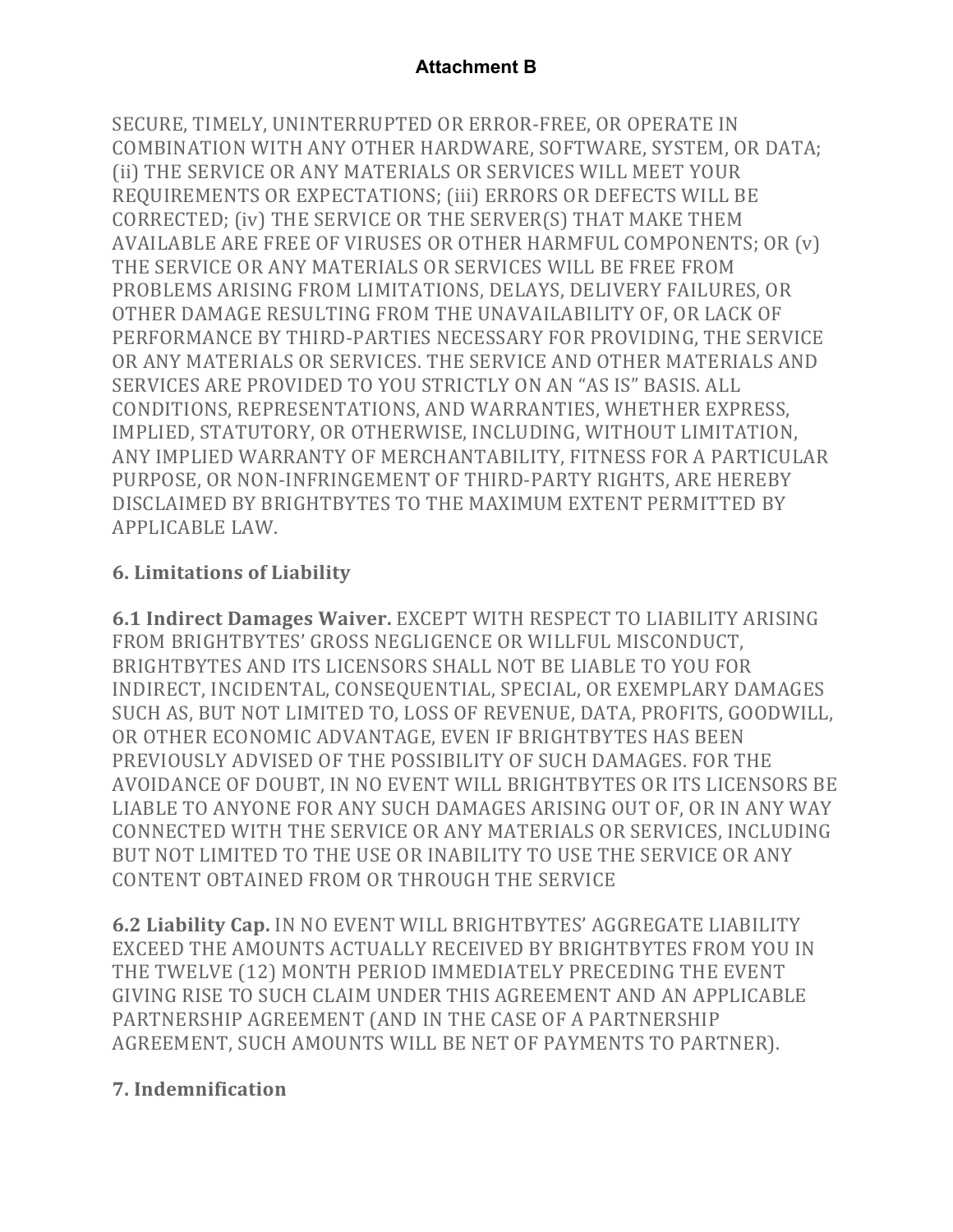**7.1** You agree to defend, indemnify and hold harmless BrightBytes and its subsidiaries, agents, licensors, managers, and other affiliated companies, and their employees, contractors, agents, officers and directors, from and against any and all claims, damages, obligations, losses, liabilities, costs or debt, and expenses (including but not limited to attorney's fees) arising from: (i) your use of and access to the Service, including any data or content transmitted or received by you; (ii) your violation of any term of the Agreement, including without limitation your breach of any of the representations and warranties above; (iii) your violation of any third-party right, including without limitation any right of privacy or Intellectual Property Rights; (iv) your violation of any applicable law, rule or regulation;  $(v)$  your negligence, fraud, or willful misconduct; or  $(vi)$  any other party's access and use of the Service with your unique username, password or other appropriate security code.

**7.2** The indemnifying party's obligations are contingent on the indemnified party (i) giving the indemnifying party prompt written notice of the claim for which it seeks indemnification (provided that failure to so notify shall only relieve the indemnifying party of its obligations to the extent that the delay in providing notice materially prejudiced such indemnifying party's ability to defend the claim); (ii) providing reasonable cooperation in the defense and all related settlement negotiations, with reasonable out of pocket expenses to be paid by the indemnifying party; and (iii) allowing the indemnifying party sole control over the litigation or settlement of such claim (except that if the settlement would adversely affect the indemnified party, then the settlement shall be subject to the indemnified party's prior written consent). The indemnified party reserves the right to retain separate counsel, at the indemnified party's sole expense, to participate in the defense of any such claim.

# **8. User Content**

**8.1 General.** Certain of the Applications may allow you or your users to post content such as profile information, comments, questions, articles, and other content or information (any such materials you submit, post, display, or otherwise make available on the Service, "User Content"). We claim no ownership rights over User Content created, uploaded, or transmitted by you. The User Content you create remains yours; however, by sharing the User Content through the Service, you agree to allow others to view, edit, and share your User Content in accordance with this Agreement. However, BrightBytes may, in its sole discretion, remove any User Content shared via the Service.

**8.2 Restrictions on User Content.** You agree that neither you nor your users will post User Content that: (i) may create a risk of harm, loss, physical or mental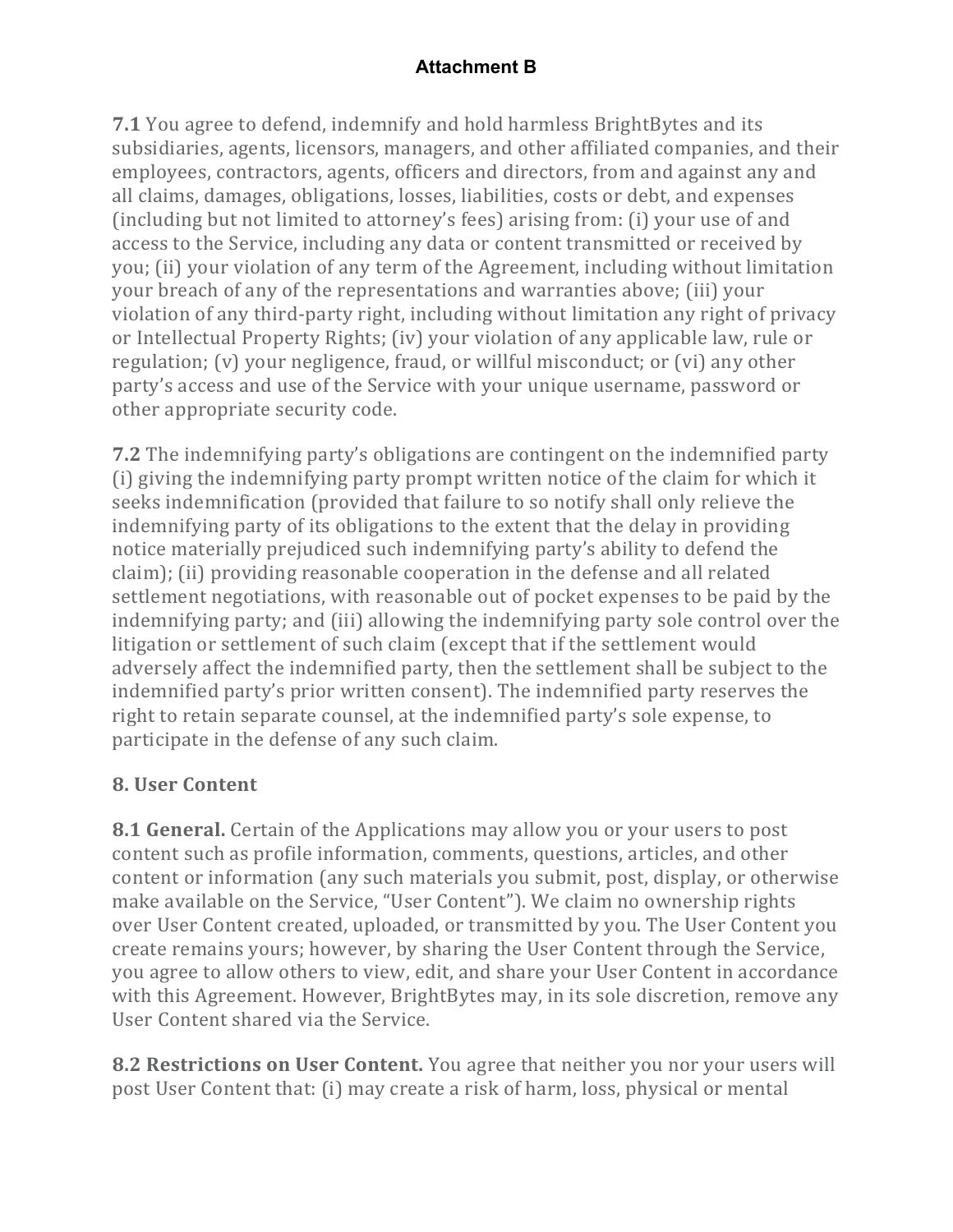injury, emotional distress, death, disability, disfigurement, or physical or mental illness to you, to any other person, or to any animal; (ii) may create a risk of any other loss or damage to any person or property; (iii) seeks to harm or exploit children by exposing them to inappropriate content, asking for personally identifiable details or otherwise; (iv) may constitute or contribute to a crime or tort; (v) contains any information or content that we deem to be unlawful, harmful, abusive, racially or ethnically offensive, defamatory, infringing, invasive of personal privacy or publicity rights, harassing, humiliating to other people (publicly or otherwise), libelous, threatening, profane, or otherwise objectionable; (vi) contains any information or content that is illegal (including, without limitation, the disclosure of insider information under securities law or of another party's trade secrets); (vii) contains any information or content that you do not have a right to make available under any law or under contractual or fiduciary relationships; or (viii) contains any information or content that you know is not correct and current. You agree that any User Content that you post does not and will not violate third-party rights of any kind, including without limitation any intellectual property rights or rights of privacy. To the extent that your User Content contains music, you hereby represent that you are the owner of all the copyright rights, including without limitation the performance, mechanical, and sound recordings rights, with respect to each and every musical composition (including lyrics) and sound recording contained in such User Content and have the power to grant the license granted below. BrightBytes may reject or remove any User Content that we believe, in our sole discretion, violates these provisions.

**8.3 Your Representations and Warranties Regarding User Content.** In connection with User Content, you affirm, represent, and warrant the following: You have the written consent of each and every identifiable natural person in the User Content to use such person's name or likeness in the manner contemplated by the Service and this Agreement, and each such person has released you from any liability that may arise in relation to such use. Your User Content and BrightBytes' use thereof as contemplated by this Agreement and the Service will not violate any law or infringe any rights of any third party, including but not limited to any Intellectual Property Rights and privacy rights. BrightBytes may exercise the rights to your User Content granted under this Agreement without liability for payment of any guild fees, residuals, payments, fees, or royalties payable under any collective bargaining agreement or otherwise. To the best of your knowledge, all your User Content and other information that you provide to us is truthful and accurate.

**8.4 Disclaimer.** We take no responsibility and assume no liability for any User Content that you or your users upload, post, send, or otherwise transmit via the Service. You shall be solely responsible for your User Content and the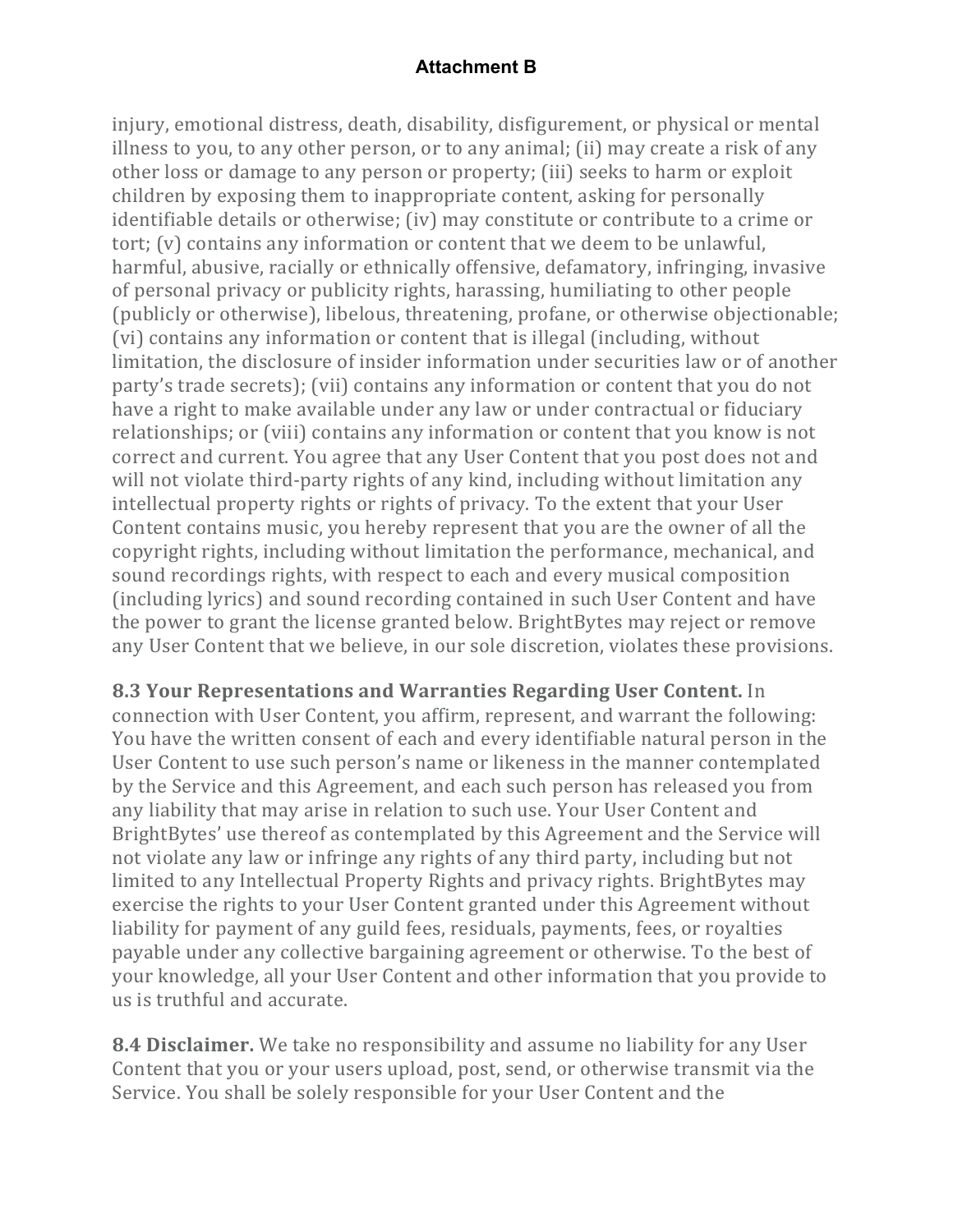consequences of posting or publishing it, and you agree that we are only acting as a passive conduit for your online distribution and publication of your User Content. You understand and agree that you may be exposed to User Content that is inaccurate, objectionable, inappropriate for children, presents health risks, or may otherwise be unsuited to your purpose, and you agree that BrightBytes shall not be liable for any damages you allege to incur as a result of your User Content.

**8.5 User Content License Grant.** By posting any User Content via the Service, you expressly grant, and you represent and warrant that you have all rights necessary to grant, to BrightBytes a royalty-free, sub-licensable, transferable, perpetual, irrevocable, non-exclusive, worldwide license to use, reproduce, modify, publish, list information regarding, edit, translate, distribute, syndicate, publicly perform, publicly display, and make derivative works of all such User Content and your name, voice, and/or likeness as contained in your User Content, in whole or in part, and in any form, media or technology, whether now known or hereafter developed, for use in connection with the Service and BrightBytes' (and its successors' and affiliates') business, including without limitation for promoting and redistributing part or all of the Service (and derivative works thereof) in any media formats and through any media channels. You also hereby grant each user of the Service a non-exclusive license to access your User Content through the Service, and to use, reproduce, distribute, display and perform such User Content to the extent permitted through the functionality of the Service and under this Agreement.

# **9. DMCA Notice**

**9.1 General.** Because we respect artist and content owner rights, it is our policy to respond to alleged infringement notices that comply with the Digital Millennium Copyright Act of 1998 ("DMCA"). If you believe that your copyrighted work has been copied in a way that constitutes copyright infringement and is accessible via the Service, please notify our copyright agent as set forth in the DMCA. For your complaint to be valid under the DMCA, you must provide the following information in writing:

- An electronic or physical signature of a person authorized to act on behalf of the copyright owner;
- Identification of the copyrighted work that you claim has been infringed;
- Identification of the material that is claimed to be infringing and where it is located on the Service:
- Information reasonably sufficient to permit us to contact you, such as your address, telephone number, and email address;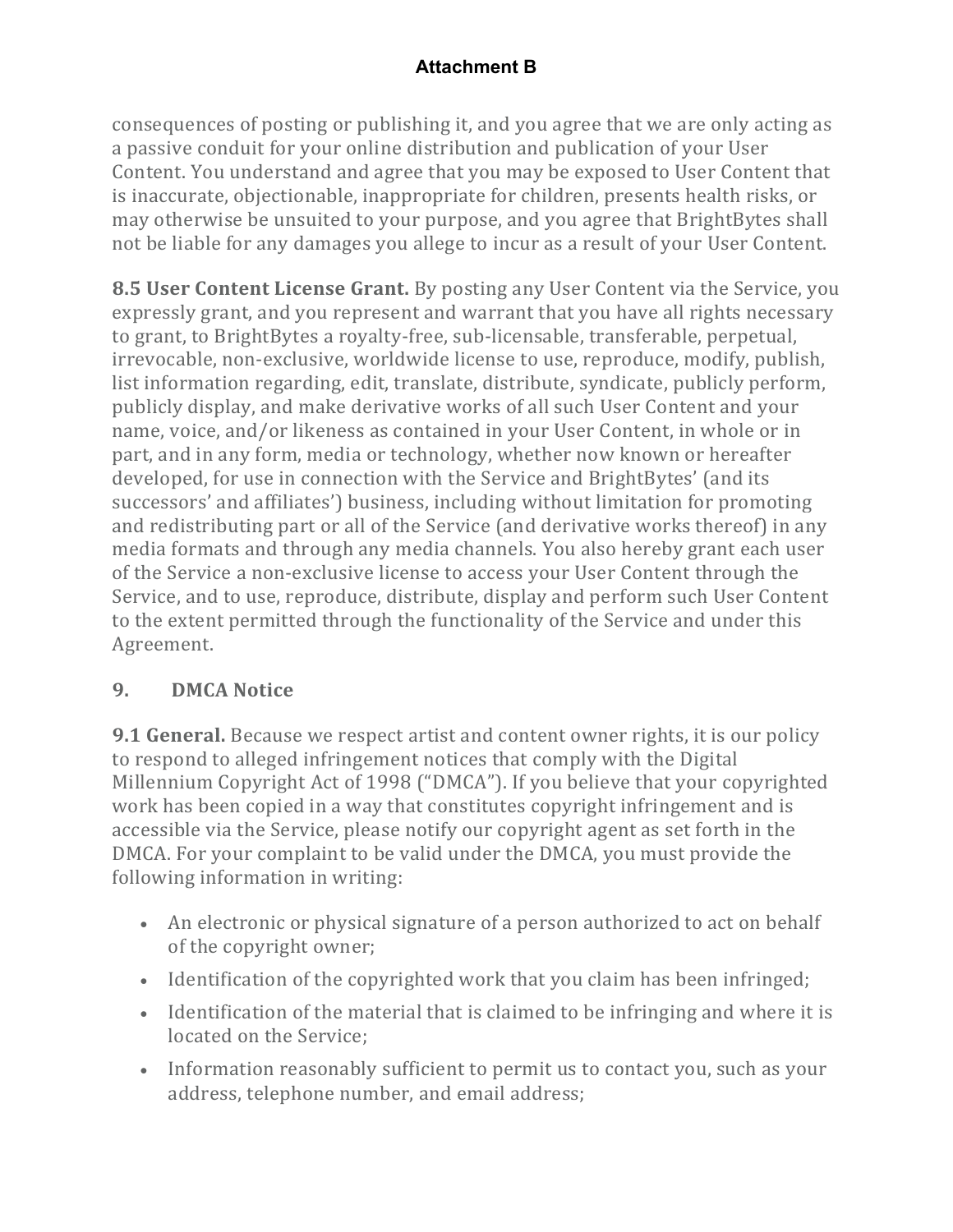- A statement that you have a good faith belief that use of the material in the manner complained of is not authorized by the copyright owner, its agents, or law; and
- A statement, made under penalty of perjury, that the above information is accurate, and that you are the copyright owner or are authorized to act on behalf of the owner.

# **9.2 Submission Information.**

The above information must be submitted to the following DMCA Agent:

Attn: DMCA Notice

BrightBytes, Inc.

Address: 795 Folsom Street, Suite 100

San Francisco, CA 94107

Telephone: (877) 433-4036

Email: copyright@brightbytes.net

**9.3 Knowing Misrepresentations. UNDER FEDERAL LAW, IF YOU KNOWINGLY** MISREPRESENT THAT ONLINE MATERIAL IS INFRINGING, YOU MAY BE SUBJECT TO CRIMINAL PROSECUTION FOR PERJURY AND CIVIL PENALTIES, INCLUDING MONETARY DAMAGES, COURT COSTS, AND ATTORNEYS' FEES.

**9.4 Not Legal Advice.** Please note that this procedure is exclusively for notifying us and our affiliates that your copyrighted material has been, or may have been, infringed. The preceding requirements are intended to comply with our rights and obligations under the DMCA, including 17 U.S.C.  $\S512(c)$ , but do not constitute legal advice. It may be advisable to contact an attorney regarding your rights and obligations under the DMCA and other applicable laws.

**9.5 Termination Policy.** In accordance with the DMCA and other applicable law, we have adopted a policy of terminating, in appropriate circumstances, users who are deemed to be repeat infringers. We may also at our sole discretion limit access to the Service and terminate the accounts of any users who infringe any intellectual property rights of others, whether or not there is any repeat infringement.

#### **10. Payment Terms**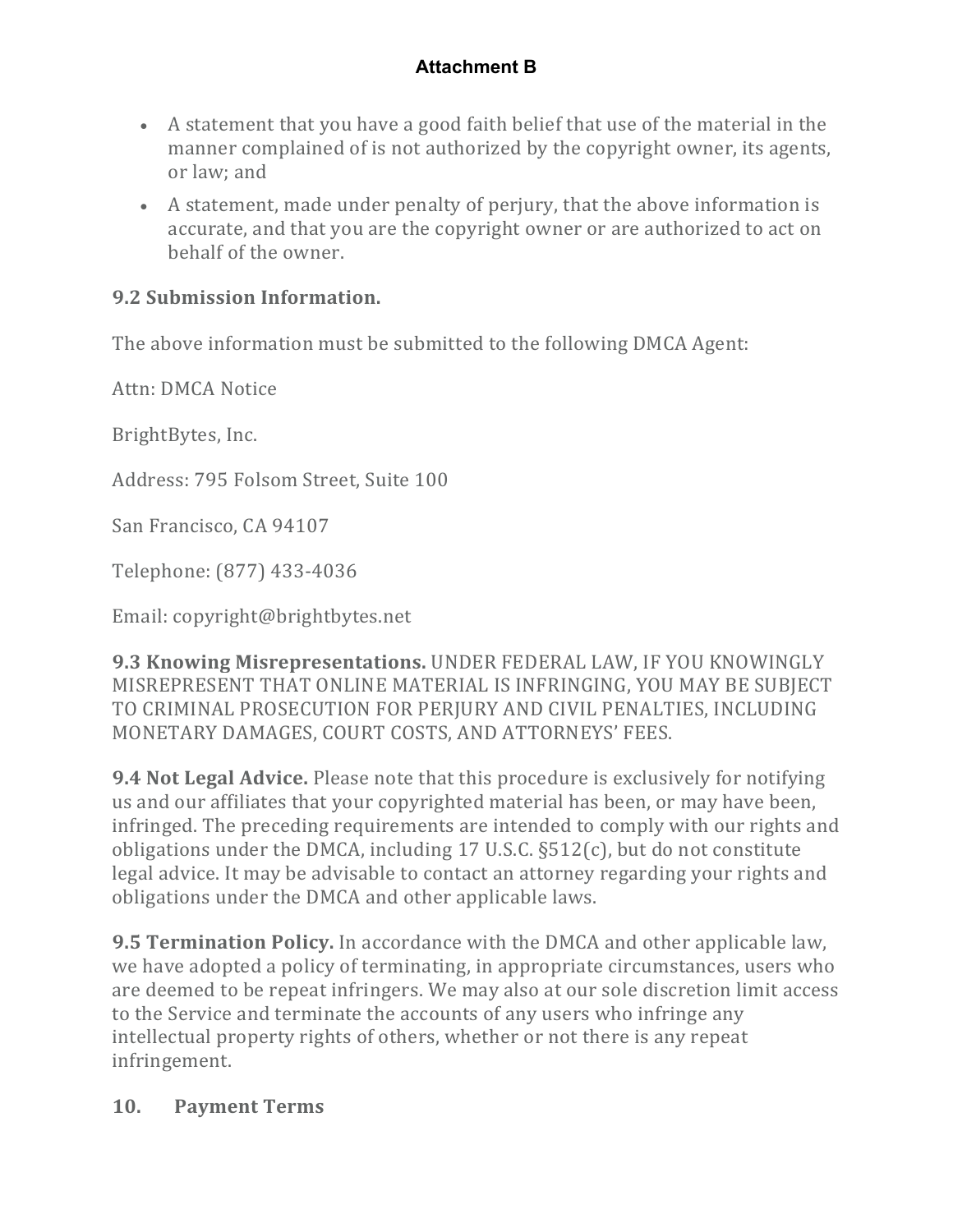**10.1 Invoicing and Fees.** BrightBytes will issue an invoice to Customer for the fees for accessing and using the Service or for any services in accordance with the amounts set forth on the Sales Order ("Fees") to the accounts set forth on the Sales Order, and Customer will pay BrightBytes the Fees according to the terms set forth below. Except to the extent not permitted by applicable law, all amounts paid hereunder are non-refundable and shall be deemed earned upon receipt.

**10.2 Timing of Payments.** Payments shall be made within thirty (30) days of the date of the invoice issued by BrightBytes. Without waiving or prejudicing any other rights or remedies, if Customer does not make payment in a timely manner, BrightBytes may suspend Customer's access to the Applications and the Clarity Platforms or the provision of Services until such time as payments of the Fees are made current. BrightBytes will not be responsible for delays, costs incurred, or problems experienced by Customer due to the suspension of BrightBytes' performance under this Section.

**10.3 Taxes.** Customer will, in addition to the other amounts payable under this Agreement, pay all federal, state, and local sales, use, VAT, or other taxes imposed by reason of transactions under this Agreement (other than taxes based on BrightBytes' net income). If BrightBytes is required to pay any such taxes for which Customer is responsible, then the taxes will be billed to and paid by Customer. If Customer is required by law to withhold from any amount owed to BrightBytes, then the amount payable to BrightBytes will be increased to the extent necessary to ensure that, after such withholding, BrightBytes receives the net amount that it otherwise would have received in the absence of such withholding.

# **11. Term and Termination**

**11.1 Effective Date and Term.** Unless earlier terminated as provide in this Section, this Agreement shall be effective as of the Effective Date set forth on the Sales Order and shall continue through the Term set forth on the Sales Order.

**11.2 Termination for Convenience.** BrightBytes may terminate this Agreement for any reason or for no reason by providing you at least thirty (30) days' prior written notice.

**11.3 Termination for Cause.** Either party shall have the right to terminate this Agreement immediately upon written notice to the other party:  $(a)$  if the other party breaches or fails to perform or observe any material term or condition of this Agreement and such default has not been cured within thirty (30) days after written notice of such default to the other party; or  $(b)$  if the other party  $(i)$ terminates or suspends its business, (ii) becomes subject to any bankruptcy or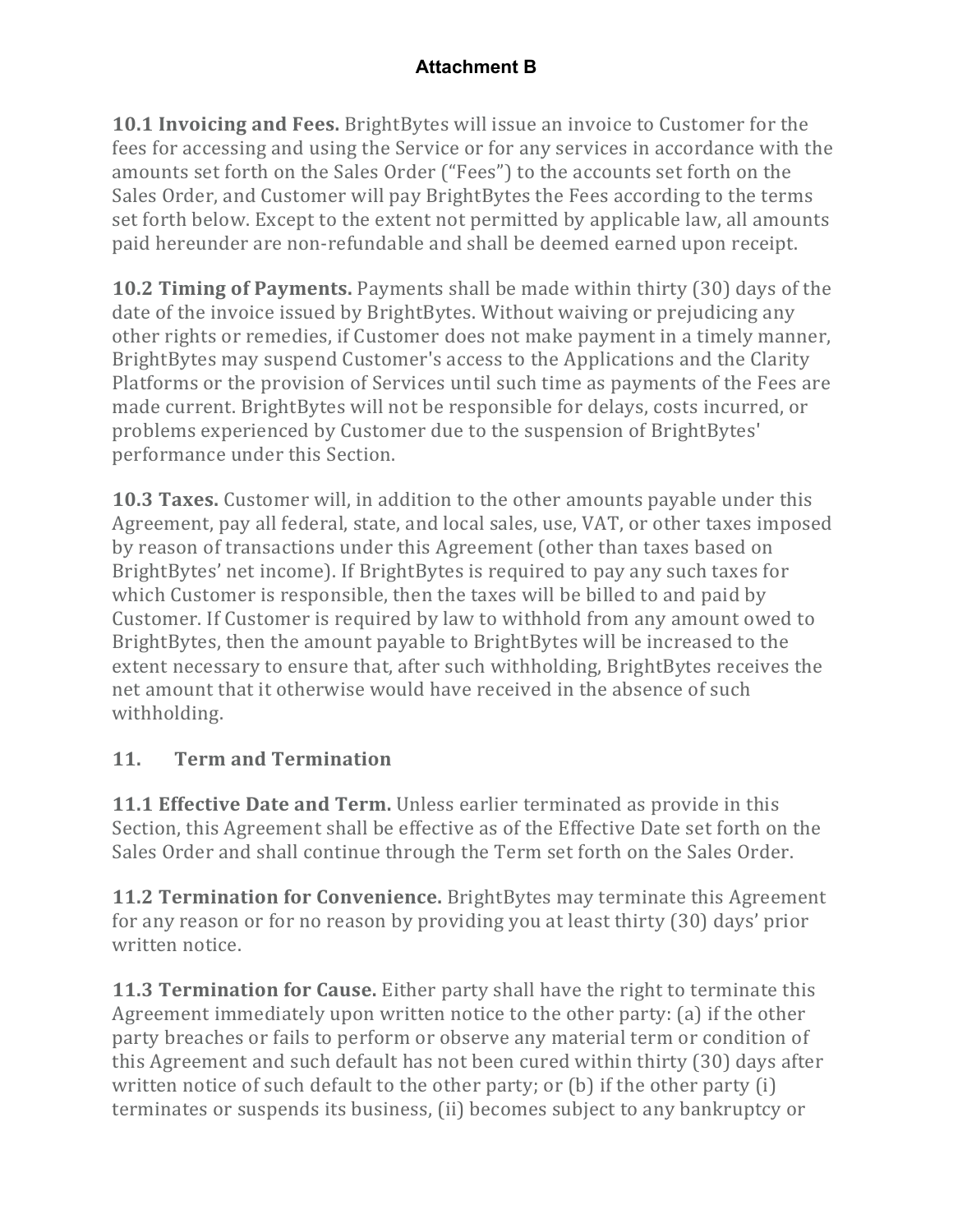insolvency proceeding under Federal or state statute, (iii) becomes insolvent or subject to direct control by a trustee, receiver or similar authority, or (iv) has wound up or liquidated, voluntarily or otherwise.

**11.4 Effect of Termination.** The rights and obligations of BrightBytes and Customer that should, by their nature or their terms, survive any termination or expiration of this Agreement shall so survive. Upon any termination of this Agreement by BrightBytes for cause or Customer for convenience, all unpaid Fees for the then-current Term (if any) shall become immediately due and payable. Within five (5) days after termination of this Agreement, Customer shall return to BrightBytes or, upon BrightBytes' request, destroy, at Customer's expense, all Confidential Information and materials containing any Confidential Information, including all copies thereof, and deliver to BrightBytes a certification, in writing signed by an officer of Customer, that the Confidential Information, and all copies thereof have been returned or destroyed, and their use discontinued. Nothing contained herein shall limit any other remedies that BrightBytes may have for Customer's default nor relieve Customer of any obligations incurred before termination.

# **12. Governing Law, Arbitration and Class Action/Jury Trial Waiver**

**12.1 Governing Law.** This Agreement will be governed by and construed in accordance with the laws of the State of California, without regard to its conflict of laws principles. Each party hereby expressly and irrevocably consents to the exclusive jurisdiction of the state and federal courts located in San Francisco County, California in connection with any action to enforce the provisions of this Agreement, to recover damages or other relief under this Agreement, or otherwise arising under or by reason of this Agreement. The parties acknowledge that this Agreement evidences a transaction involving interstate commerce. Notwithstanding the preceding sentences with respect to the substantive law, any arbitration conducted pursuant to the terms of this Agreement shall be governed by the Federal Arbitration Act  $(9 \text{ U.S.C.} \S \S 1-16)$ . The application of the United Nations Convention on Contracts for the International Sale of Goods is expressly excluded. You agree that San Francisco County, California is the proper forum for any appeals of an arbitration award or for trial court proceedings in the event that the arbitration provision below is found to be unenforceable.

**12.2 Arbitration.** Read this section carefully because it requires the parties to arbitrate their disputes and limits the manner in which you can seek relief from BrightBytes. For any dispute with BrightBytes, you agree to first contact us at customerrelations@brightbytes.net and attempt to resolve the dispute with us informally. In the unlikely event that BrightBytes has not been able to resolve a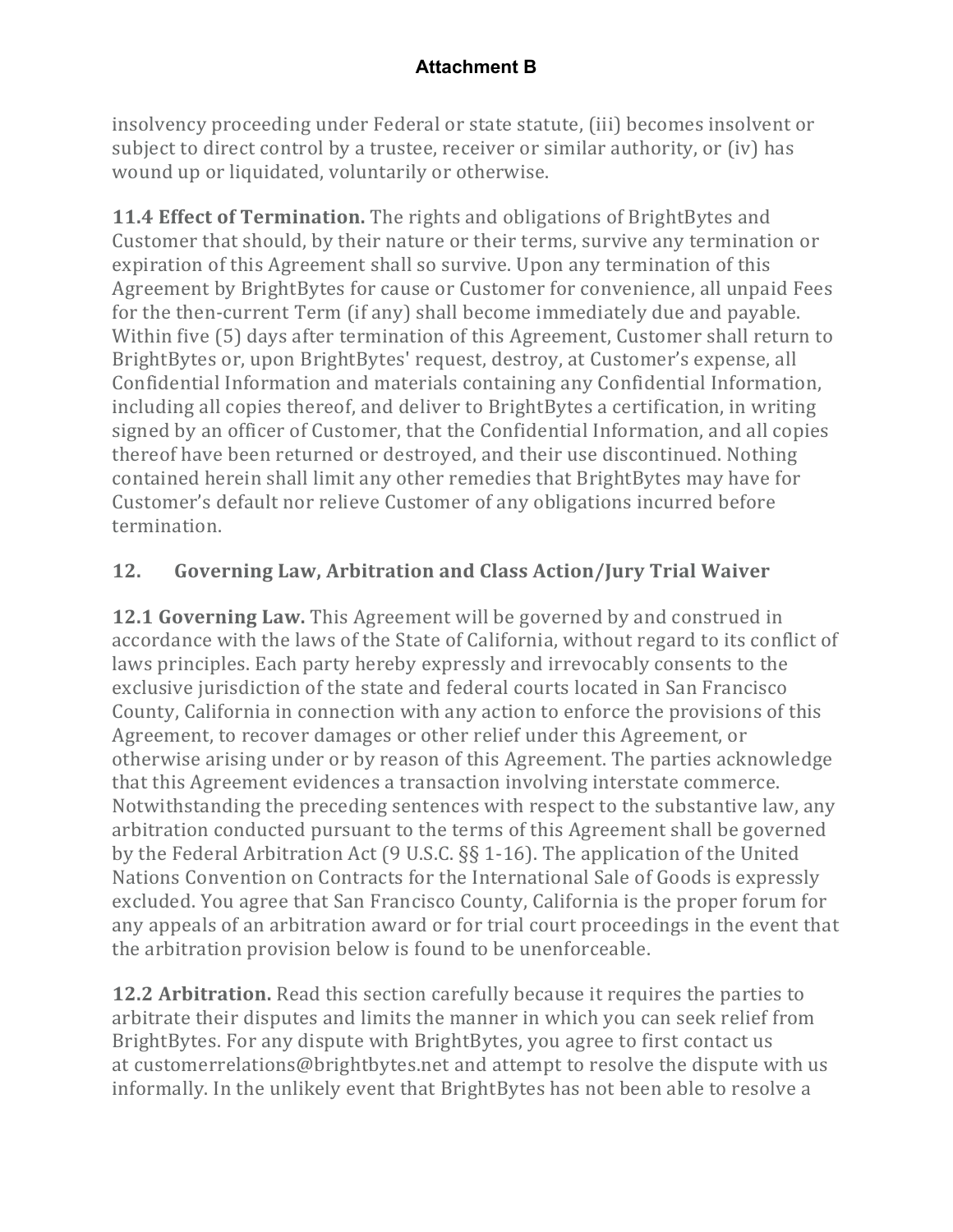dispute it has with you after sixty  $(60)$  days, we each agree to resolve any claim, dispute, or controversy (excluding any claims for injunctive or other equitable relief as provided below) arising out of or in connection with or relating to these Terms, or the breach or alleged breach thereof (collectively, "Claims"), by binding arbitration by JAMS, under the Optional Expedited Arbitration Procedures then in effect for JAMS, except as provided herein. JAMS may be contacted at www.jamsadr.com. The arbitration will be conducted in San Francisco County, California, unless you and BrightBytes agree otherwise. If you are using the Service for commercial purposes, each party will be responsible for paying any JAMS filing, administrative and arbitrator fees in accordance with JAMS rules, and the award rendered by the arbitrator shall include costs of arbitration, reasonable attorneys' fees and reasonable costs for expert and other witnesses. Any judgment on the award rendered by the arbitrator may be entered in any court of competent jurisdiction. Nothing in this Section shall be deemed as preventing BrightBytes from seeking injunctive or other equitable relief from the courts as necessary to prevent the actual or threatened infringement, misappropriation, or violation of our data security, intellectual property, or other proprietary rights.

**12.3 Class Action/ Jury Trial Waiver.** You and BrightBytes agree that any arbitration will be limited to the Claims between you and BrightBytes individually. YOU ACKNOWLEDGE AND AGREE THAT YOU AND BRIGHTBYTES ARE EACH WAIVING THE RIGHT TO PARTICIPATE AS A PLAINTIFF OR CLASS MEMBER IN ANY PURPORTED CLASS ACTION, COLLECTIVE ACTION OR REPRESENTATIVE PROCEEDING ("Class Action Waiver"). Notwithstanding the foregoing, this Class Action Waiver shall not apply to California Private Attorney General Act Claims brought against BrightBytes to the extent a Class Action Waiver is not legally enforceable as to those claims. Further, unless both you and BrightBytes otherwise agree, the arbitrator may not consolidate more than one person's claims and may not otherwise preside over any form of any class or representative proceeding. The arbitrator shall have no authority to consider or resolve any Claim or issue any relief on any basis other than an individual basis. The arbitrator shall have no authority to consider or resolve any Claim or issue any relief on a class, collective, or representative basis.

Notwithstanding any other provision of this Agreement, the Arbitration Agreement or the JAMS rules, disputes regarding the scope, applicability, enforceability, revocability or validity of the Class Action Waiver may be resolved only by a civil court of competent jurisdiction and not by an arbitrator. In any case in which: (a) the Claim is filed as a class, collective, or representative action and (b) there is a final judicial determination that the Class Action Waiver is unenforceable as to any Claims, the class, collective, and/or representative action on such Claims must be litigated in a civil court of competent jurisdiction, but the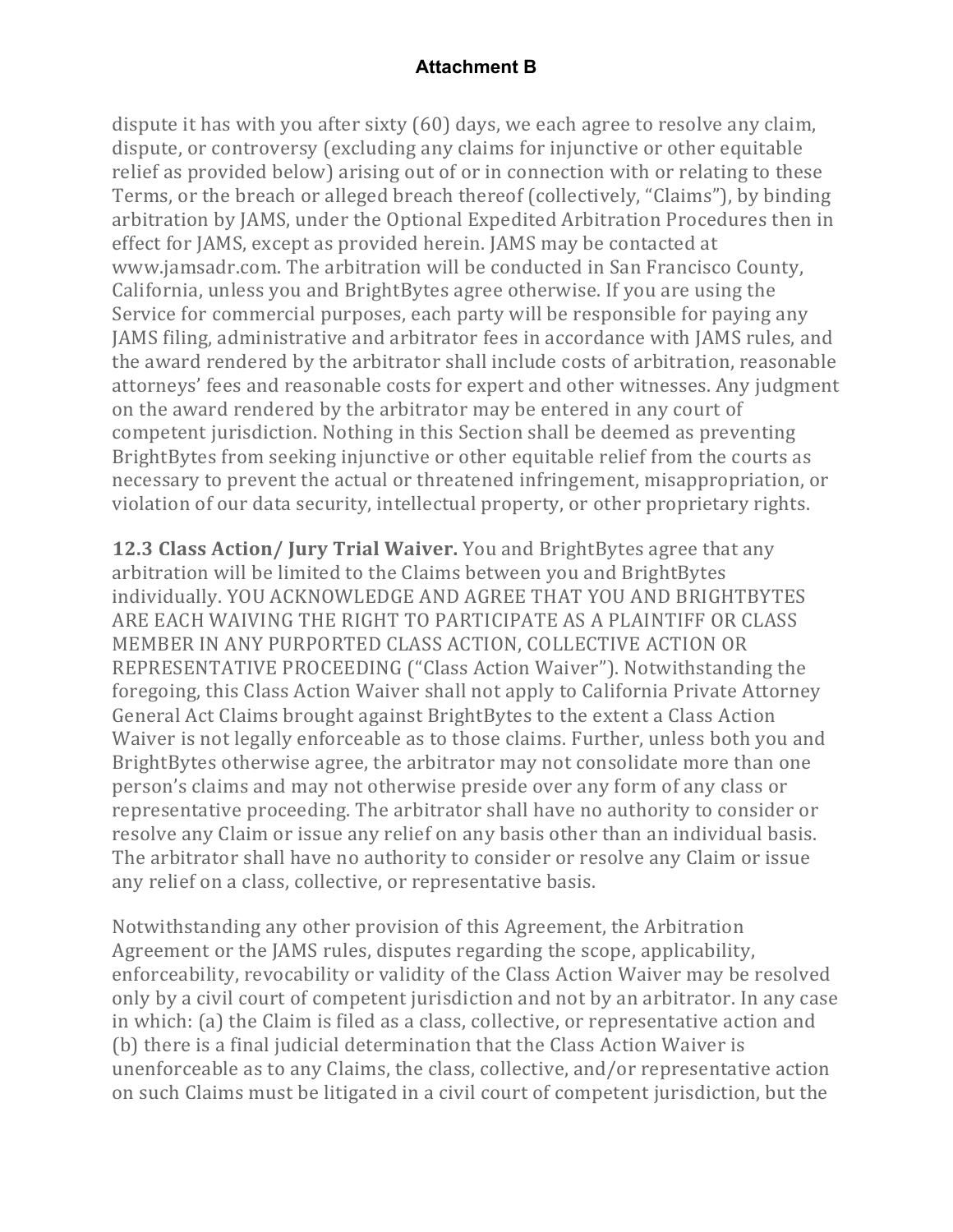Class Action Waiver shall be enforced in arbitration on an individual basis as to all other Claims to the fullest extent possible. YOU AGREE AND ACKNOWLEDGE THAT, BY ENTERING INTO THESE TERMS, YOU AND BRIGHTBYTES ARE EACH WAIVING THE RIGHT TO A TRIAL BY JURY.

# **13. General**

**13.1 Independent Contractors.** The relationship between you and BrightBytes under the Agreement is that of independent contractors only. Nothing in this Agreement will be construed so as to constitute a partnership, joint venture, or agency relationship. Neither party will have any power or authority to bind the other in any transaction with a third-party. Unless otherwise expressly agreed by the parties, the services rendered hereunder shall be on a nonexclusive basis and the party rendering them shall be free to accept other engagements at all times.

**13.2 Notices.** All notices, requests, claims, demands, and other communication under this Agreement may be delivered by any method chosen by the sender that positively establishes legally valid and admissible evidence of actual receipt by the named recipient. The sender shall bear the burden of establishing delivery with respect to the method chosen.

**13.3 Integration; Severability.** This Agreement sets forth the entire understanding and agreement of the parties with respect to the subject matter hereof and supersedes all other oral or written representations and understandings. If any provision of this Agreement is determined to be invalid or unenforceable, the remainder shall be enforceable to the maximum extent possible.

**13.4 Modifications.** BrightBytes may modify this Agreement from time to time at its sole discretion. If BrightBytes makes a material change to this Agreement, BrightBytes will use reasonable efforts to provide you with reasonable notice prior to the change taking effect, which notice may be by email to the email address associated with your account or via a posting on the Service. You can review the most current version of this Agreement at any time by visiting this page and by visiting the most current versions of the other pages that are referenced in the Agreement. The materially revised Agreement will become effective on the date set forth in the notice, and all other changes will become effective upon posting of the change. If you access or use the Service after the effective date, that use will constitute your acceptance of any revised terms or conditions.

**13.5 Assignment.** Neither party may assign or transfer this Agreement without the prior written consent of the other party, except that BrightBytes may assign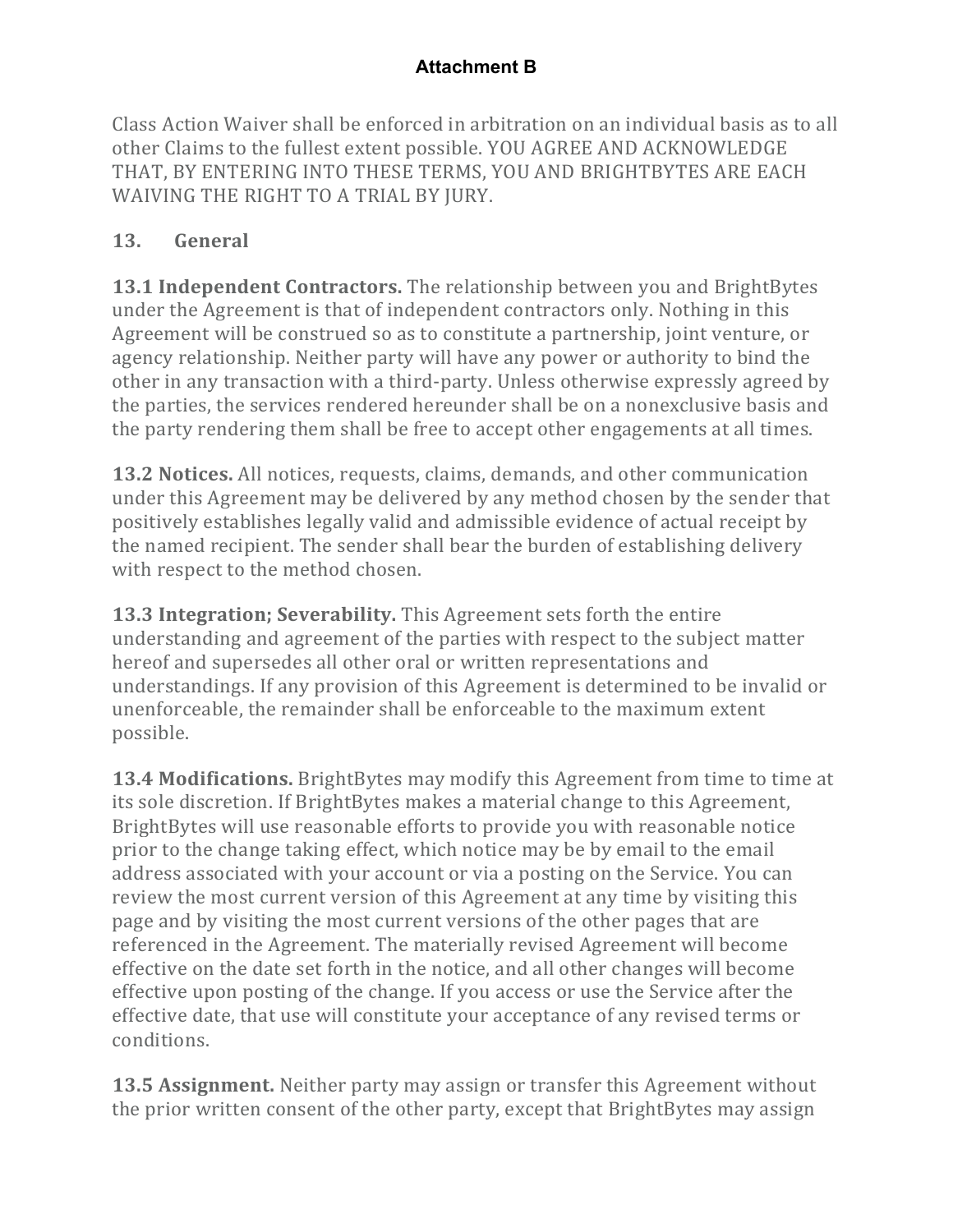this Agreement without consent in connection with a merger, consolidation, restructuring, or sale of all or substantially all of its equity, business, or assets to which this Agreement relates. Any other non-permitted assignment will be void and of no effect. Subject to the foregoing, this Agreement will be binding upon and inure to the benefit of each party and its respective successors and permitted assigns.

**13.6 Waiver.** Neither the waiver by either party of a breach of or a default under any of the provisions of this Agreement, nor the failure of either party, on one or more occasions, to enforce any of the provisions of this Agreement, or to exercise any right or privilege hereunder will thereafter be construed as a waiver of any subsequent breach or default of a similar nature, or as a waiver of any of such provisions, rights, or privileges hereunder.

**13.7 Compliance with Laws.** Each party will comply with all federal, state, and local laws, rules, and regulations, as amended from time to time, applicable to such party's performance of its obligations under this Agreement, including all applicable export laws, rules, and regulations of the United States and other applicable jurisdictions, and those related to data privacy.

**13.8 Force Majeure.** Neither party will be liable for any failure of performance hereunder or for damages caused by any delay or failure to perform hereunder if performance is made impracticable or impossible due to any occurrence beyond its control, including without limitation: acts of God, fires, floods, wars, riots or civil disorders, acts of a public enemy, sabotage, accidents, enactment or act of any government or governmental instrumentality (whether federal, state, local, or foreign, and whether valid or invalid), failure of technical facilities, and any other occurrence which would have a material adverse impact on a party's ability to perform under this Agreement which is not reasonably within such party's control.

**13.9 Exclusion for Official Use.** If You are a federal, state, or local government entity in the United States using the Service in your official capacity and legally unable to accept the controlling law, jurisdiction, or venue clauses above, then those clauses do not apply to you. For such U.S. federal government entities, the Agreement and any action related thereto will be governed by the laws of the United States of America (without reference to conflict of laws) and, in the absence of federal law and to the extent permitted under federal law, the laws of the State of California (excluding choice of law).

**13.10 Contact.** The provider of the Service is BrightBytes, Inc., at the address set forth in Section 9.2. If you are a California resident, in accordance with Cal. Civ.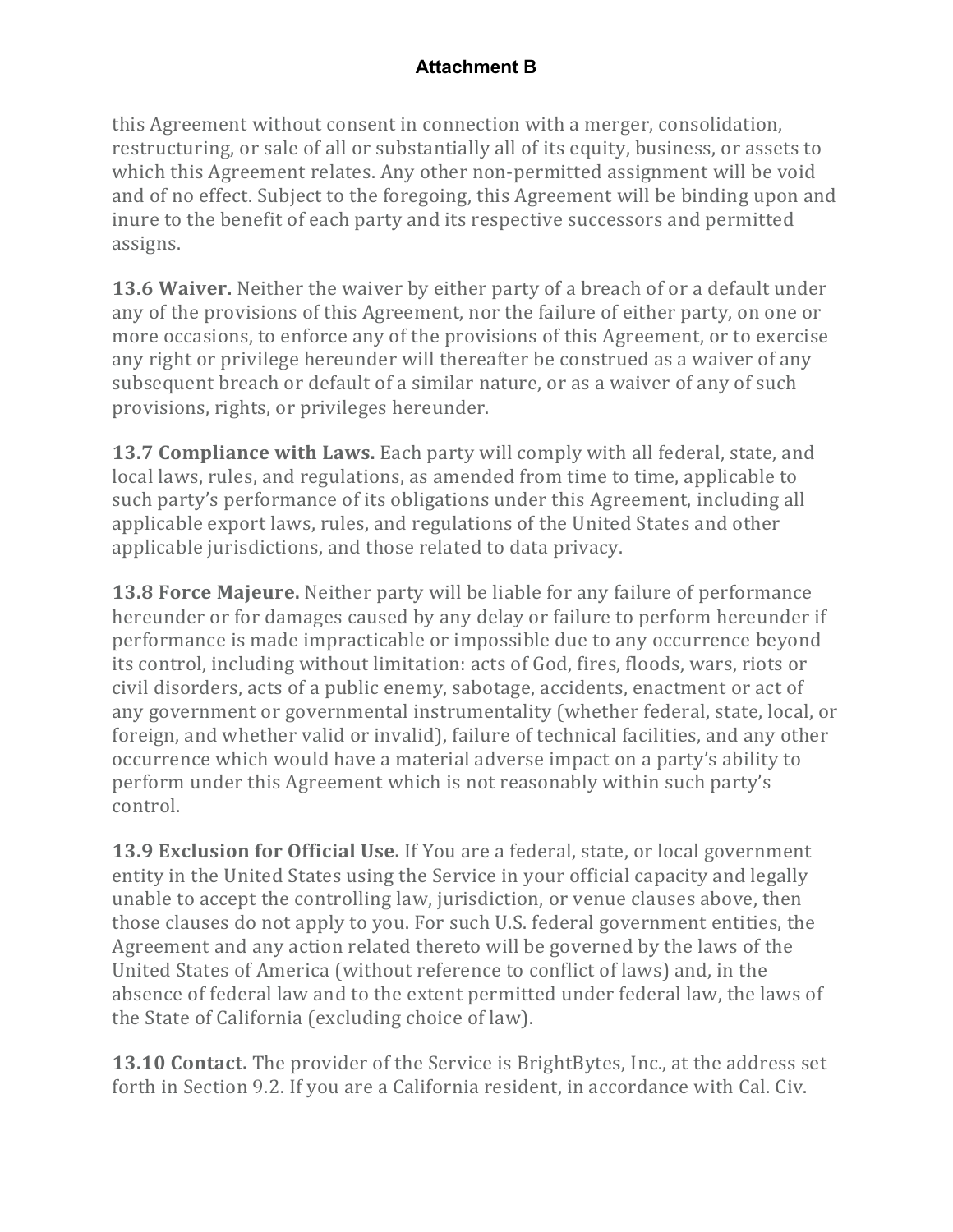Code §1789.3, you may report complaints to the Complaint Assistance Unit of the Division of Consumer Services of the California Department of Consumer Affairs by contacting them in writing at 1625 North Market Blvd., Suite N 112 Sacramento, CA 95834, or by telephone at (800) 952-5210 or (916) 445-1254.

These Terms were last modified on May 7, 2020.

# **EXTRACT OF BRIGHTBYTES PRIVACY POLICY – FOR EASE OF REFERENCE ONLY**

# **BRIGHTBYTES, INC. PRIVACY POLICIES**

At BrightBytes, Inc. ("BrightBytes," "we," or "us"), we understand that privacy is important to our online visitors to our website ("You" or "Visitors"). This Website Privacy Policy describes our collection and use of personal information collected from visitors to our website (our "Website") located at https://brightbytes.net.

*A* note about Student Data: BrightBytes provides applications and software (our "Applications") on our Clarity Platform (collectively, our "Service") to assist school districts, schools, and other educational partners (collectively referred to as "Schools") access, use and analyze data with the goal of improving student learning outcomes. During the course of offering certain Applications to our School customers, we may have access to the personal information relating to students ("Student Data"). This Privacy Policy does not govern our access to Student Data. We consider Student Data to be highly confidential and special privacy policies apply to such data. Please see our Student Data Privacy Statement for information about how we collect and use Student Data gathered during the provision of our Service to Schools.

Capitalized terms that are not defined in this Privacy Policy have the meaning given them in our Terms of Use.

# **1. HOW WE COLLECT AND USE WEBSITE INFORMATION**

We collect the following types of information:

**Information you provide to us directly:** We ask for certain types of personal information when you correspond with us, request a demo, request a speaker or otherwise engage with us on our Website, including your name, school name, school district, email address, and/or user name and password, and phone number. We may also collect personal information when you correspond with us via email. We use the personal information we collect to operate, maintain, and provide the features and functionality of the Website and to communicate with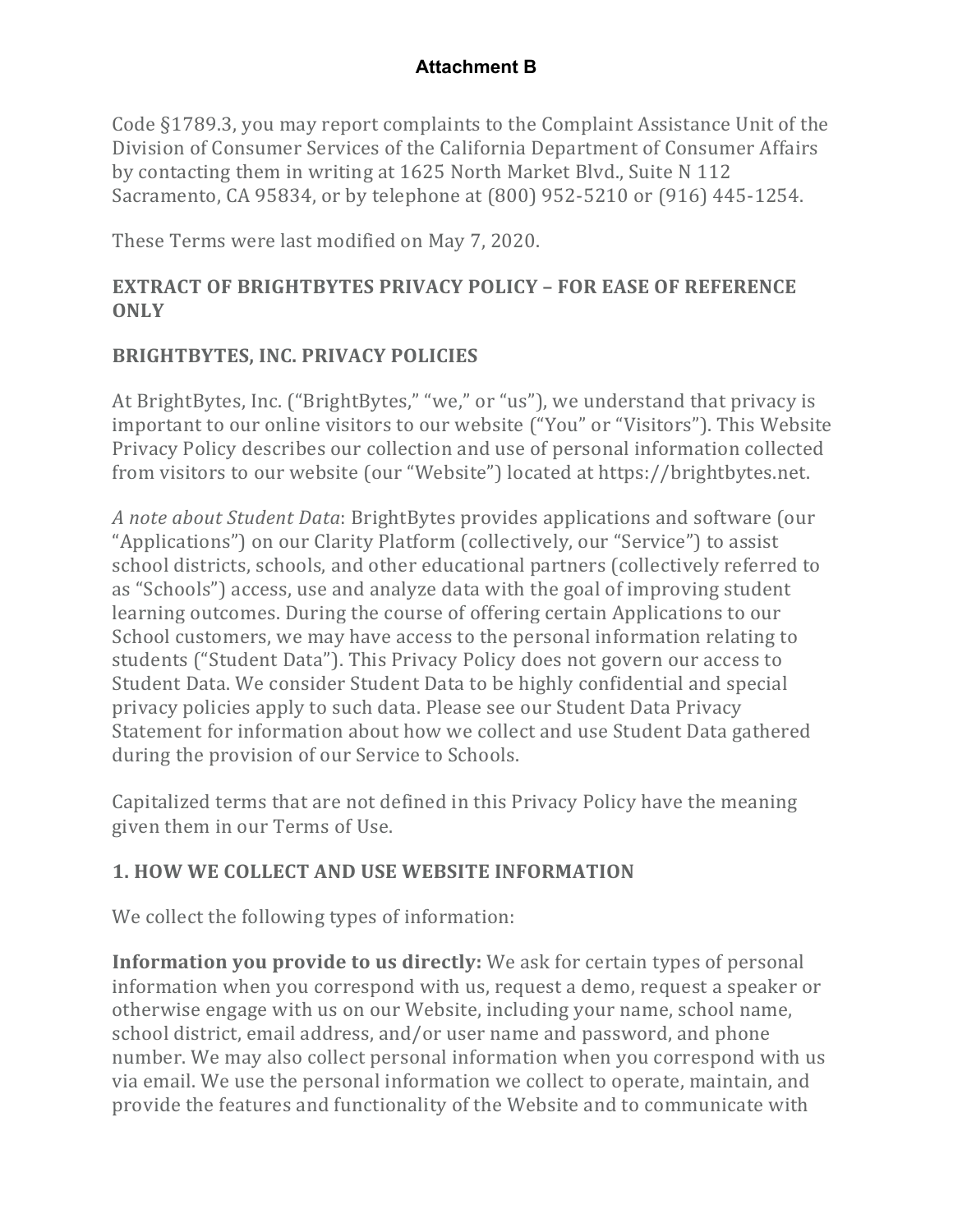#### you.

Information collected through technology: Like most websites and online services, we automatically collect certain types of usage information when you visit our Website. This information is typically collected through cookies, log files, web beacons, and similar tracking technology (collectively, "cookies"). These cookies collect information about how you use the Website (e.g., the pages you view, the links you click, and other actions you take on the Website), information about your browser and online usage patterns (e.g., Internet Protocol ("IP") address, browser type, browser language, referring / exit pages and URLs, pages viewed, whether you opened an email, links clicked), and information about the device(s) you use to access the Website (e.g., mobile device identifier, mobile carrier, device type, model and manufacturer, mobile device operating system brand and model, and, depending on your mobile device settings, your geographical location data at the city, state, or country level ). In addition, we may also use clear gifs in HTMLbased emails to track which emails are opened and which links are clicked by recipients. The information allows for more accurate reporting and improvement of the Website. We may also collect analytics data, or use third-party analytics tools, to help us measure traffic and usage trends for the Website. Although we do our best to honor the privacy preferences of our visitors, we are not able to respond to Do Not Track signals from your browser at this time.

We use or may use the data collected through cookies, log files, device identifiers, and clear gifs information to: (a) remember information so that you do not have to re-enter it on subsequent visits; (b) to provide and monitor the effectiveness of our Website; (c) monitor aggregate metrics such as total number of visitors, traffic, and usage on our website and our Website; (d) diagnose or fix technology problems; and (e) otherwise plan for and enhance our Website.

**Third-Party Tracking and Online Advertising:** We may permit third party online advertising networks to collect information from visitors to our Website https://brightbytes.net to provide customized content, advertising and commercial messaging to you from time to time on other websites or services. Typically, the information is collected through cookies or similar tracking technologies. You may be able to set your browser to reject cookies or other tracking technology by actively managing the settings on your browser or mobile device. (To learn more about cookies, clear gifs/web beacons and related technologies and how you may opt-out of some of this tracking, you may wish to visit http://www.aboutads.info/choices/ or the Network Advertising Initiative's online resources, at http://www.networkadvertising.org. Please note that although we may permit third party advertising partners to collect information on our Website for the purpose of sending targeted advertisements, our Website is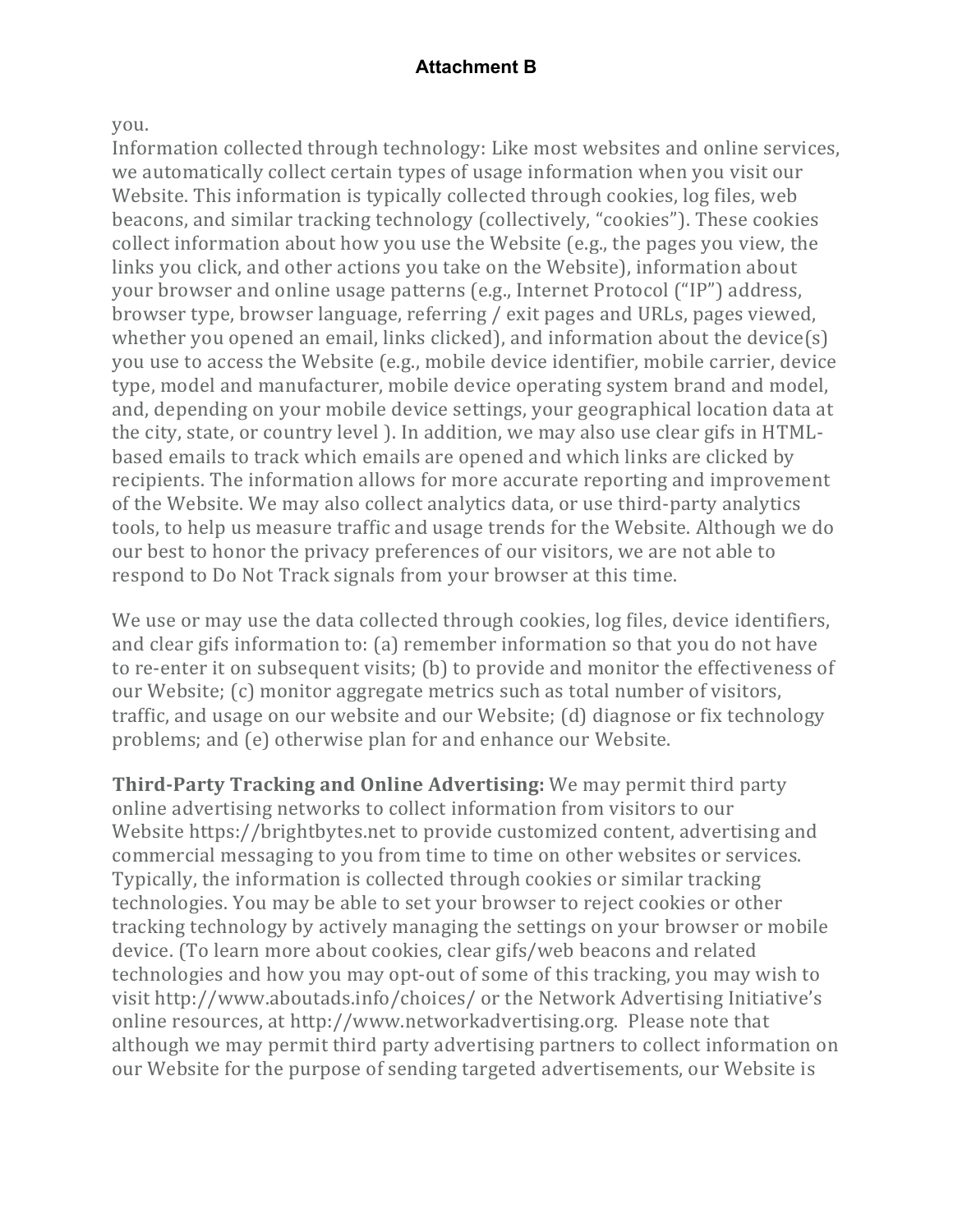not directed to Students. We do not use Student Data for marketing or targeted advertising purposes.

# **2. HOW WE SHARE YOUR WEBSITE INFORMATION**

BrightBytes only shares the personally identifiable information collected on our Website in a few limited circumstances, described below. We do not rent or sell personal information for any purpose, without exception. Who we may share information with:

- We may share information with our trusted vendors, third party service providers and other individuals who perform services on our behalf (e.g. accountants, mailing houses, hosting providers), but strictly for the purpose of carrying out their work for us.
- We may share with other companies and brands owned or controlled by BrightBytes and other companies owned by or under common ownership as BrightBytes, which also includes our subsidiaries (i.e., any organization we own or control) or our ultimate holding company (i.e., any organization that owns or controls us) and any subsidiaries it owns. These companies may use your personal information in the same way as we can under this Policy;
- We may share aggregate or anonymous data (including personal data that has been stripped of personally identifying characteristics) with third parties but will do so only in such a way that no individual may reasonably be identified.
- We may be required to share information with law enforcement or other third parties when compelled to do so by court order or other legal process, to comply with statutes or regulations, to enforce our Terms of Use, or if we believe in good faith that the disclosure is necessary to protect the rights, property or personal safety of our visitors.
- In the event of a change of control: If we sell, divest or transfer the business or a portion of our business, we may transfer information, provided that the new provider has agreed to data privacy standards no less stringent than our own. We may also transfer personal information – under the same conditions – in the course of mergers, acquisitions, bankruptcies, dissolutions, reorganizations, liquidations, similar transactions, or proceedings involving all or a portion of our business.

Please see the Student Data Privacy Statement [anchor to this section below] to learn how Student Data may be shared.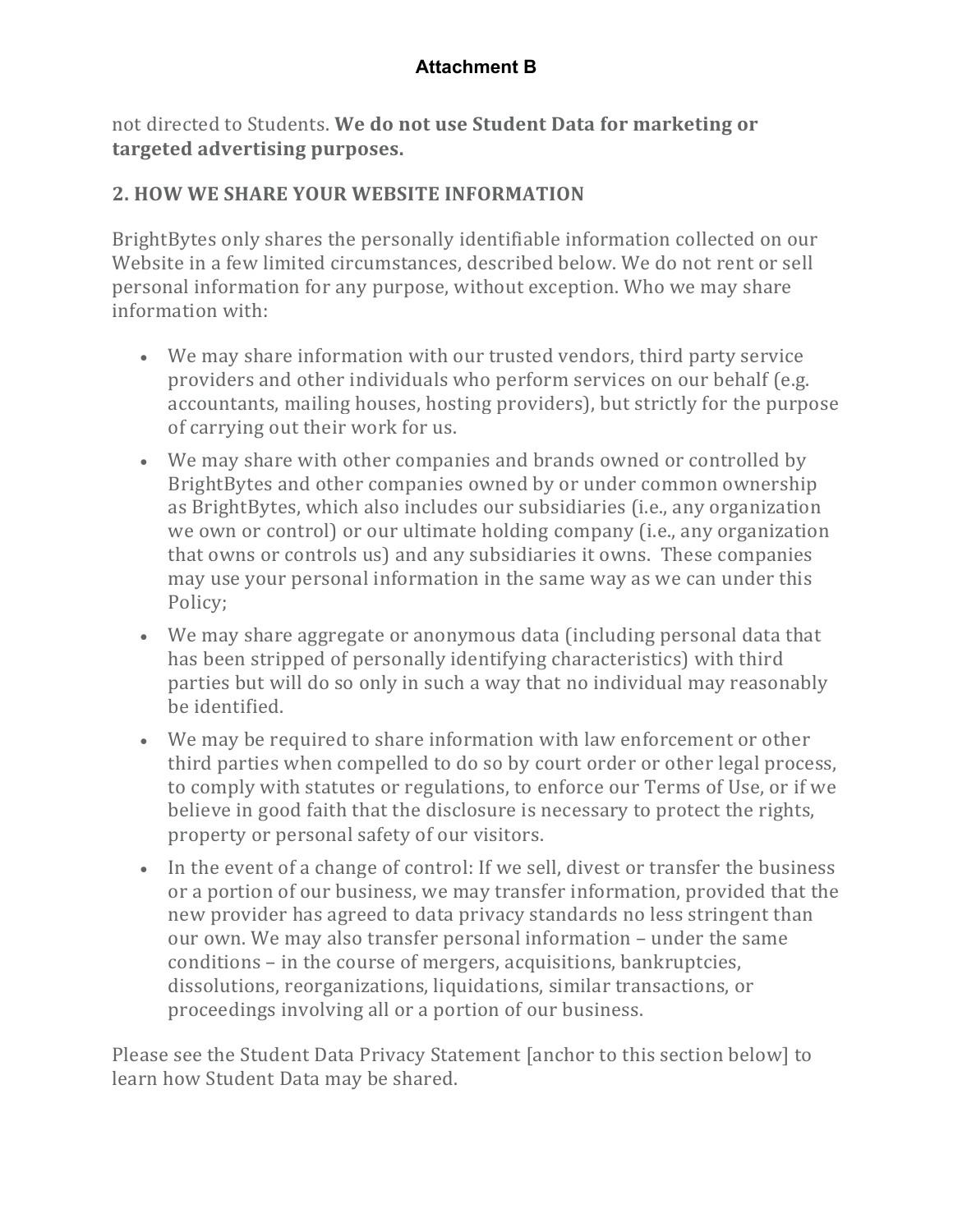# **3. HOW WE STORE AND PROTECT YOUR WEBSITE INFORMATION**

Storage and processing: Your information collected through the Website may be stored and processed in the United States or any other country in which BrightBytes or its subsidiaries, affiliates or service providers maintain facilities. If you use our Website, you consent to have your data transferred to the United States or anywhere else BrightBytes maintains facilities.

Keeping information safe: BrightBytes maintains strict administrative, technical, and physical procedures to protect information stored in our servers, which are located in the United States. Access to information is limited (through user/password credentials and two factor authentication) to those employees who require it to perform their job functions. We use industry-standard Secure Socket Layer (SSL) encryption technology to safeguard the account registration process and sign-up information. Other security safeguards include but are not limited to data encryption, firewalls, and physical access controls to building.

# **4. YOUR CHOICES ABOUT YOUR WEBSITE INFORMATION**

You can opt-out of receiving promotional email from us by clicking on the "unsubscribe" feature at the bottom of each email. If you have any questions about reviewing, modifying or deleting your personal information, contact us directly at info@BrightBytes.net.

You may be able to disallow cookies to be set on your browser. Please look for instructions on how to delete or disable cookies and other tracking/recording tools on your browser's technical settings. You may not be able to delete or disable cookies on certain mobile devices and/or certain browsers. For more information on cookies, visit www.allaboutcookies.org. Remember, disabling cookies may disable many of the features available on the Website, so we recommend you leave cookies enabled.

# **5. CHILDREN'S PRIVACY ON OUR WEBSITE**

Our Website is not directed to children under 13 and we do not knowingly collect personally identifiable information directly from children under 13. Please contact us at info@BrightBytes.net if you believe we have inadvertently collected personal information from a child under 13 so that we may delete such data as soon as possible.

# **6. LINKS TO OTHER WEBSITES AND SERVICES**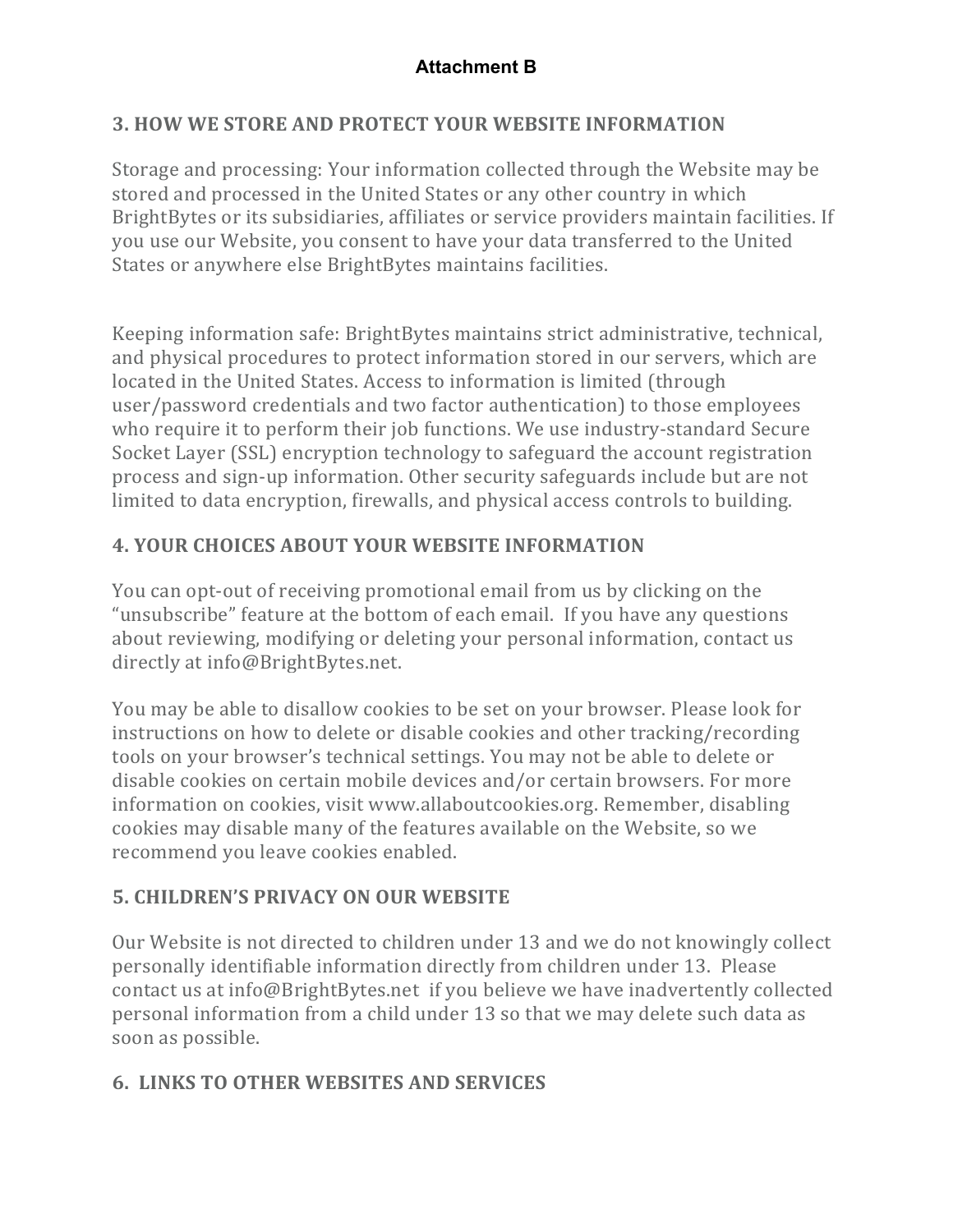From time to time, we may provide links to third parties from our Website. We are not responsible for the practices employed by websites, applications or services linked to or from our Website. We recommend that you review the privacy policies of third-party sites or services before providing any information to them.

## **7. HOW TO CONTACT US ABOUT THE WEBSITE**

If you have any questions about this Privacy Policy or the Website, please contact us at info@BrightBytes.net.

# **8. CHANGES TO THE PRIVACY POLICY**

BrightBytes may modify or update this Privacy Policy from time to time so you should review this page periodically. When the Privacy Policy changes, we will note the effective date below. When we change the policy in a material manner, we will provide notice on the website. Your continued access to and use of the BrightBytes Website will constitute your acceptance of any changes or revisions to this Privacy Policy.

# **BRIGHTBYTES STUDENT DATA PRIVACY STATEMENT**

BrightBytes provides applications, software, infrastructure and online tools (collectively, our "Service") designed to assist school districts, schools, and other educational partners (collectively referred to as "Schools") access, use and analyze data with the goal of improving student learning outcomes.

During the course of offering certain applications to our School customers, we may have access to Student Data. "Student Data" is any information that is directly related to an identifiable current or former student that is maintained by a school, school district, or related entity or organization, or by us. Student Data may include "educational records" as defined in the Family Educational Rights and Privacy Act ("FERPA"). We consider Student Data to be highly confidential.

Our collection and use of Student Data provided by the Schools through our Service is governed by our contracts with the Schools and by federal and state law. This BrightBytes Student Data Privacy Statement explains how we collect, use, and share Student Data we may collect through our Service. If you have questions about specific practices relating to Student Data provided to BrightBytes by a School, please direct your questions to your School.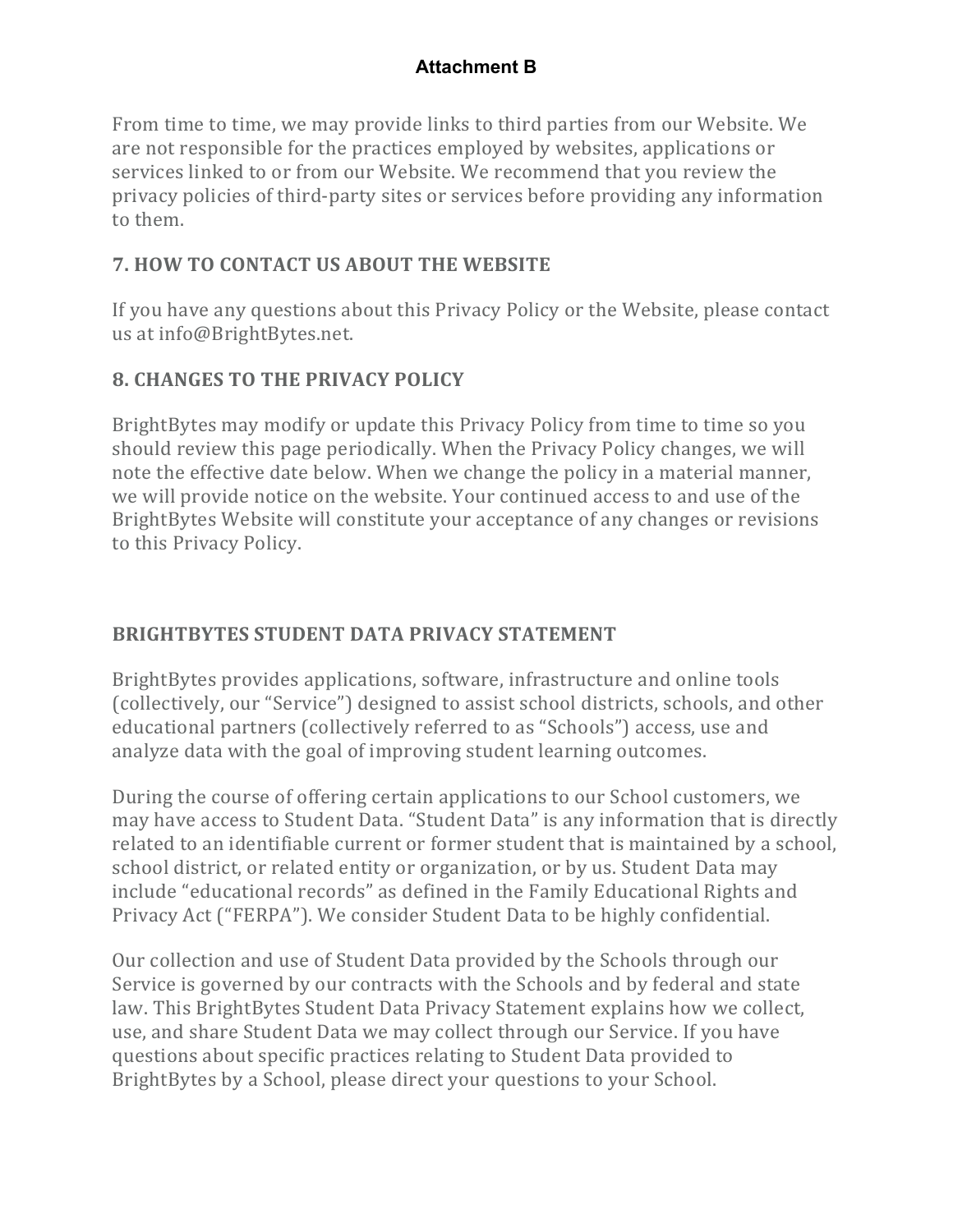#### **What Student Data do we collect?**

BrightBytes has access to Student Data only as requested by the School and only for the purposes of performing Services on the School's behalf. The type of Student Data we collect will depend on how the School uses the Service and the particular Applications we provide to the School, but could include information relating to the individual student and the student's educational record, such as a name, student ID numbers, grades, and/or coursework. In many instances, we receive only de-identified or aggregate information about students from a School, such that we would not be able to identify an individual student. Please talk to your school if you have questions about the type of personal information the school provides to services like BrightBytes.

#### **How do we use Student Data?**

All Student Data that we have access to, if any, is owned and controlled by the Schools. We use such data to provide the Service to the School and for other limited purposes permitted by our agreements with the Schools, such as to evaluate, improve, and develop our products, applications, and services. We will never use Student Data for marketing purposes or to engage in targeted advertising.

Do we share Student Data with third parties?

BrightBytes only shares Student Data in a few limited circumstances, as described below. We do not rent or sell Student Data for marketing purposes.

# We may share Student Data in the following ways:

- As needed to perform the Service and/or at the direction of a School and as authorized by our contract with the School. For example, information including Student Data, will be shared between and among authorized School users and School administrators. This sharing will depend on the settings and functionality selected by the School.
- With our trusted vendors, third party service providers and other individuals who perform services on our behalf, but only if such providers have a need to access such information for the purpose of carrying out their work for us and do so under strict confidentiality and data security terms.
- We may share aggregate or anonymized data (including personal data that has been stripped of personally identifying characteristics) with third parties but will do so only in such a way that no individual may reasonably be identified.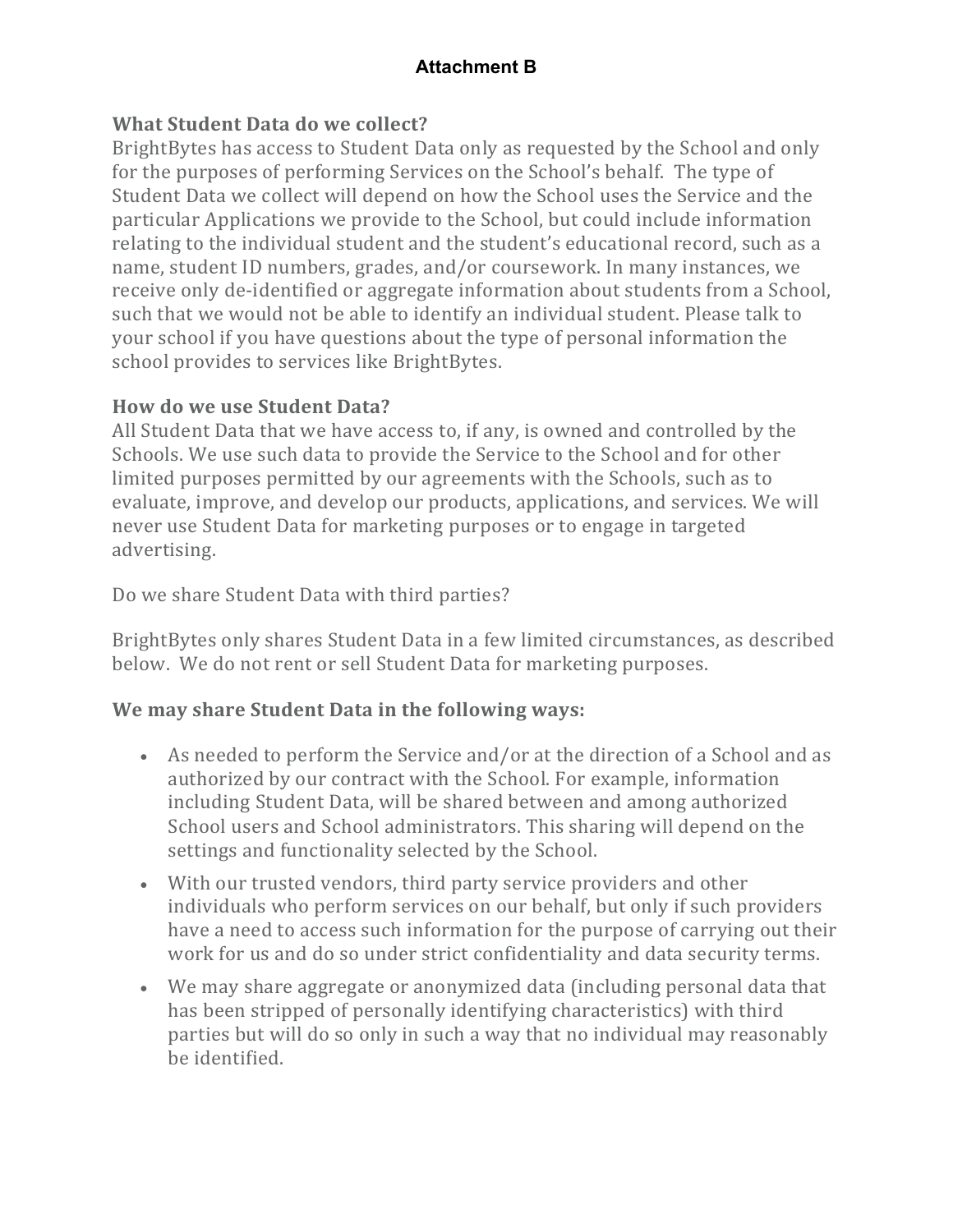- We may be required to share information with law enforcement or other third parties when compelled to do so by court order or other legal process, to comply with statutes or regulations, to enforce our Terms of Use, or if we believe in good faith that the disclosure is necessary to protect the rights, property or personal safety of our visitors.
- In the event of a change of control: If we sell, divest or transfer the business or a portion of our business, we may transfer information, provided that the new provider has agreed to data privacy standards no less stringent than our own. We may also transfer personal information – under the same conditions – in the course of mergers, acquisitions, bankruptcies, dissolutions, reorganizations, liquidations, similar transactions, or proceedings involving all or a portion of our business. In either case, we will use our best efforts to provide you with notice and an opportunity to opt-out of the transfer of Student Data by deleting your Student Data information and terminating your account.

#### **How we use anonymized data**

We may use data which has de-identified or provided in aggregate for product development, research analytics and other purposes, such as analyzing, improving, or marketing the Applications and our Service. If BrightBytes publicly discloses or shares with third parties (e.g., in marketing materials, published research, analytics, or in application development) information that is derived from Student Data, such data will be aggregated or anonymized to reasonably avoid identification of a specific school or individual. By way of example, BrightBytes may use de-identified or anonymizes data derived from Student Data in a form which may not reasonably identify either a particular individual, educational entity, or school, to develop further analytic frameworks and application tools.

#### **Questions about access or deletion of data**

Student Data is provided and controlled by the Schools. If you have any questions about reviewing, modifying, or deleting personal information of a student, please contact your school directly.

#### **Children's Data**

BrightBytes collects information from children only at the direction of a school or educational institution for the purpose of providing the BrightBytes Service. BrightBytes replies on each school to obtain consent and provide appropriate and disclosure, if necessary, for BrightBytes to collect any student information from students under 13, as permitted by the Children's Online Privacy Protection Act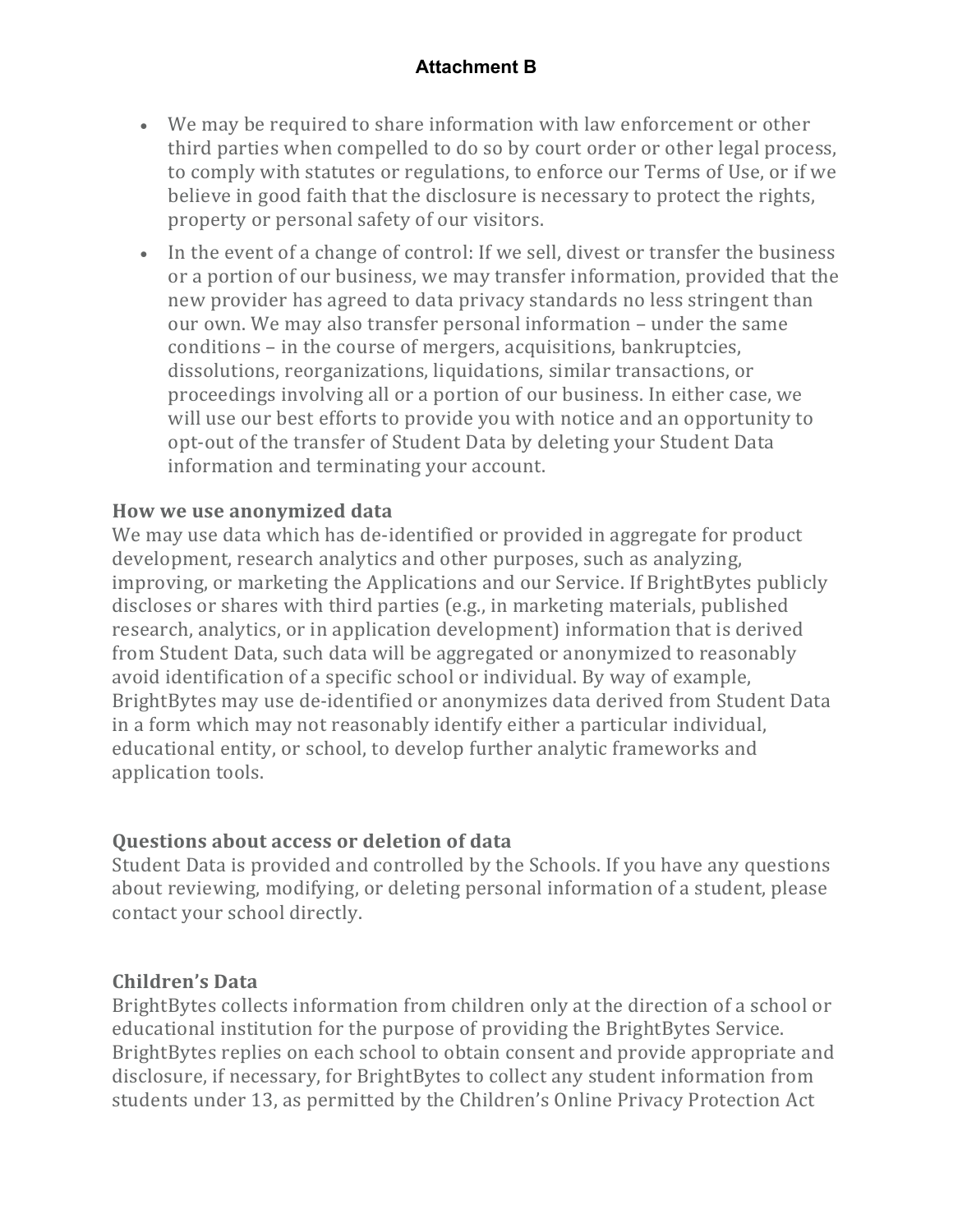(COPPA). Please contact us at [email] if you believe we have inadvertently collected personal information from a child under 13 without proper consents so that we may delete such information as soon as possible.

## **Changes to this Policy**

BrightBytes may modify or update this Privacy Policy from time to time so you should review this page periodically. If we change the policy in a material manner, for example if we seek to use personal information in a materially different way than we had previously, we will use our best efforts to provide additional notice before the changes take effect. Our use of Student Data is governed by our Agreements with Schools and we will not make any changes to our privacy practices involving Student Data which would be inconsistent with those contractual requirements without the consent of the School.

This privacy policy was last modified on May 7, 2020.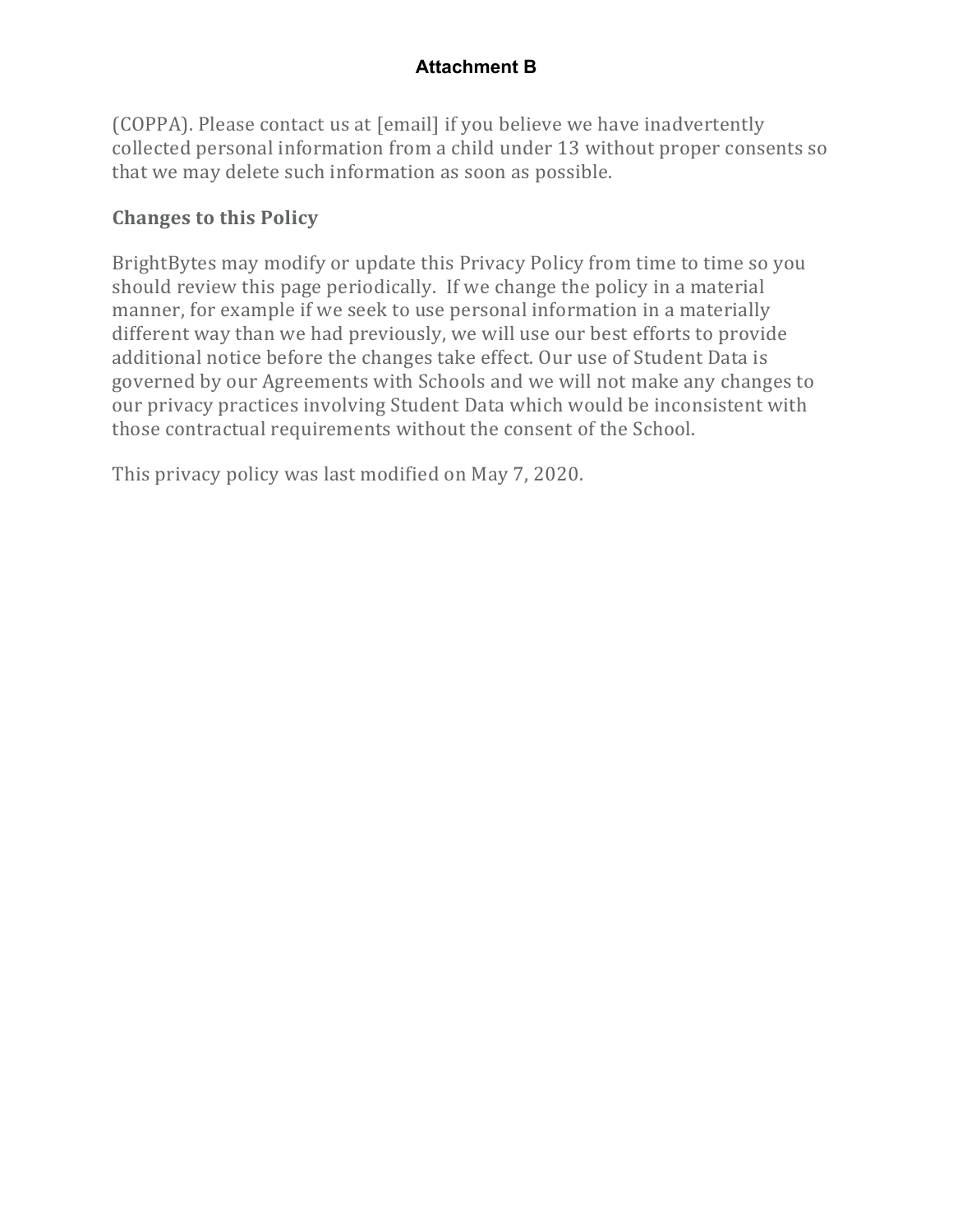

# **BrightBytes EdTech Impact Data Integration Specification**

#### **Contents**

**`**

| <b>General Instructions</b> | 1              |
|-----------------------------|----------------|
| <b>Table Specifications</b> |                |
| <b>Students</b>             | $\mathsf 3$    |
| <b>Student_Enrollments</b>  | 5              |
| <b>Schools</b>              | $\overline{7}$ |
| <b>Calendar</b>             | 8              |
| <b>Student_Tags</b>         | $\mathbf{9}$   |
| <b>Student_Assessments</b>  | 10             |
| Teachers**                  | 13             |
| Sections**                  | 14             |
| Section_Enrollments**       | 15             |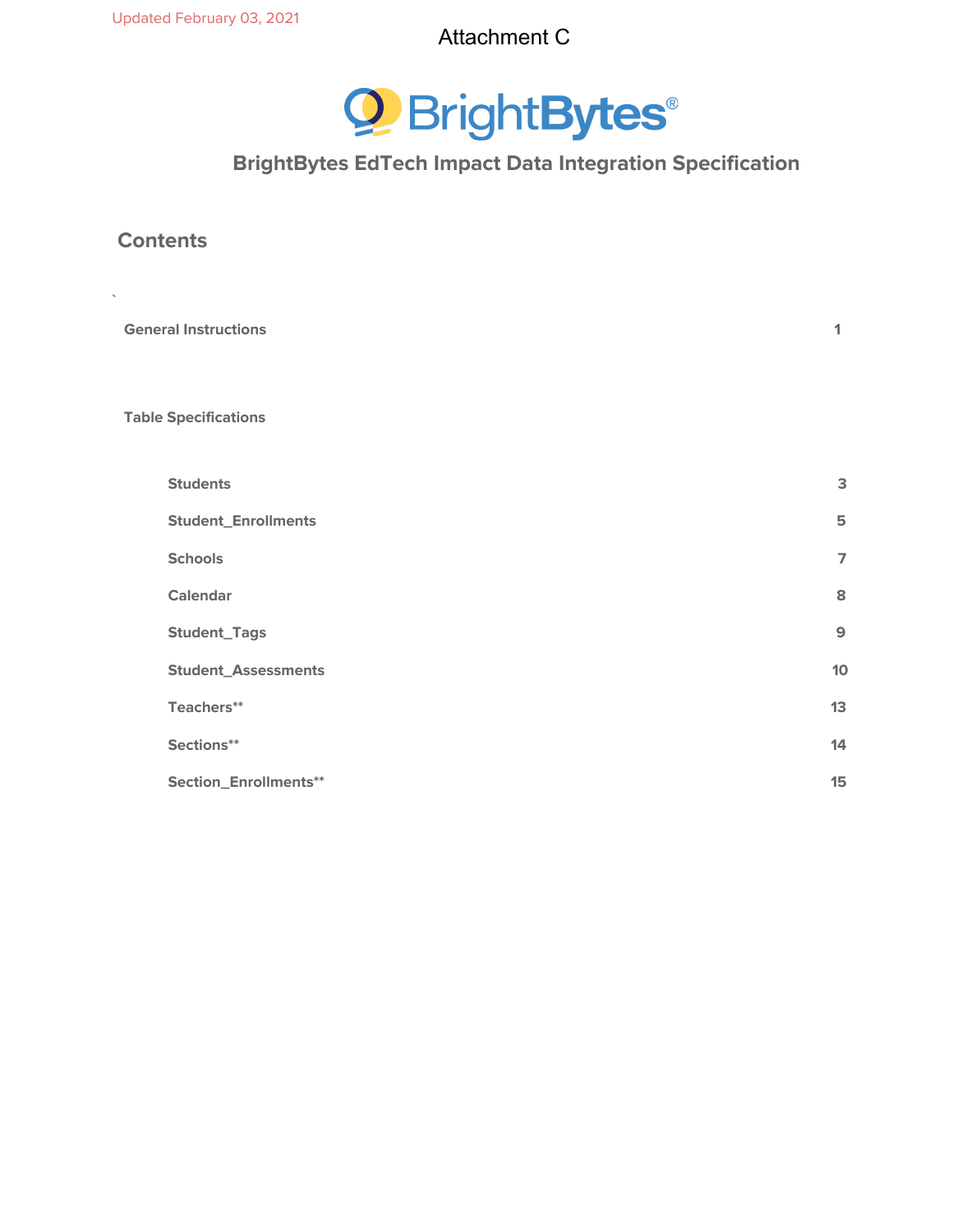\*\*Only necessary to grant teachers access to platform

# General Instructions

#### BrightBytes Data Overview

The BrightBytes' team will work with your organization to obtain the data necessary to empower school-wide improvement through predictive and actionable data-driven insights in our BrightBytes Analytics platform. This guide will help you learn about the data requirements, transmission process, and possible methods for data integration. Your BrightBytes Project Manager will help walk you through this process and work with you to verify your data along the way.

#### BrightBytes Data Acquisition Process

BrightBytes leverages a sophisticated integration platform and a team of integration engineers to acquire, cleanse, and transform your data for use within The BrightBytes Platform. The BrightBytes's team will work with district personnel to determine the best method for acquisition of your data during the initial meetings with your technical team(s). The acquisition process includes leveraging existing RESTful APIs, direct database connection, flat files, vendor partnerships, or education data standards. The best implementation, based on systems and standards in use by the district, will be discussed during the initial meetings with your organization and can be adjusted as needed.

## Recurring Data

Recurring data acquisition will typically occur on a daily basis. Each transmission will contain the current school year's data. Based on the frequency of changes of the data sets, such as the schools, acquisition may not be necessary on a nightly basis.

Using our file naming instructions, we'll indicate the school year of each file so we can accurately group files into complete data sets.

You will never need to delete or remove a file. Files such as schools and calendars will likely only change once per year.

#### School Year Rollover and Recurring Data

Each year, your district rolls over from one school year to the next. We know this is a tricky process to time well and ensure accurate data in your programs. We'd like to help make that transition as smooth as possible. By the time the "new" school year is launched, all students should have had their enrollments rolled over to reflect their new status and grade level. We will be in frequent communication prior to that point to ensure that the data we receive will be reflective of the upcoming school year.

Additionally, we are aware that there may be some continued updates to the previous school year's data once the new school year has begun. Once again, we will frequently communicate regarding this and will retain the ability to incorporate files from the previous school year, so that we always have the most up to date data.

#### Data Requirements

We recommend use of all fields indicated in each file specification. However, where fields are truly optional or required only in certain cases, we have indicated this in the "Notes" column. If BrightBytes is unable to produce data that satisfies this specification, let us know as soon as possible; the lack of key data may dramatically impact the data integration and usability of this product. We will work to make the integration process as flexible as possible.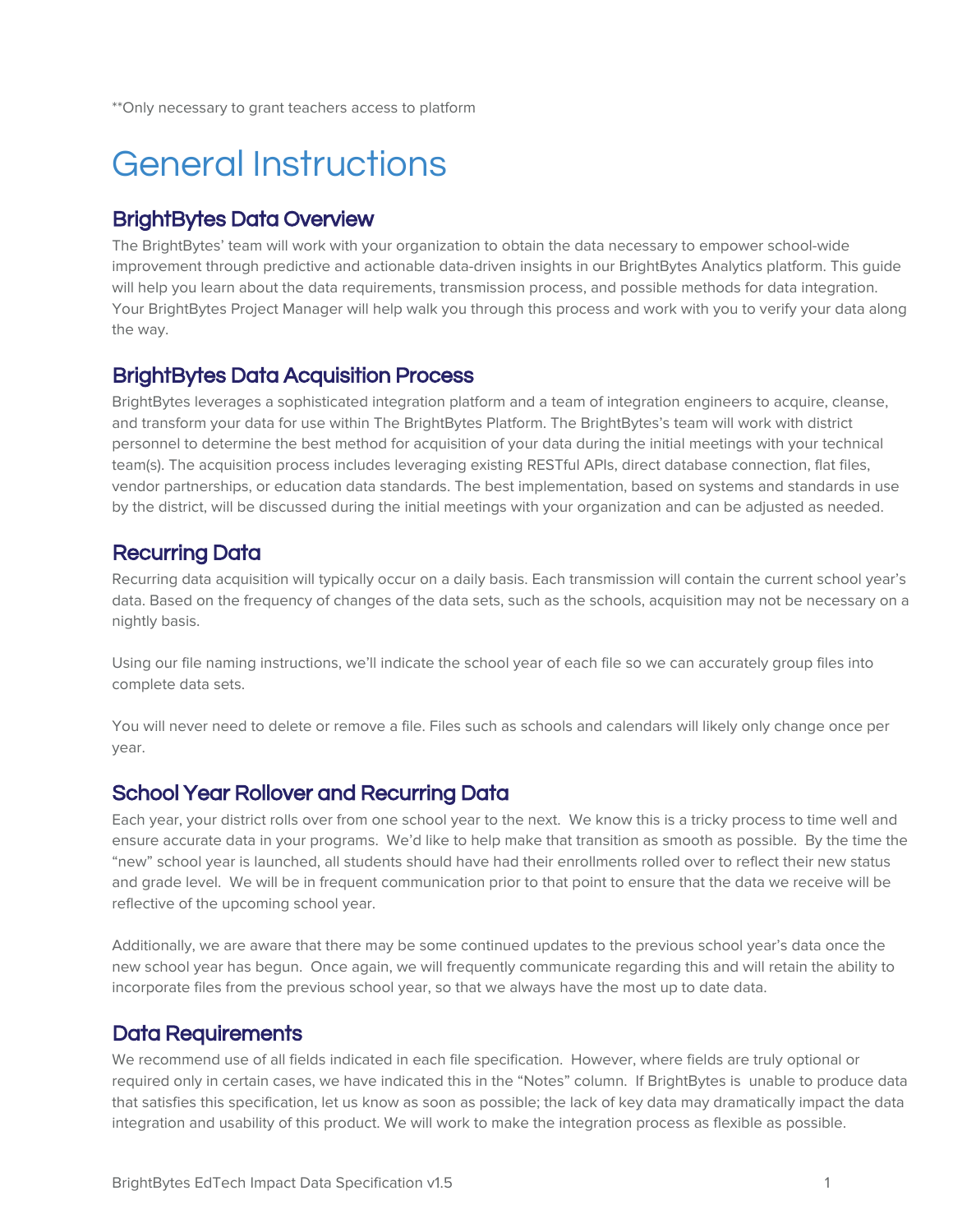# Value Mappings

For many fields, districts will use varying codes and values. We've indicated in the "Notes" column where value mappings will be required to align your data to our internal schema. Upon receipt of your data, we will generate documentation that allows you to provide us descriptions for any fields that we cannot readily map, so that we can accurately assign the values indicated in this spec. **There is no need to attempt to change values stored in your SIS for upload to BrightBytes, we prefer to receive the raw codes contained in your SIS.**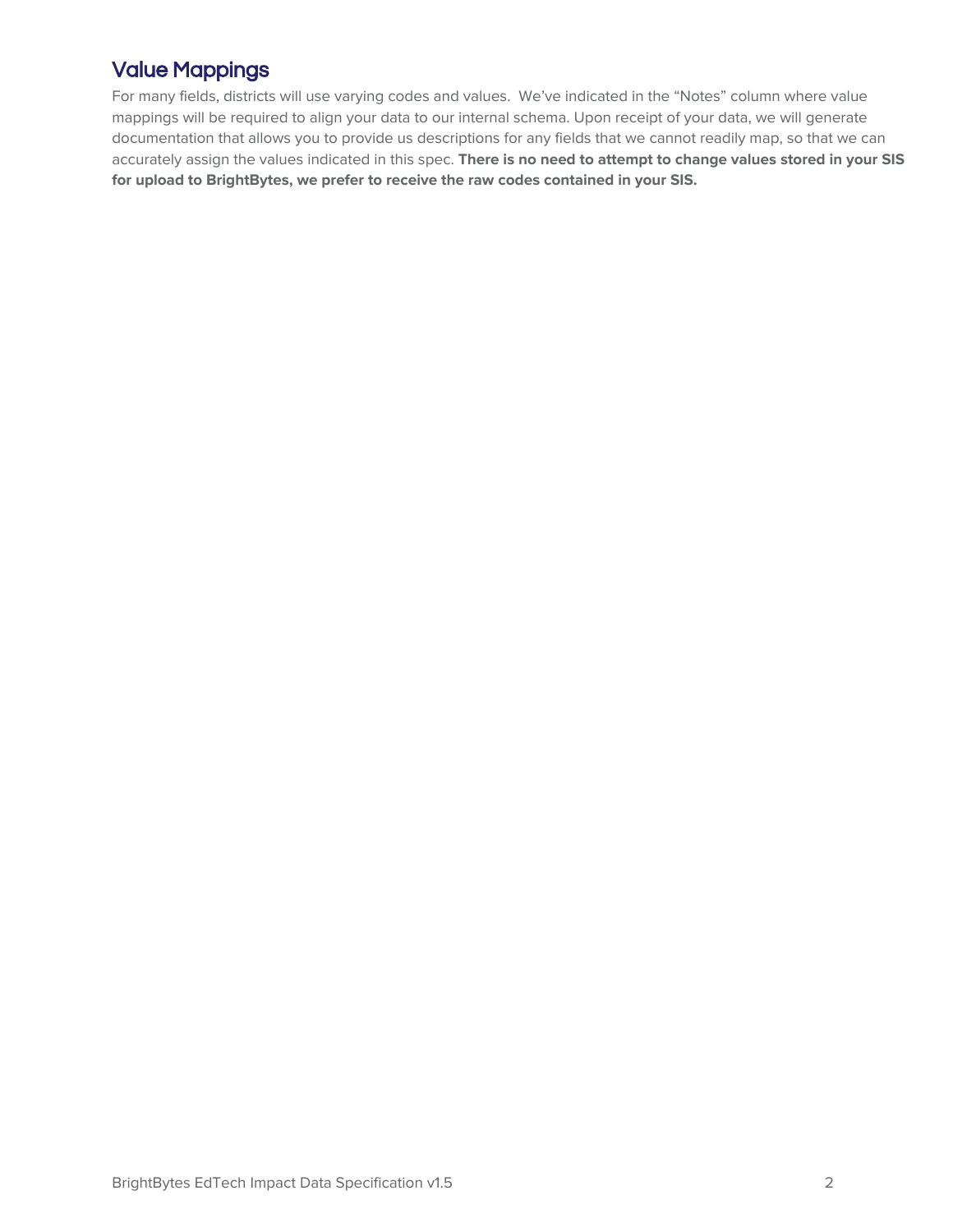# **Students**

This file includes basic demographics on all students enrolled in your district for each school year -- including those which are no longer active due to withdrawal, transfer, etc.

Do not split this file into current and historical versions. Instead, every nightly upload of this file will contain all students ever enrolled in the district.

The expectation is for 1 record for each student that has ever existed in another data set, with student login, demographic information, and age. This table becomes the basis for many other tables.

| <b>Header Name</b> | Format         | <b>Description</b>                                 | <b>Notes</b>                                                                                                                                                                                                                                                                                      |
|--------------------|----------------|----------------------------------------------------|---------------------------------------------------------------------------------------------------------------------------------------------------------------------------------------------------------------------------------------------------------------------------------------------------|
| student_id         | String         | Unique and constant ID for the student             | Only one record per student.<br>Please check for duplicate<br>student_id values                                                                                                                                                                                                                   |
| student_login      | String         | The student's network login                        | This could include a student's G<br>Suite for Education email,<br>Office365 username, or ADFS<br>login.<br>This should be a single SSO<br>login used for network and<br>primary services (e.g. email,<br>office suite).                                                                           |
| first_name         | String         | Student's first name                               |                                                                                                                                                                                                                                                                                                   |
| last_name          | String         | Student's last name                                |                                                                                                                                                                                                                                                                                                   |
| birth_date         | Date           | Student's birthdate                                |                                                                                                                                                                                                                                                                                                   |
| gender             | String         | Student's gender                                   | Values Will Be Mapped To:<br>- ' $M'$<br>- ' $F'$<br>- 'O'                                                                                                                                                                                                                                        |
| ethnicity_type     | String         | Student's race/ethnicity code of record            | Values Will Be Mapped To:<br>'asian'<br>$\overline{\phantom{0}}$<br>'black'<br>$\sim$<br>'hispanic' <sup>1</sup><br>$\overline{\phantom{a}}$<br>'american_indian'<br>$\overline{\phantom{a}}$<br>'pacific_islander'<br>$\overline{\phantom{a}}$<br>'white'<br>$\overline{\phantom{a}}$<br>'multi' |
| ethnicity_type_2   | String         | Additional race/ethnicity designation              | Optional                                                                                                                                                                                                                                                                                          |
| hispanic           | <b>Boolean</b> | Whether or not a student identifies as<br>hispanic | Optional, depending on how<br>you record race/ethnicity                                                                                                                                                                                                                                           |

<sup>&</sup>lt;sup>1</sup> Per Federal [Guidelines](http://www2.ed.gov/policy/rschstat/guid/raceethnicity/index.html?exp=6), Hispanic ethnicity will be the singularly reported ethnicity, even when additional races are reported. We provide options for you to indicate Hispanic ethnicity either as a race/ethnicity code, or as a binary field. Students who indicate Hispanic ethnicity in either option will be indicated as Hispanic for final reporting purposes.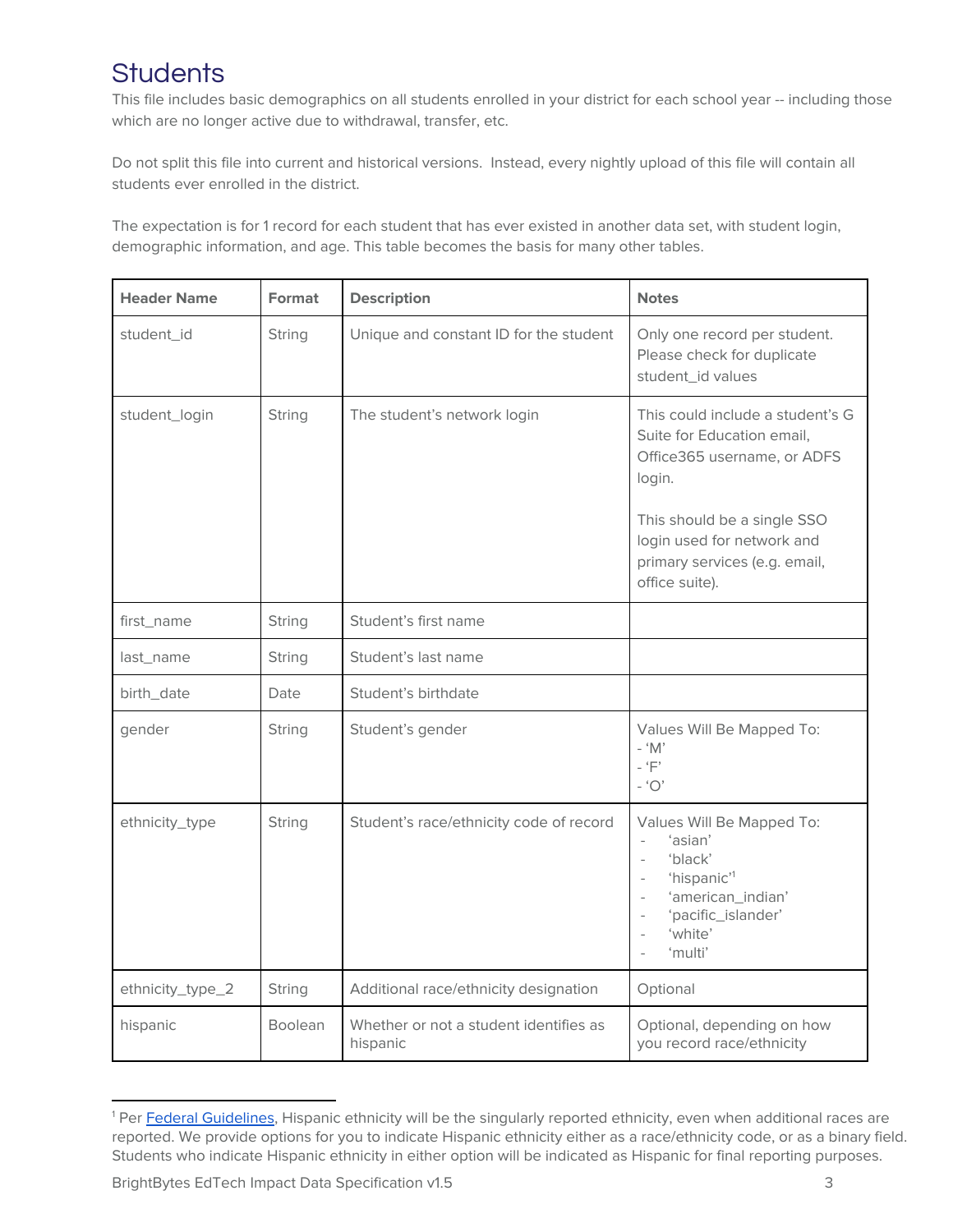| post_secondary_e<br>nrollment | <b>Boolean</b> | A flag indicating whether a student is or<br>has been enrolled in post-secondary<br>classes. | <b>Optional</b><br>If information is instead included<br>in the student's enrollment<br>records, it is unnecessary here. |
|-------------------------------|----------------|----------------------------------------------------------------------------------------------|--------------------------------------------------------------------------------------------------------------------------|
| student_zip_code              | String         | Most recent student 5-digit zip code                                                         | Optional                                                                                                                 |
| previous_ethnicity            | String         | Previous known ethnicity (if applicable)                                                     | Optional                                                                                                                 |
| primary_language              | String         | If available                                                                                 | Optional                                                                                                                 |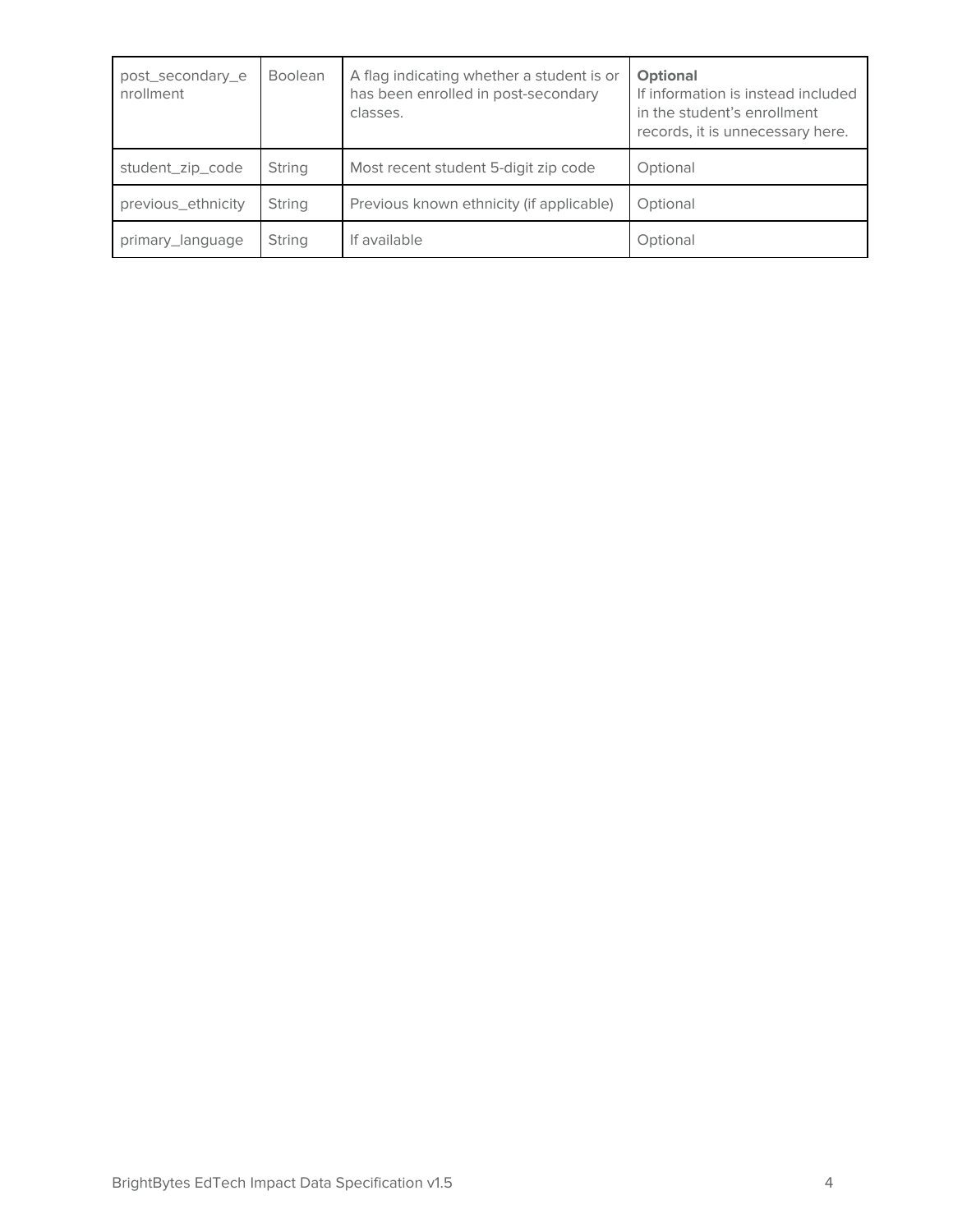# Student Enrollments

Each line in this file must represent an enrollment window for a student, which records a student entering and then ultimately exiting a given school and grade.

#### If your district records enrollment events only and cannot supply enrollment windows in a single file as described **in this spec, please alert BrightBytes Data Team.**

BrightBytes needs to identify days in which a student was enrolled, and where. Additionally, identify enrollment events (like transfers and graduations) in order to calculate mobility and graduation / dropout rates. Each student will be given a current outcome of either 'current', 'transferred', 'dropped out', 'graduated', or 'undefined'.

| <b>Header Name</b> | Format         | <b>Description</b>                                                                                                   | <b>Notes</b>                                                                                                               |
|--------------------|----------------|----------------------------------------------------------------------------------------------------------------------|----------------------------------------------------------------------------------------------------------------------------|
| school_id          | String         | The school ID associated with<br>the enrollment record                                                               |                                                                                                                            |
| school_year        | String         | The school year of the<br>enrollment                                                                                 | Recorded as the end year of the<br>school year range<br>(e.g., school_year would be 2015<br>for the 2014-2015 school year) |
| student_id         | String         | The student's ID                                                                                                     |                                                                                                                            |
| grade              | <b>String</b>  | The grade associated with the<br>enrollment record                                                                   | Values Will Be Mapped To:<br>$-$ PreK-12                                                                                   |
| entry_date         | Date           | The date of the student's entry                                                                                      |                                                                                                                            |
| entry_code         | <b>String</b>  | A code indicating the type of<br>entry                                                                               | Values Will Be Mapped To:<br>$-$ 'new'<br>- 'continuing'                                                                   |
| exit_date          | Date           | The date of the student's exit                                                                                       | Can be NULL if the student is<br>currently enrolled in the school                                                          |
| exit_code          | String         | A code indicating the type of<br>exit                                                                                | Values Will Be Mapped To:<br>- 'graduate'<br>- 'transfer'<br>- 'dropout'                                                   |
| primary_enrollment | <b>Boolean</b> | A flag indicating whether or not<br>the enrollment record is the<br>student's primary enrollment                     |                                                                                                                            |
| dual_enrollment    | Boolean        | A flag indicating whether the<br>enrollment record reflects partial<br>enrollment in a post-secondary<br>institution | <b>Optional</b><br>If information is instead included<br>as a flag in the Students table,<br>then it is unnecessary here.  |
| diploma_code       | String         | Field indicating the diploma type<br>earned by a graduated student.                                                  | <b>Optional</b><br>Used in conjunction with<br>enrollment exit code, if diploma<br>type differentiates graduates.          |
| retained           | Boolean        | A flag for whether this                                                                                              | Optional                                                                                                                   |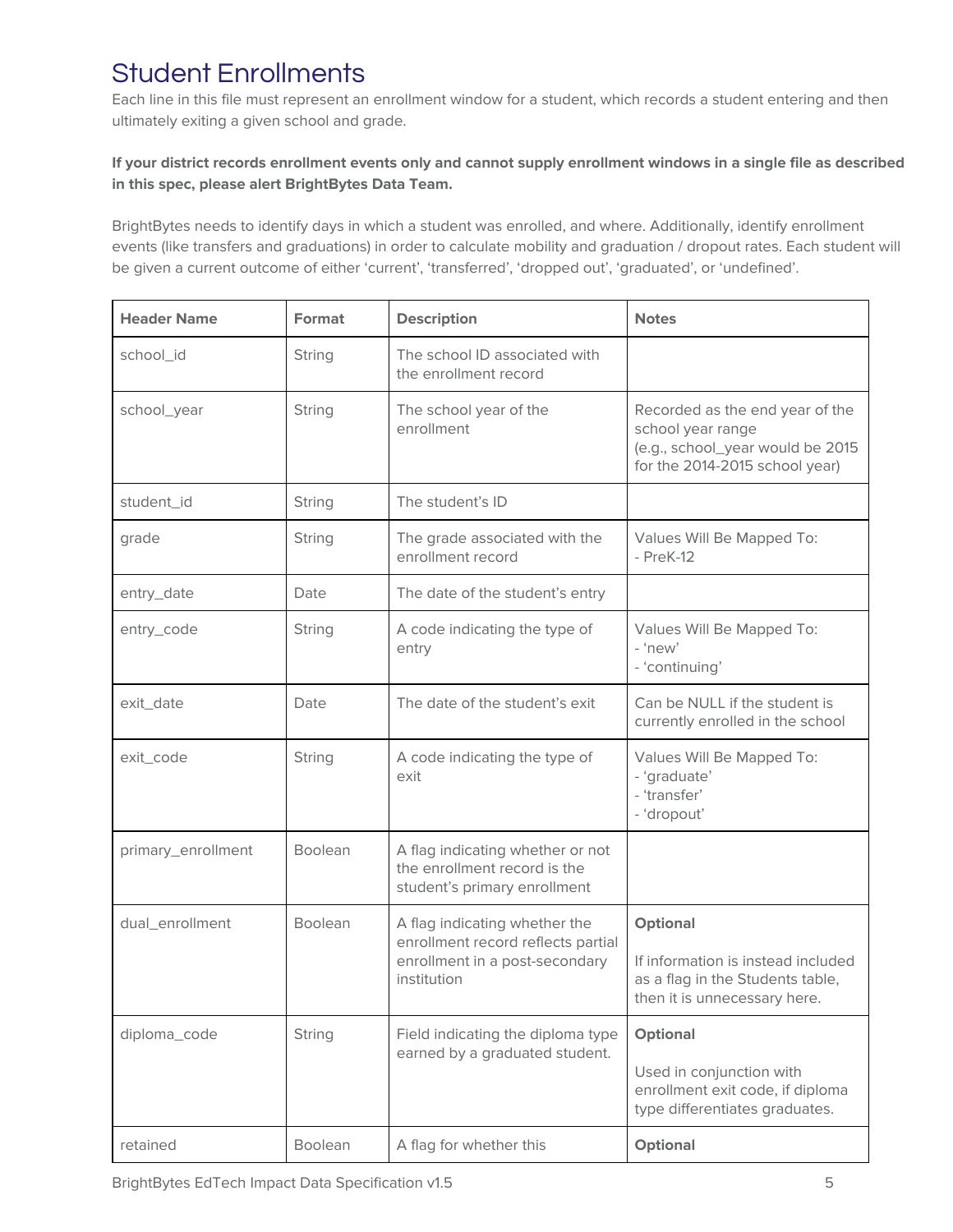|  | enrollment represents a student<br>retained in the same grade |  |
|--|---------------------------------------------------------------|--|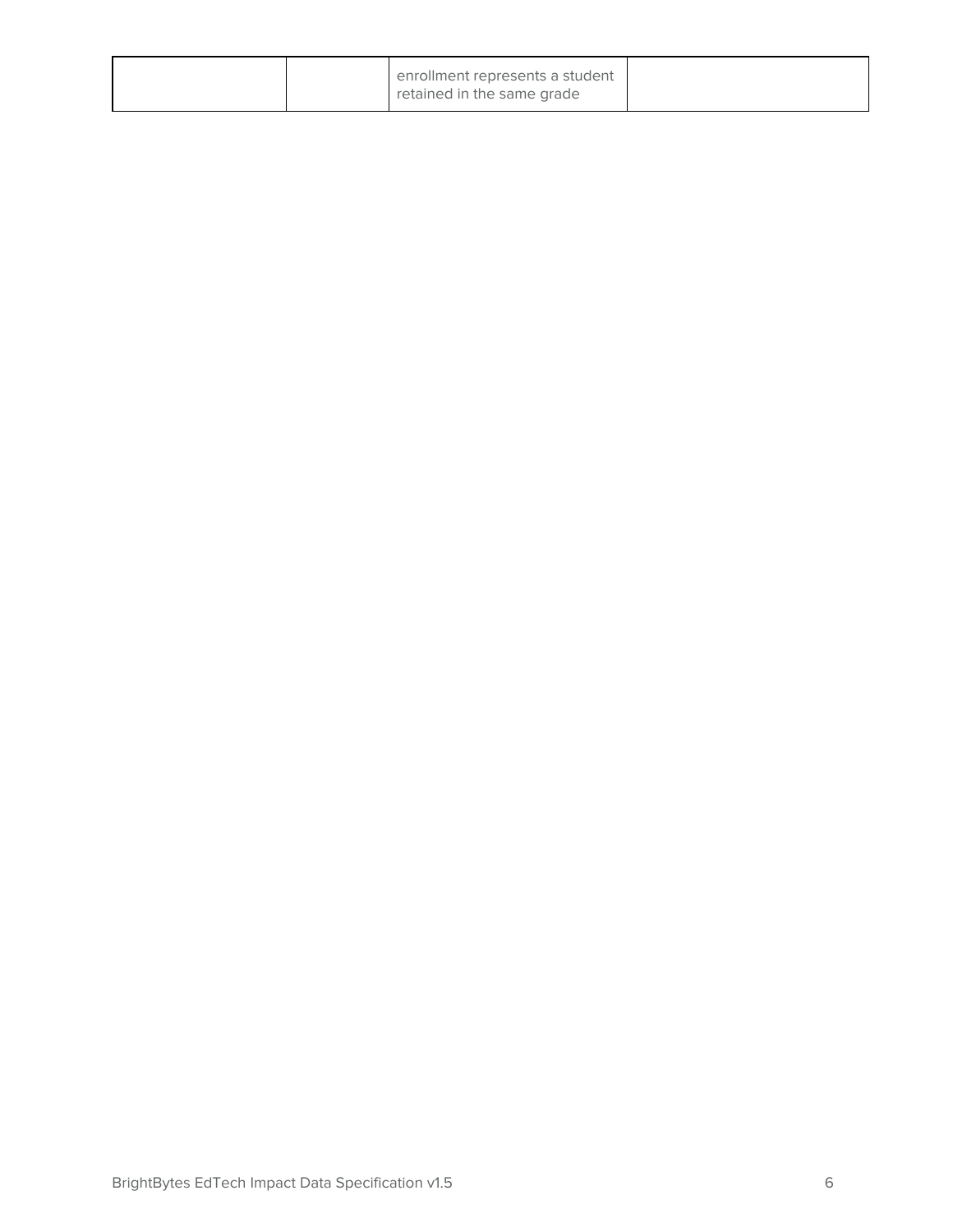# **Schools**

This file contains one record per school and describes all the schools in the district. This file may only require an annual update.

This data will provide an up-to-date description of each school, as well as information on school type in order to filter on the dashboard. This table is used to tether enrollments to schools.

| <b>Header Name</b> | <b>Format</b>      | <b>Description</b>                       | <b>Notes</b>                                                                                                                                                                                                                         |
|--------------------|--------------------|------------------------------------------|--------------------------------------------------------------------------------------------------------------------------------------------------------------------------------------------------------------------------------------|
| school id          | String             | Unique and constant school<br>identifier |                                                                                                                                                                                                                                      |
| name               | String             | Name of school                           |                                                                                                                                                                                                                                      |
| graduation_credits | Integer            | Credits required to graduate             | Only necessary for schools that<br>graduate students.                                                                                                                                                                                |
| school_type        | String             | Category of school                       | Values Will Be Mapped To:<br>'school'<br>$\bar{ }$<br>'district'<br>$\overline{\phantom{a}}$<br>'alternative'<br>$\overline{\phantom{a}}$<br>'vocational'<br>$\overline{\phantom{a}}$<br>'summer_school'<br>$\overline{\phantom{a}}$ |
| address            | String             | Address of school                        | Optional                                                                                                                                                                                                                             |
| city               | String             | City of school                           | Optional                                                                                                                                                                                                                             |
| state              | String             | State of school                          | Optional                                                                                                                                                                                                                             |
| zip                | String             | Zip code of school                       | Optional                                                                                                                                                                                                                             |
| charter            | <b>Boolea</b><br>n | Charter school flag                      | Optional                                                                                                                                                                                                                             |
| nces_id            | Integer            | NCES database school id                  |                                                                                                                                                                                                                                      |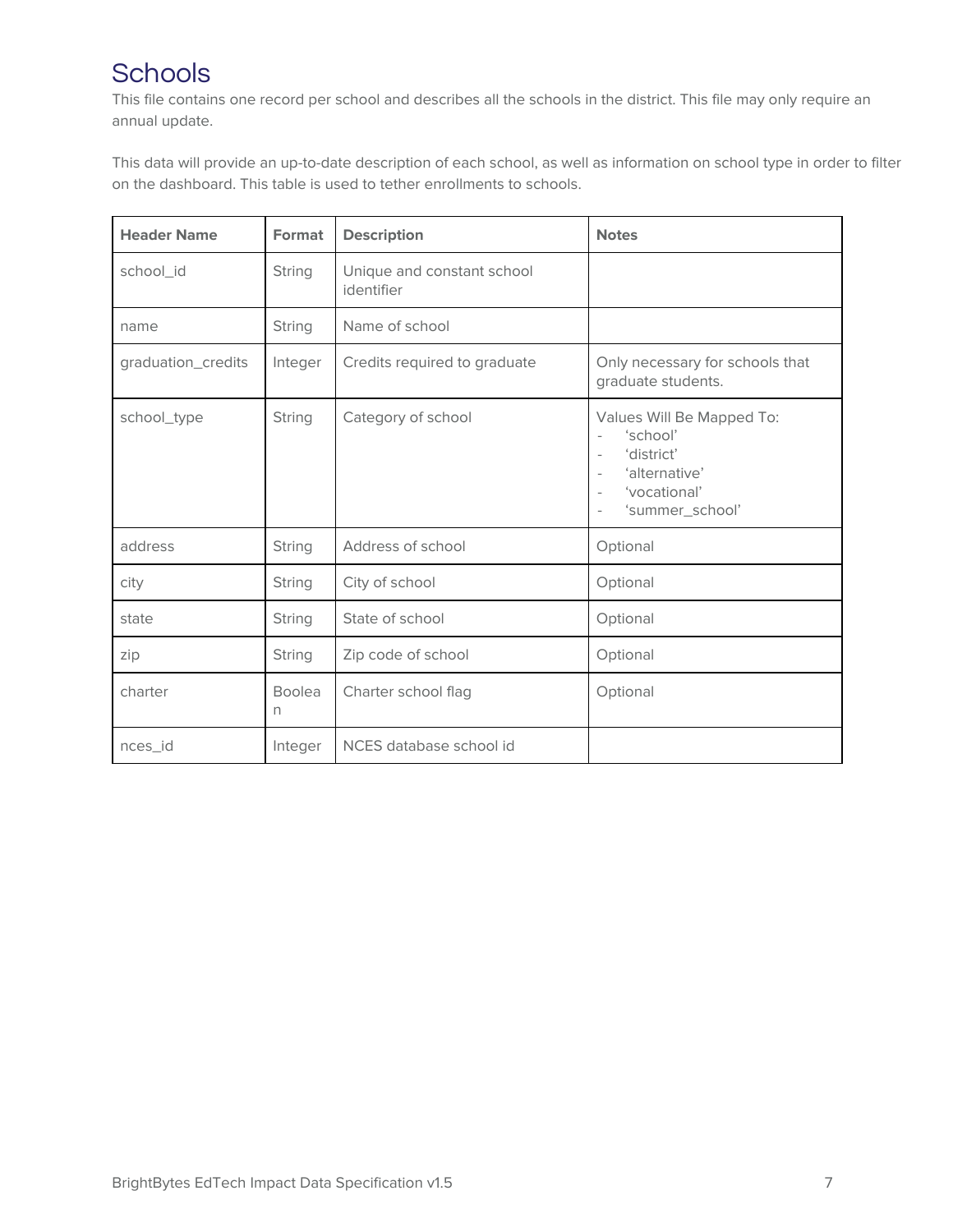# Calendars File

Each row of this file corresponds to an individual date, indicating whether this specific date was a school day on which students were in attendance. **BrightBytes supports one calendar per school, in a given school year.**

The goal of this file is to be able to identify all valid school days in a given year.

This file may only require an annual update.

The following data set will be used to Identify each calendar day as a valid or invalid school day for each school open in a given year, get an accurate valid school day count by school and year, and identify which days fall into which grading and assessment terms.

| <b>Header Name</b>         | Format         | <b>Description</b>                                               | <b>Notes</b>                                                                                                                  |
|----------------------------|----------------|------------------------------------------------------------------|-------------------------------------------------------------------------------------------------------------------------------|
| school id                  | String         | ID of school associated with the<br>calendar                     |                                                                                                                               |
| school_year                | Integer        | School year associated with the<br>date                          | Recorded as the end year of the<br>school year range<br>(e.g., school_year would be<br>2015 for the 2014-2015 school<br>year) |
| calendar date              | Date           | Date the record is referencing                                   | It is optional to supply 'FALSE'<br>for non-valid school dates.                                                               |
| valid_school_day           | <b>Boolean</b> | Flag indicating whether or not the<br>date is a valid school day | It is optional to supply 'FALSE'<br>for non-valid school dates.                                                               |
| percentage_of_day          | Float          | Flag for half days or other<br>non-traditional days              | Optional                                                                                                                      |
| calendar_term <sup>*</sup> | String         | School Semester / Trimester                                      | Highest year breakdown                                                                                                        |
| grading_period*            | String         | <b>School Quarter / Trimester</b>                                | Second level year breakdown                                                                                                   |
| assessment_period          | String         | Assessment period information                                    | Fall / Winter / Spring                                                                                                        |

\* Note that these values can also be provided in a separate table with school\_id, school\_year, and window start / end dates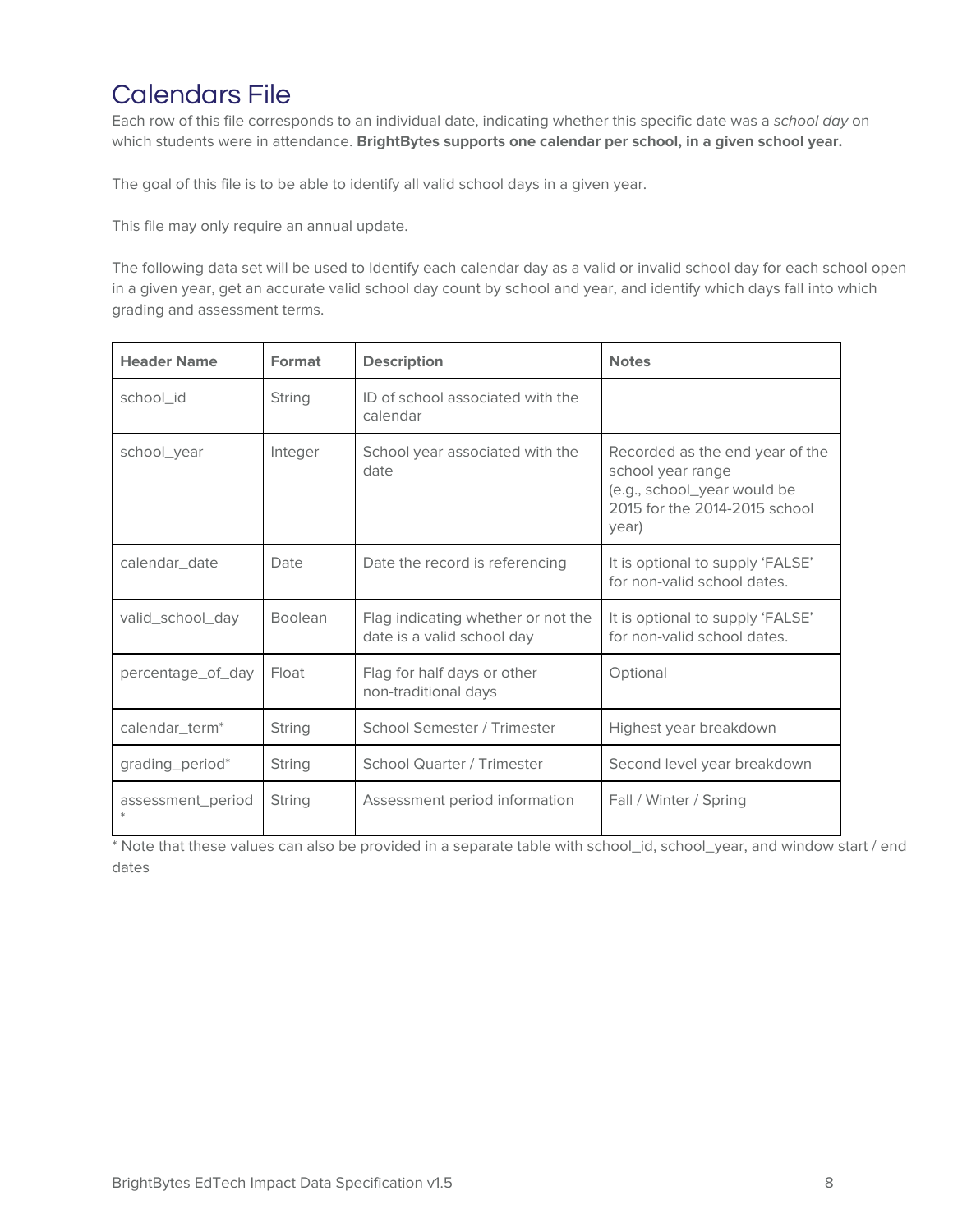# Student Tags

Each line in this file must contain information about students participating in one or more of the following: 504 Plan (504), Free and Reduced Lunch (free\_lunch), Individualized Education Plan (IEP), Limited English Proficiency (LEP), Homeless Youth (homeless).

If a student is part of more than one program, please include one line for each such program associated with the student.

Do not split the Student\_Tags file into current and historical files. Instead, only upload one file named "Student\_Tags.csv" that contains information on students **actively** enrolled in each tag.

#### If you are unable to supply all student tag data in the same file, and/or cannot identify each record with a **student\_tags\_type, please make note and communicate to the BrightBytes Data Team.**

The following data set will be used to identify students involved in various programs or student groups on any given day in time.

| <b>Header Name</b> | Format  | <b>Description</b>                                                                                                                                                  | <b>Notes</b>                                                                                      |
|--------------------|---------|---------------------------------------------------------------------------------------------------------------------------------------------------------------------|---------------------------------------------------------------------------------------------------|
| student_id         | String  | The student's ID                                                                                                                                                    |                                                                                                   |
| student_tags_type  | String  | The type of student program for<br>the given record:<br>Free and Reduced Lunch<br>504 Plan<br>ELL or LEP<br><b>Special Education/IEP Eligible</b><br>Homeless Youth | Values Will Be Mapped To:<br>- 'free_lunch'<br>$-9504'$<br>$-$ 'LEP'<br>$-$ 'IEP'<br>- 'homeless' |
| entry_date         | Date    | The date the student entered the<br>program                                                                                                                         | If full date unavailable, supply<br>school year instead                                           |
| exit date          | Date    | The date the student exited the<br>program. Will be NULL if student is<br>still participating in the program.                                                       | If full date unavailable, supply<br>school year instead                                           |
| school_year        | Integer | The school year student was<br>enrolled in program                                                                                                                  | Optional - only use if entry/exit<br>dates unavailable                                            |
| exit reason        | String  | If available, why did the student<br>leave the program?                                                                                                             | Optional                                                                                          |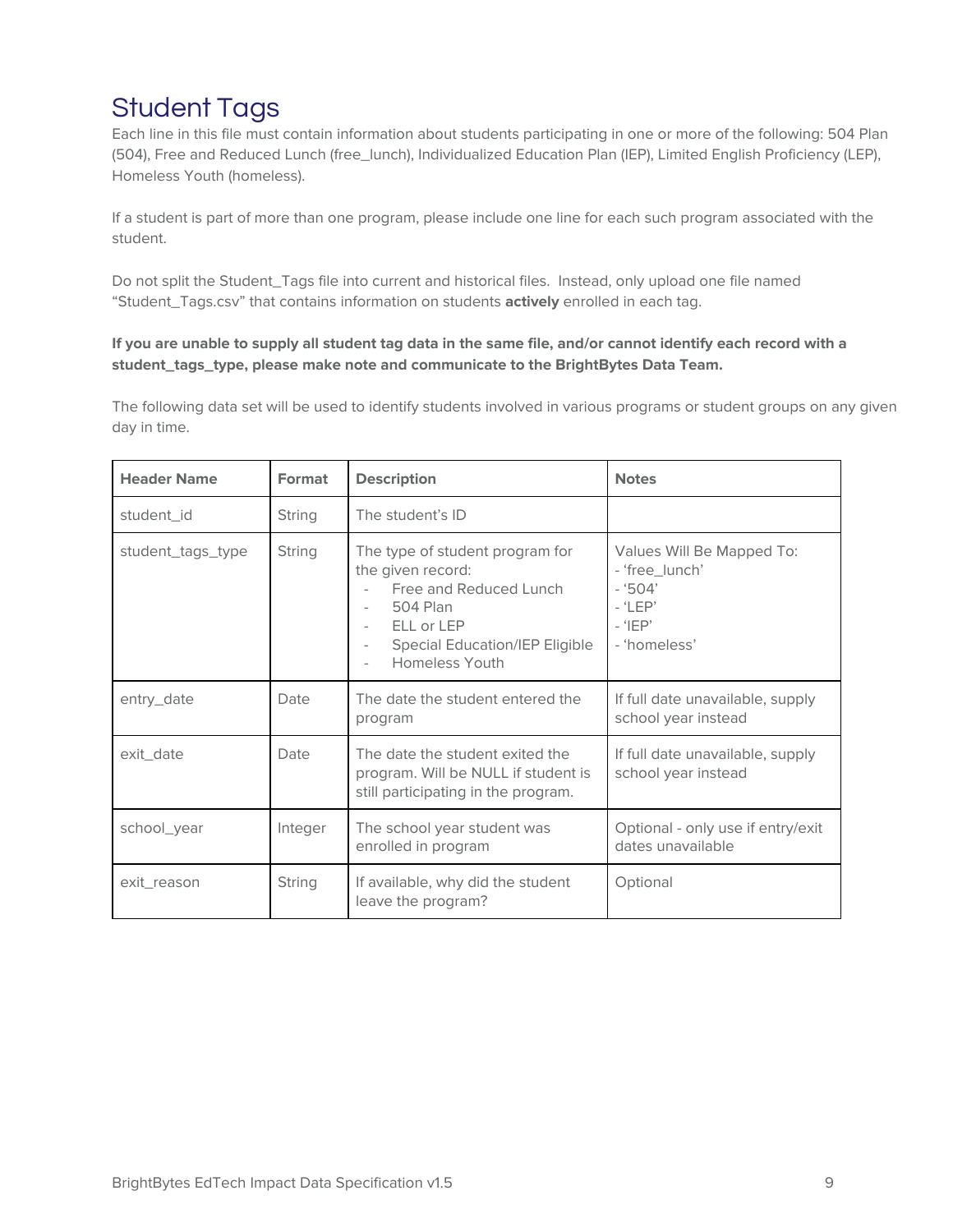# Student Assessments

BrightBytes has an existing partnership with a number of the assessment vendors who serve educators. Your integration team will provide information on these partnerships and the process that can be completed for BrightBytes to acquire this data directly from the vendor.

Each line in this file must contain information about a student's performance on a particular subject in either a state summative, interim, or college-preparatory assessment.

BrightBytes uses assessment data to identify assessment events, and link them to subscores where available

| <b>Header Name</b>  | Format        | <b>Description</b>                                                                   | <b>Notes</b>                                                                                     |
|---------------------|---------------|--------------------------------------------------------------------------------------|--------------------------------------------------------------------------------------------------|
| student_id          | String        | The student's ID                                                                     | Required                                                                                         |
| district_name       | <b>String</b> | <b>District Name</b>                                                                 | Required                                                                                         |
| school_name         | <b>String</b> | <b>School Name</b>                                                                   | Required                                                                                         |
| gender              | <b>String</b> | Gender                                                                               | Required                                                                                         |
| ethnicity           | <b>String</b> | Ethnicity                                                                            | Required                                                                                         |
| lep                 | <b>String</b> | <b>Student Tag</b>                                                                   | Optional                                                                                         |
| iep                 | String        | <b>Student Tag</b>                                                                   | Optional                                                                                         |
| free_lunch          | <b>String</b> | <b>Student Tag</b>                                                                   | Optional                                                                                         |
| mobility            | <b>String</b> |                                                                                      | Optional                                                                                         |
| student_grade_level | String        | The grade level of the student<br>who took the assessment                            | Optional, can also be inferred<br>from enrollments table                                         |
|                     |               |                                                                                      | Value Mapping Required:<br>- integers, 0-12                                                      |
| scale_score         | Integer       | The scaled score the student<br>received on the exam                                 |                                                                                                  |
| assessment_date     | Date          | The date the student took the<br>assessment                                          |                                                                                                  |
| assessment_year     | Integer       | The school year during which<br>assessment was given                                 | The 4-digit end year of the<br>school year range                                                 |
|                     |               |                                                                                      | Can be formulaically calculated<br>from 'assessment_date' if<br>unavailable in raw data          |
| assessment_name     | String        | The name of assessment (e.g.,<br>NWEA MAP, LANG ARTS-8,<br>PSAT, Advanced Placement) | Values Will Be Mapped To:<br>- 'interim'<br>- 'summative'<br>- 'ACT/SAT'<br>- 'PSAT'<br>$-$ 'AP' |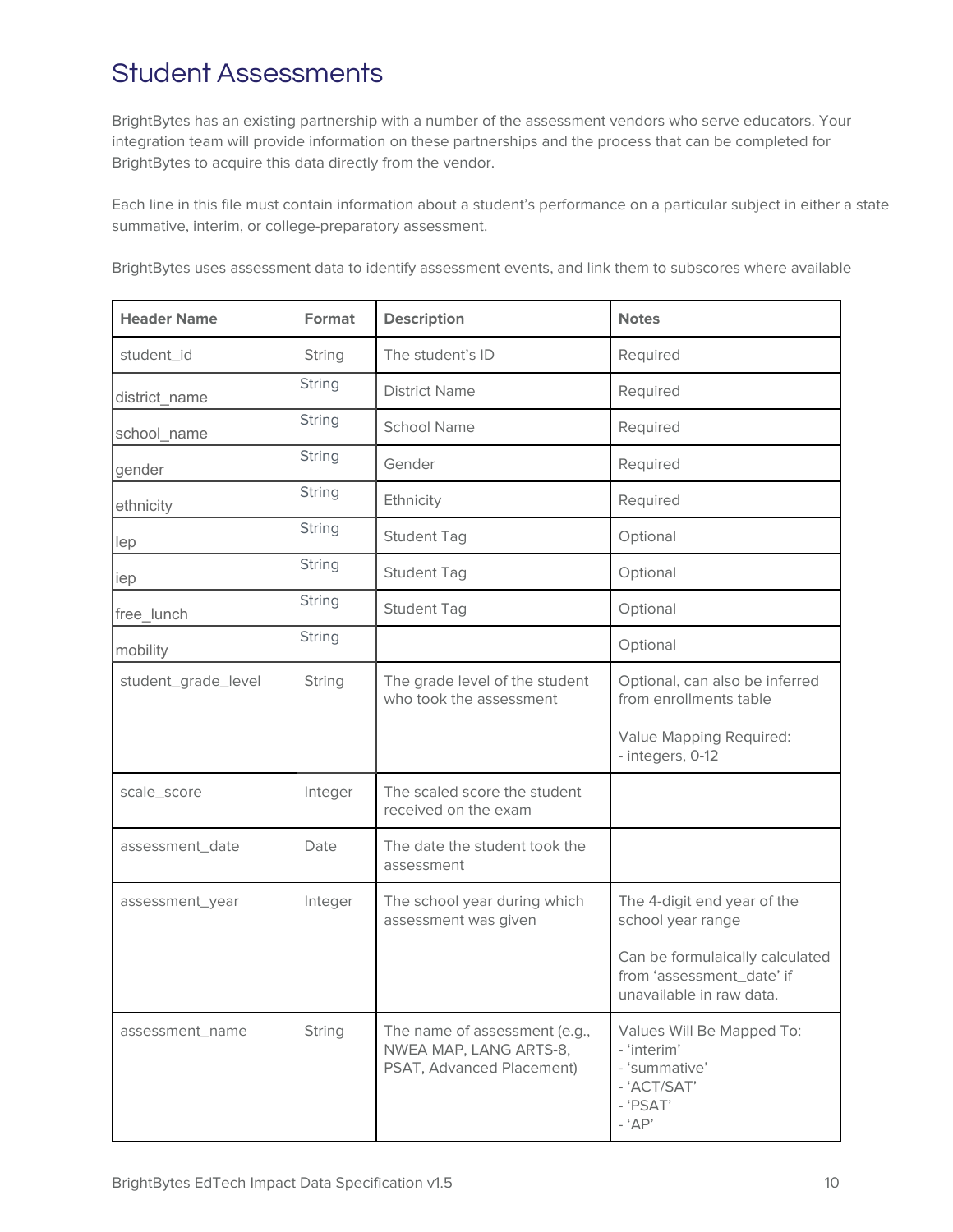| subject                           | String        | The course subject of the<br>assessment                               | Values Will Be Mapped To:<br>- 'math'<br>- 'reading'<br>- 'social_science'<br>- 'science'                                             |
|-----------------------------------|---------------|-----------------------------------------------------------------------|---------------------------------------------------------------------------------------------------------------------------------------|
| term                              | String        | The portion of the school year<br>during which the test was<br>given. | Only necessary for district<br>assessments taken more than<br>once per year.                                                          |
|                                   |               |                                                                       | Depending on frequency of<br>exam, values will be mapped<br>to:<br>- 'Fall'<br>- 'Winter'<br>- 'Spring'<br>$-$ 'Q1'<br>$-$ 'Q2', etc. |
| proficiency_level                 | <b>String</b> | Proficiency bucket (ie. 1-5)                                          |                                                                                                                                       |
| proficiency_flag                  | String        |                                                                       | 3 or $4$ = Proficient, 1 or $2$ = Not<br>Proficient                                                                                   |
| proficiency_level_descri<br>ption | String        | Proficiency description (ie Well<br>Below, Above)                     | Can also be mapped if needed                                                                                                          |
| percentage_score                  | Int           | Percentage score on test as a<br>whole                                | Optional - likely available for<br>some test and not others                                                                           |
| test_percentile                   | Int           | Percentile rank                                                       | Optional - likely available for<br>interims but not summatives                                                                        |
| growth_score                      | String        | Growth from last assessment<br>term, where applicable                 | Optional                                                                                                                              |
| ff_growth_score                   | numeric       | Growth score from Fall to Fall                                        | Optional<br>Growth from last assessment<br>term, where applicable                                                                     |
| ff_growth _target                 | <b>String</b> | Growth target from Fall to Fall                                       | Growth from last assessment<br>term, where applicable                                                                                 |
| fw_growth_score                   | numeric       | Growth score from Fall to<br>Winter                                   | Optional<br>Growth from last assessment<br>term, where applicable                                                                     |
| fw_growth_target                  | Integer       | Growth target from Fall to<br>Winter                                  | Growth from last assessment<br>term, where applicable                                                                                 |
| fs_growth_score                   | numeric       | Growth score from Fall to<br>Spring                                   | Optional<br>Growth from last assessment<br>term, where applicable                                                                     |
| fs_growth_target                  | <b>String</b> | Growth target from Fall to<br>Spring                                  | Optional<br>Growth from last assessment<br>term, where applicable                                                                     |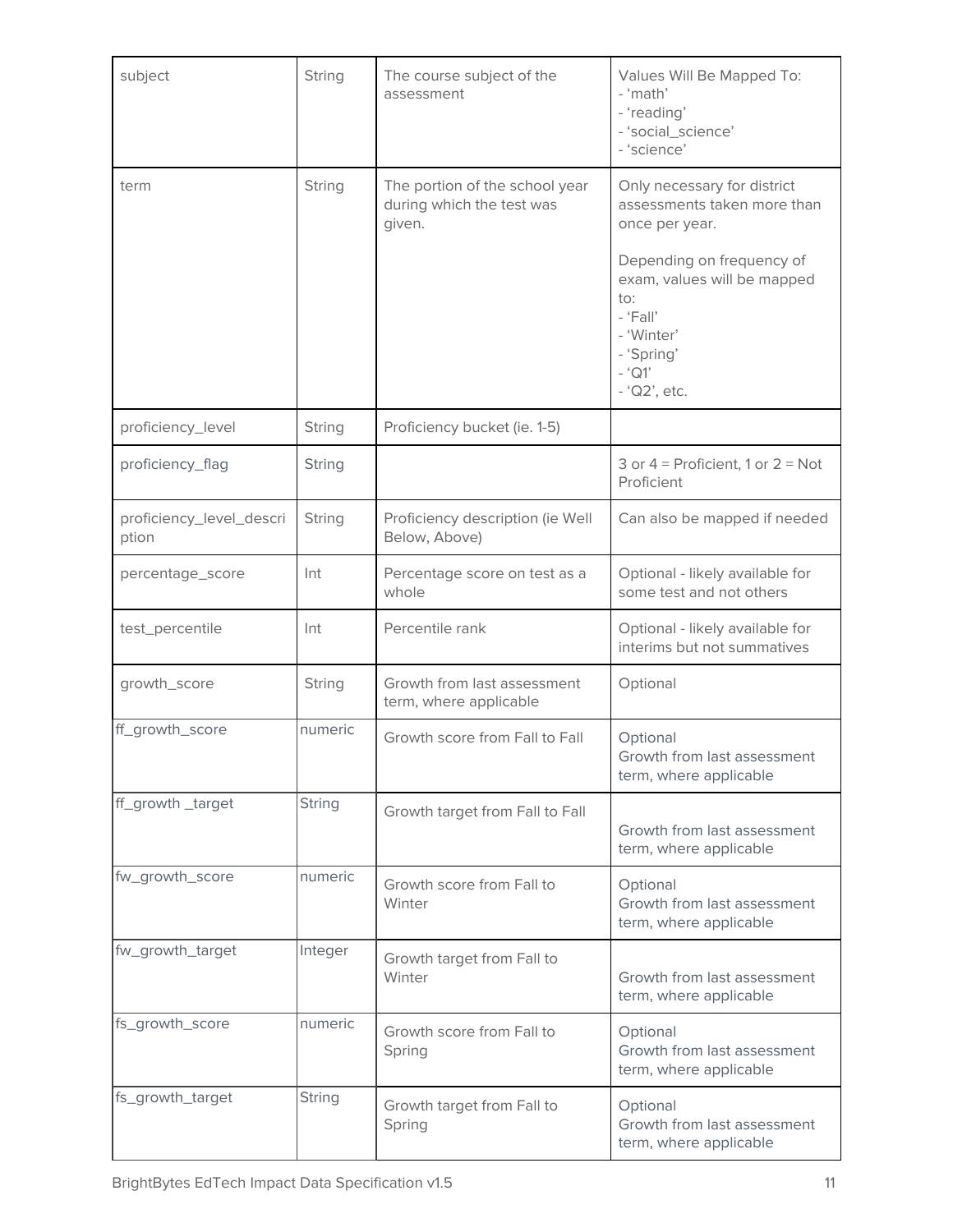| ws_growth_score      | numeric        | Growth score from Winter to<br>Spring                                                              | Growth from last assessment<br>term, where applicable                                                                   |  |
|----------------------|----------------|----------------------------------------------------------------------------------------------------|-------------------------------------------------------------------------------------------------------------------------|--|
| ws_growth_target     | <b>String</b>  | Growth target from Winter to<br>Spring                                                             | Growth from last assessment<br>term, where applicable                                                                   |  |
| growth_percentile    | Int            | Normed growth percentile<br>score, where applicable                                                | likely available for interims but<br>not summatives                                                                     |  |
| accommodations       | <b>Boolean</b> | Flag for students that took a<br>test with accommodations                                          | Optional                                                                                                                |  |
| retest               | <b>Boolean</b> | Flag for retest events<br>Optional                                                                 |                                                                                                                         |  |
| test_format          | String         | Online, paper-pencil, etc.                                                                         | Optional                                                                                                                |  |
| unique_assessment_id | Int            | Unique id across all<br>assessments that can be used<br>to identify subscores where<br>appropriate | Mandatory - can create<br>internally using student_id,<br>assessment_date,<br>assessment_name, and<br>subject if needed |  |
| test_version         | <b>String</b>  | Test version of assessment to<br>be used when unique id is not<br>available                        | Mandatory                                                                                                               |  |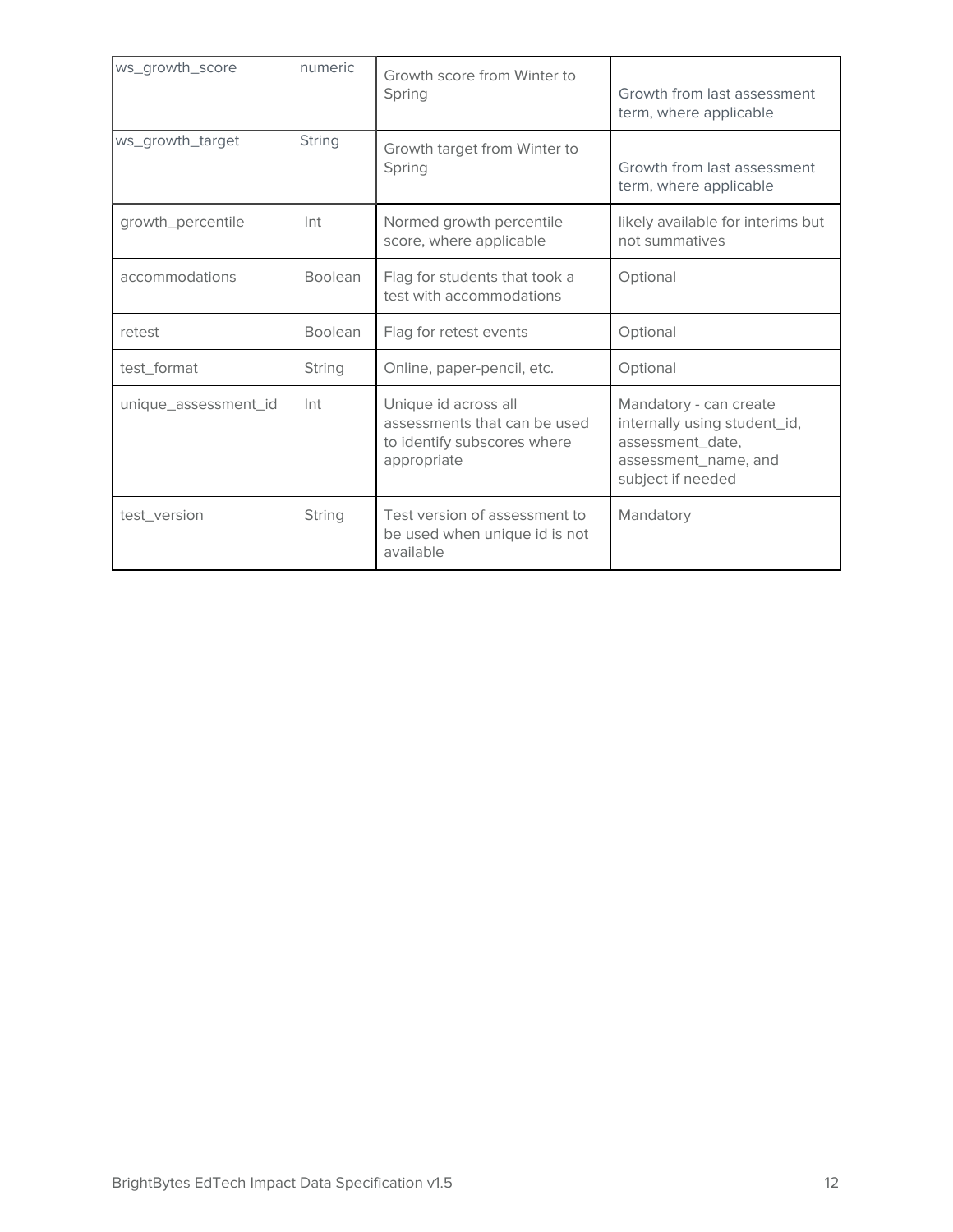# **Teachers**

Each line in this file must represent a teacher in the district. This will be used to provide visibility for teachers to students enrolled in their sections.

If a teacher teaches at two separate schools, they will appear two times in this document with only their 'school\_id' changing.

No historical information needs to be uploaded in this file. Only information on active teachers is necessary.

| <b>Header Name</b> | Format | <b>Description</b>                                                      | <b>Notes</b>                                                    |
|--------------------|--------|-------------------------------------------------------------------------|-----------------------------------------------------------------|
| school_id          | String | The school ID associated with<br>the teacher record.                    |                                                                 |
| teacher id         | String | Unique and constant id for<br>the teacher                               | Must be unique across district                                  |
| teacher email      | String | The teacher's email address<br>that they will use to access<br>Clarity. | Must match format $a@b.c$ and<br>must be unique across district |
| first name         | String |                                                                         |                                                                 |
| last name          | String |                                                                         |                                                                 |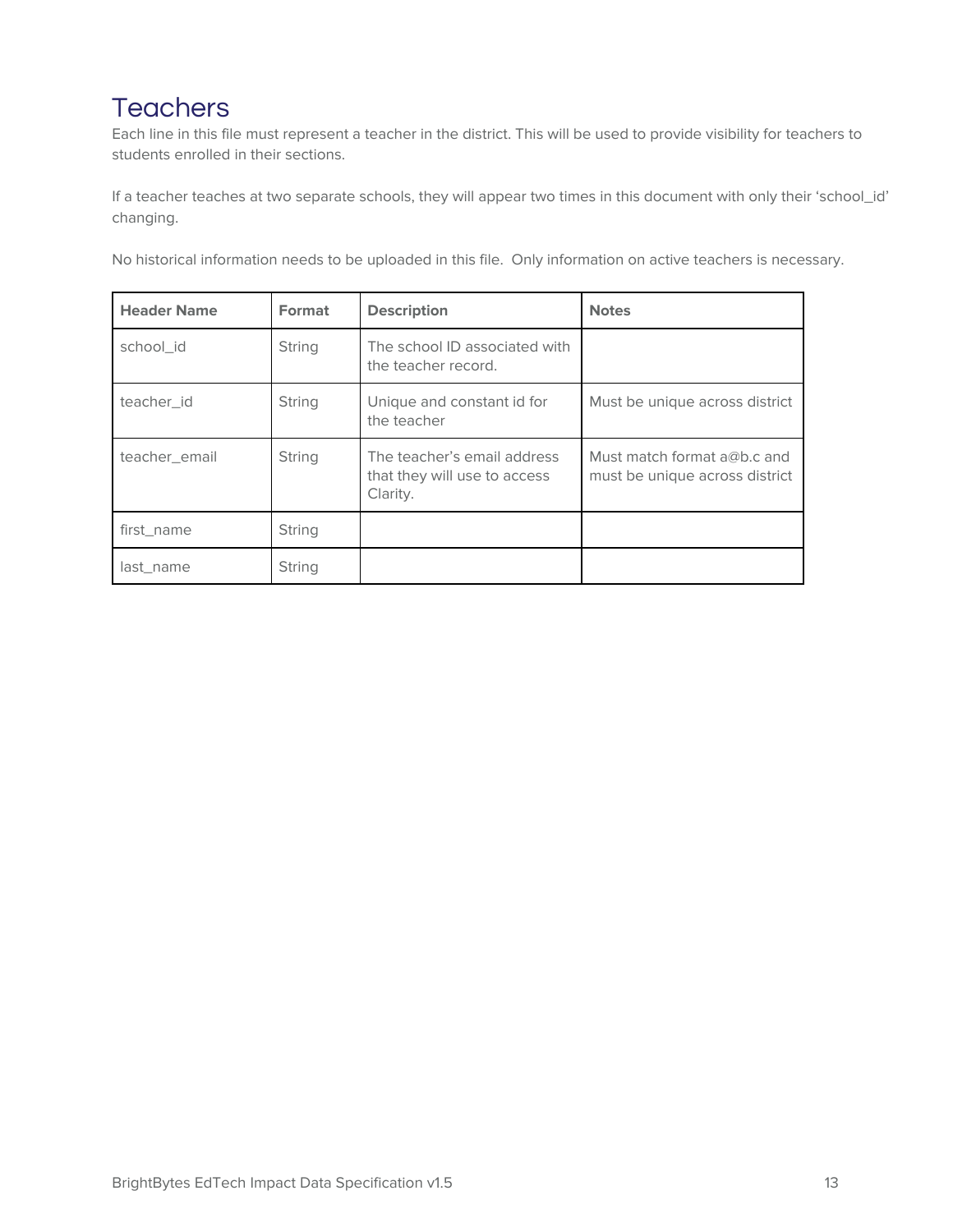# **Sections**

Each line in this file must represent a section in schools within the district. This will be used to indicate which teachers are associated with each section.

No historical information needs to be uploaded in this file. Only information on active section/teacher associations is necessary.

| <b>Header Name</b> | Format | <b>Description</b>                                                                                         | <b>Notes</b>                                                                                      |
|--------------------|--------|------------------------------------------------------------------------------------------------------------|---------------------------------------------------------------------------------------------------|
| school_id          | String | The school ID associated with<br>the section record.                                                       |                                                                                                   |
| section_id         | String | Unique and constant id for the<br>section                                                                  | Must be unique across<br>district, and will be<br>referenced in<br>Section_Enrollments file       |
| teacher_id         | String | Unique identifier for primary<br>teacher for the section.                                                  | Optional. Must match<br>teacher_id provided in<br>Teachers file                                   |
| teacher_2_id       | String | Unique identifier for<br>supplementary co-teacher for<br>the section.                                      | Optional. Must match<br>teacher_id provided in<br>Teachers file                                   |
| course_name        | String | Name of the course for this<br>section. (eg. Social Studies).                                              | Required.                                                                                         |
| course_number      | String | Identifier of the course for this<br>section (eg. 101).                                                    | Optional. May be used to<br>differentiate between<br>sections with the same<br>course_name.       |
| period             | String | Bell schedule information for<br>sections (eg. 2)                                                          | Optional. May be used to<br>differentiate between<br>sections with the same<br>course_name.       |
| name               | String | Unique name for section and<br>time within a school.<br>(eg. Social Studies - 101 -<br>Period 2)           | Optional. BrightBytes may<br>generate unique name<br>from course_name +<br>course_number + period |
| section_grade      | Option | Section grade, if applicable.<br>Acceptable values:<br>{PreK, K, 1, 2, 3, 4, 5, 6, 7, 8, 9,<br>10, 11, 12} | Optional.                                                                                         |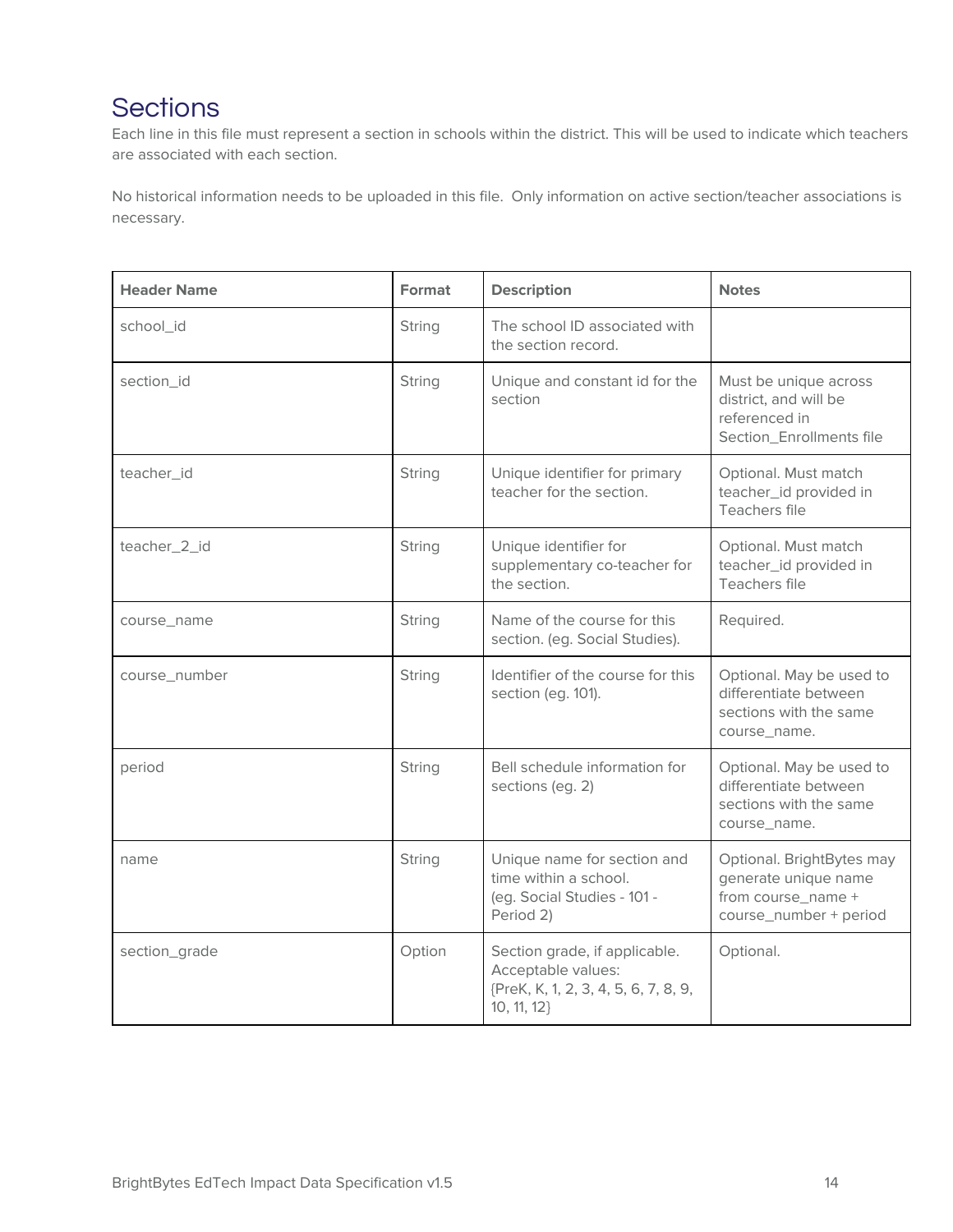# Section Enrollments

Each line in this file must represent a student enrollment in a section. This will be used to indicate which students are associated with each section.

No historical information needs to be uploaded in this file. Only information on active section/student associations is necessary.

| <b>Header Name</b> | Format | <b>Description</b>                                               | <b>Notes</b>                                                       |
|--------------------|--------|------------------------------------------------------------------|--------------------------------------------------------------------|
| school id          | String | The school ID associated with the<br>section_enrollment record.  |                                                                    |
| section_id         | String | The section ID associated with the<br>section_enrollment record. | This must match the<br>section_id provided in the<br>Sections file |
| student id         | String | The student ID associated with the<br>section enrollment record. |                                                                    |
| entry_date         | Date   | Section enrollment start                                         |                                                                    |
| exit date          | Date   | Section enrollment end                                           |                                                                    |
| school_year        | Int    | 4-digit ending school year (ie. 18-19)<br>$= 2019$               |                                                                    |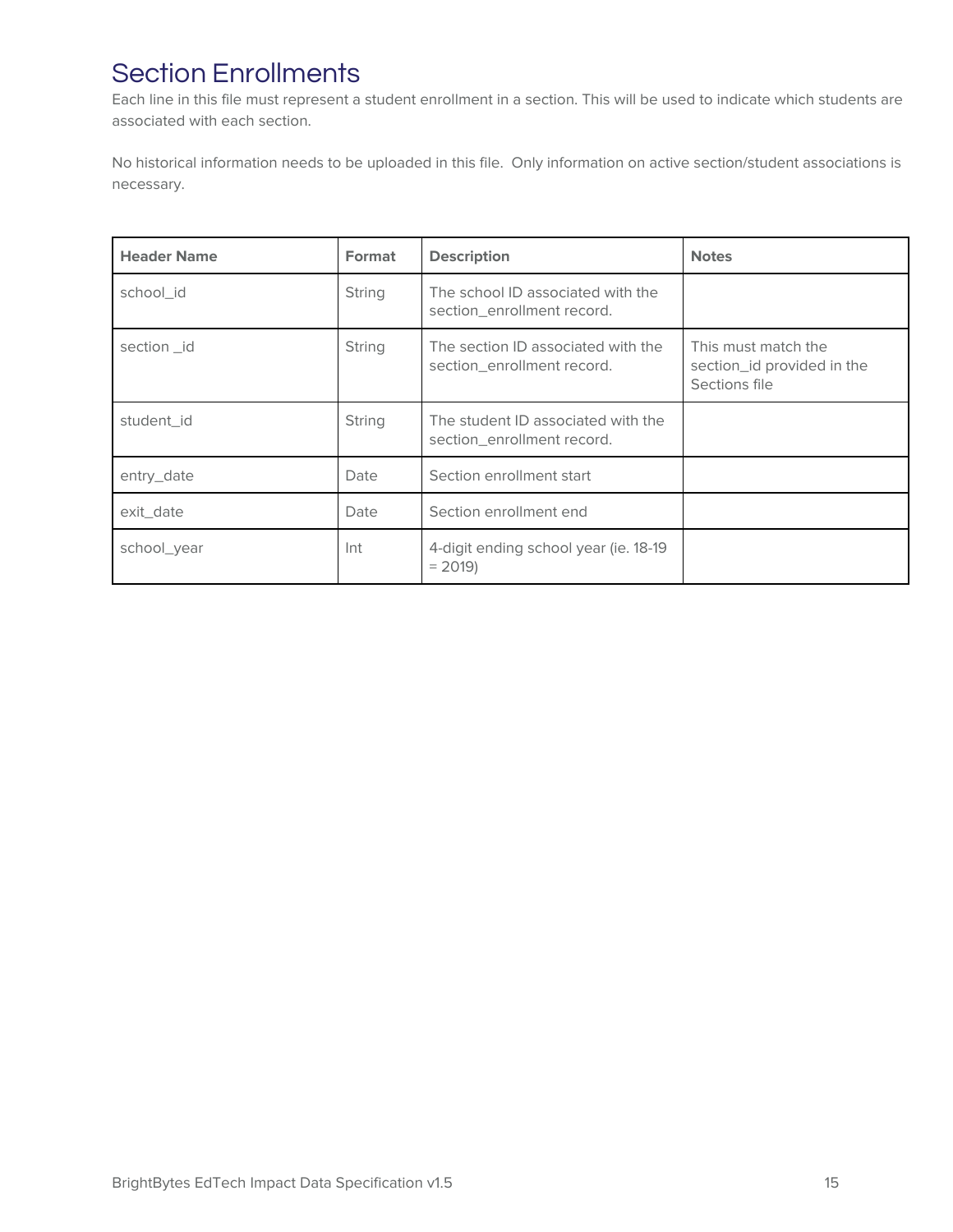#### **District Data Provided to the MDE**

BrightBytes will provide MDE with summary of the analysis of patterns and trends across multiple domains based upon data collected via both the EdTech Impact (Solution and the Technology & Learning Solution. The analysis will reflect aggregated data at the school, district and state level – and will **not** contain any student, teacher or classroom level information. The MDE may request from BrightBytes reports beyond those described below, but any additional ad hoc or custom reports will be limited to the data aggregated at the school, district and state level – and will likewise **not** contain any student, teacher or classroom level information.

#### **Technology and Learning Report**

The Technology & Learning report will include topics such as:

- Student and teacher access to devices and internet; both at school and from home.
- Student and teacher skill levels with respect to using technology for creating content, using technology to engaging with others, and curating digital content for students.
- The degree to which districts engage in practices and procedures that enhance, support and encourage the use of technology for instruction.
- The professional development topics around the use of instructional technology teachers are most interested in receiving.
- The frequency with which teachers are asking students to use technology for collaboration, communication, creativity, and critical thinking tasks.

#### **EdTech Impact Report**

The EdTech Impact report will include topics such as:

- An analysis of overall app usage (e.g., most common apps used, app usage by subject/type, app usage by grade band or grade level).
- An analysis of app usage patterns (e.g., time of day, median session duration, average sessions per week).
- An analysis of app equity focusing on usage by various student groups (e.g., ELL, IEP, Race/Ethnicity, Gender).
- An analysis of app usage as it relates to students hitting their growth targets on interim (benchmark) assessments.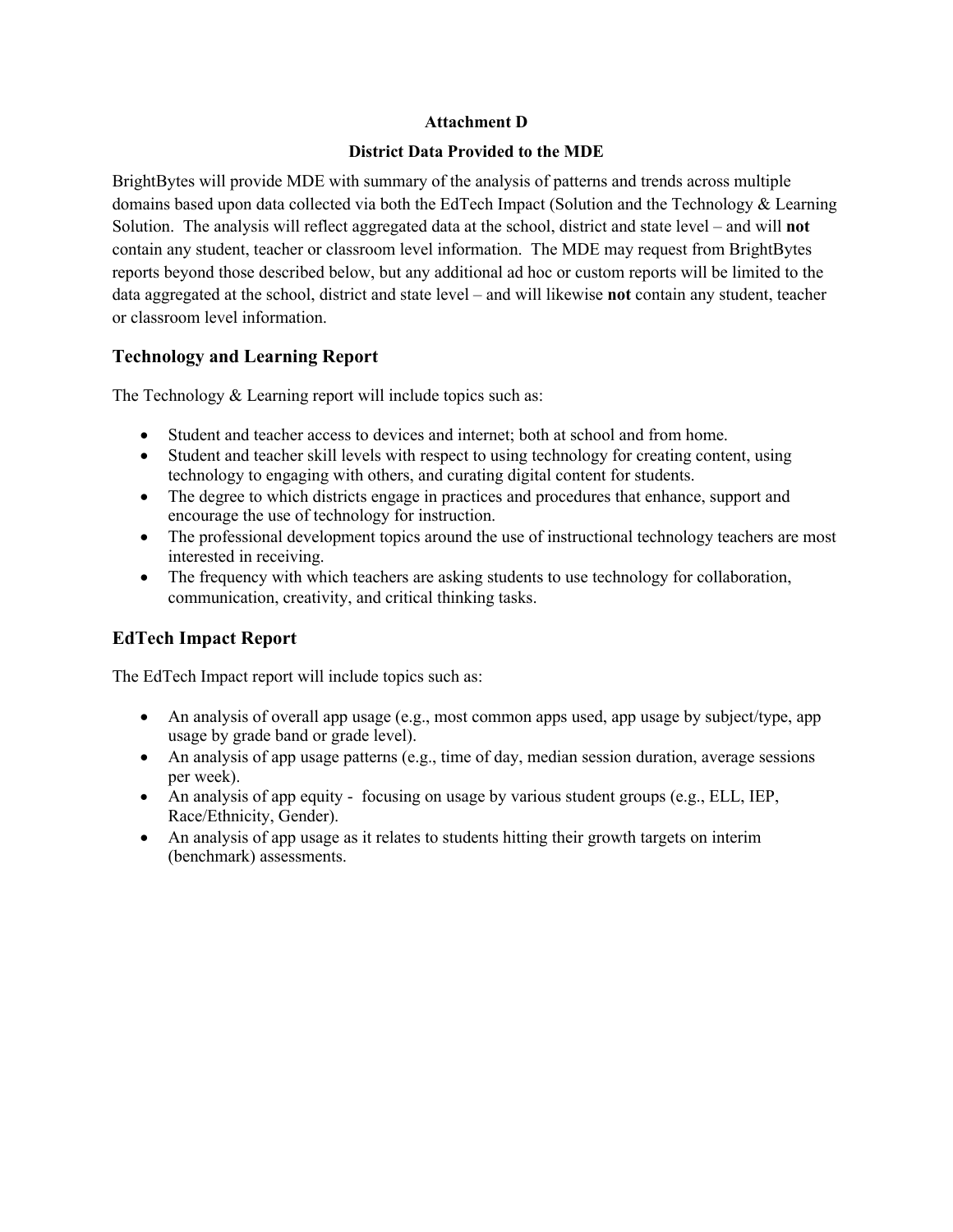#### **OATH OF CONFIDENTIALITY AND NON-DISCLOSURE OF RELEASED INFORMATION**

#### **(MUST be completed by ALL Users)**

For Access to Confidential District Data

I, \_\_\_\_\_\_\_\_\_\_\_\_\_\_\_\_\_\_\_\_, as an employee/contractor of BrightBytes, Inc., the entity awarded the contract for providing a website, software and services to assist school districts, schools and other education partners in accessing, using and analyzing data with the goal of improving student learning outcomes, am considered an authorized representative of the School Districts with the MDE, and, as part of my job-related duties, have access to personally identifiable staff and student information processed, stored, or managed by District and/or Mississippi Department of Education (MDE) systems. Personally identifiable information (PII) includes all information protected by state or federal law; especially relevant to education data are: the Family Educational Rights and Privacy Act of 1974, Individuals with Disabilities Education Act of 2004 and Section 37-15-1, et seq. of the Mississippi Code of 1972, Annotated, as amended and other Federal and State law and regulations. I agree that I shall not release District Data unless authorized to do so according to applicable laws, rules, and regulations; neither shall I access and use the information contained therein except for the reasons and under the terms set out in this DSA.

I acknowledge and I fully understand that the release by me of this information to any unauthorized person could subject me to disciplinary action, up to and including termination, as well as any legal penalties available under applicable law.

Applicable Data:

- District Data (See Attachment C)
- MDE requested Data (See Attachment D)

I acknowledge that misuse of data may result in the termination of this DSA with Contractor.

SIGNATURE:

(Please sign in blue ink)

PRINTED NAME:

(Please print in blue ink)

TITLE: \_\_\_\_\_\_\_\_\_\_\_\_\_\_\_\_\_\_\_\_\_\_\_\_\_\_\_\_\_\_\_\_\_\_\_\_\_\_\_\_\_\_\_\_\_\_\_\_\_\_\_\_\_\_

DATE: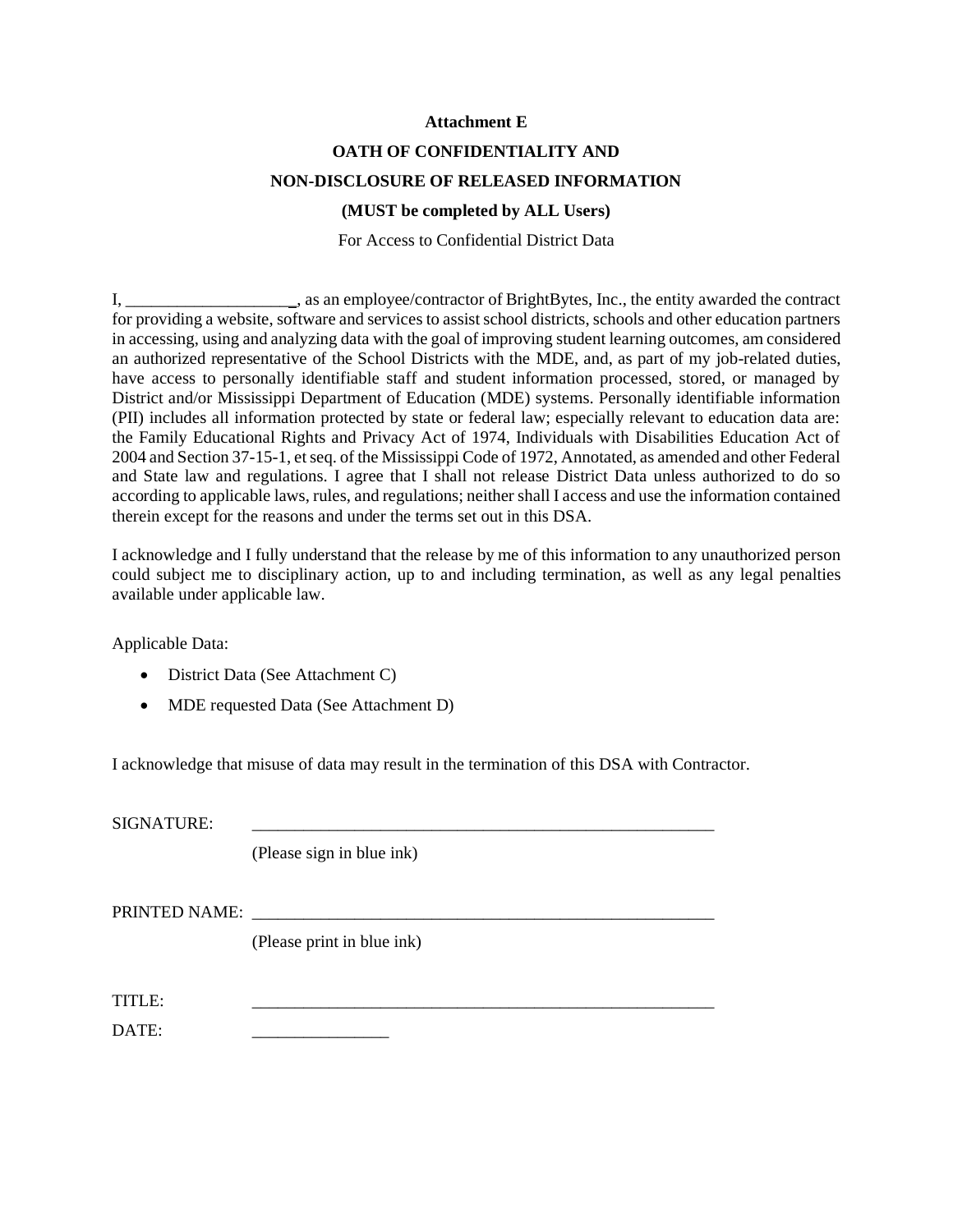### **BRIGHTBYTES STUDENT DATA PRIVACY STATEMENT**

BrightBytes provides applications, software, infrastructure and online tools (collectively, our "Service") designed to assist school districts, schools, and other educational partners (collectively referred to as "Schools") access, use and analyze data with the goal of improving student learning outcomes.

During the course of offering certain applications to our School customers, we may have access to Student Data. "Student Data" is any information that is directly related to an identifiable current or former student that is maintained by a school, school district, or related entity or organization, or by us. Student Data may include "educational records" as defined in the Family Educational Rights and Privacy Act ("FERPA"). We consider Student Data to be highly confidential.

Our collection and use of Student Data provided by the Schools through our Service is governed by our contracts with the Schools and by federal and state law. This BrightBytes Student Data Privacy Statement explains how we collect, use, and share Student Data we may collect through our Service. If you have questions about specific practices relating to Student Data provided to BrightBytes by a School, please direct your questions to your School.

## **What Student Data Do We Collect?**

BrightBytes has access to Student Data only as requested by the School as needed to perform the Service. The type of Student Data we collect will depend on how the School uses the Service and the particular Applications we provide to the School, but could include information relating to the individual student and the student's educational record, such as a name, student ID numbers, grades, and/or coursework. In many instances, we receive only de-identified or aggregate information about students from a School, such that we would not be able to identify an individual student. From time to time, we may collect information from other sources, including from non-school sources or from the students themselves. If we combine or associate information from other sources with Student Data we collect through the Service, we will treat the combined information as Student Data under our policies and agreements, including under this Student Data Privacy Statement. Please talk to your school if you have questions about the type of personal information the school provides to services like BrightBytes.

#### **How do we use Student Data?**

All Student Data that we have access to, if any, is owned and controlled by the Schools. We use such data to provide the Service to the School and for other limited purposes permitted by our agreements with the Schools, such as to evaluate, improve, and develop our products, applications and services. We will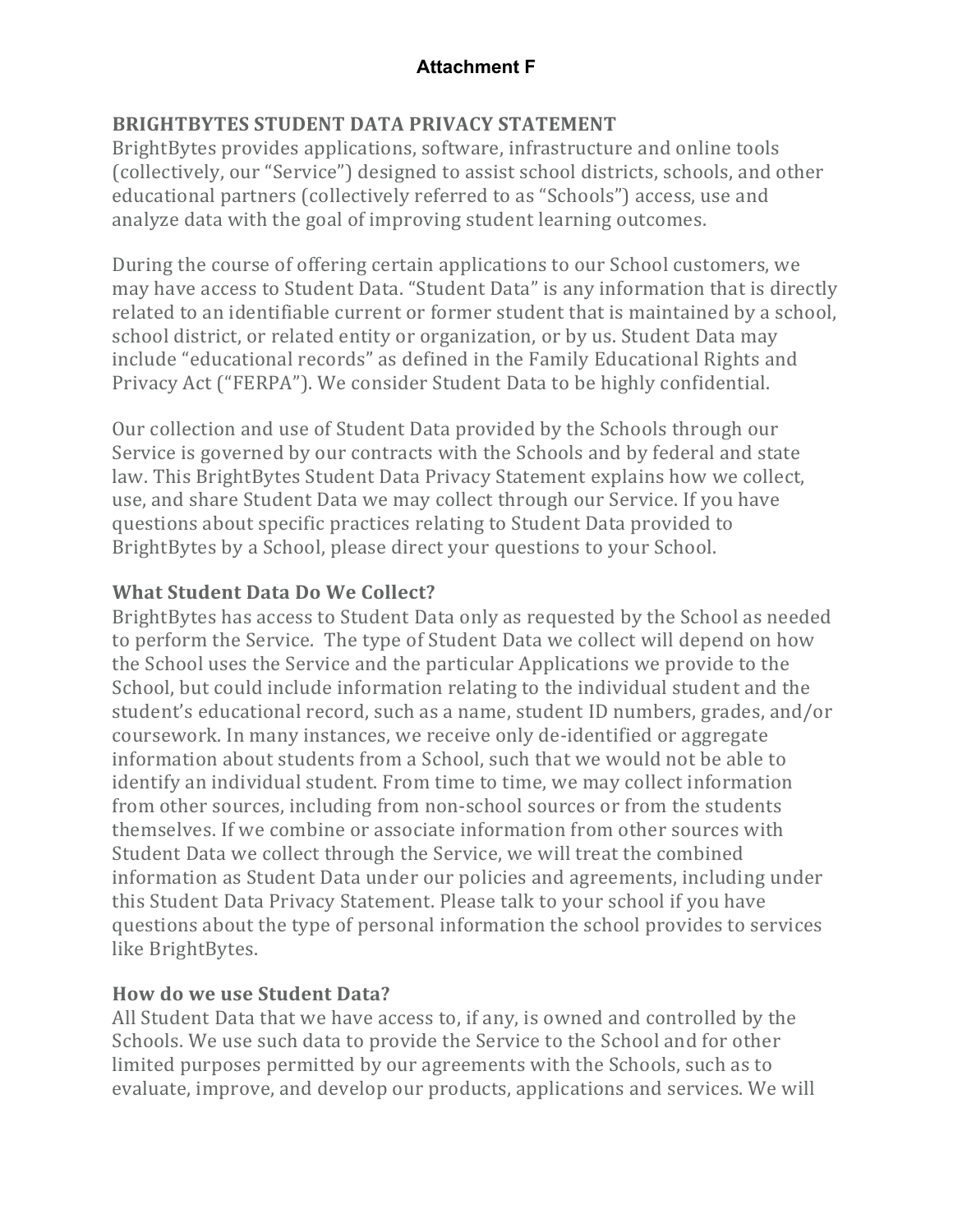never use Student Data for marketing purposes or to engage in targeted advertising.

Do we share Student Data with third parties?

BrightBytes only shares Student Data in a few limited circumstances, as described below. We do not rent or sell Student Data for marketing purposes.

# We may share Student Data in the following ways:

• As needed to perform the Service and/or at the direction of a School and as authorized by our contract with the School. For example, information including Student Data, will be shared between and among authorized School users and School administrators who access the Service under the same Agreement, but only for the purpose of providing the Service purchased by the School. This sharing may depend on the settings and functionality selected by the School.

• With our trusted vendors, third party service providers and other individuals who perform services on our behalf, but only if such providers have a need to access such information for the purpose of carrying out their work for us and do so under strict confidentiality and data security terms.

• We may share aggregate or anonymized data (including personal data that has been stripped of personally identifying characteristics) with third parties, but will do so only in such a way that no individual may reasonably be identified.

• We may be required to share information with law enforcement or other third parties when compelled to do so by court order or other legal process, to comply with statutes or regulations, to enforce our Terms of Use, or if we believe in good faith that the disclosure is necessary to protect the rights, property or personal safety of our visitors.

• In the event of a change of control: If we sell, divest or transfer the business or a portion of our business, we may transfer information, provided that the new provider has agreed to data privacy standards no less stringent than our own. We may also transfer personal information  $-$  under the same conditions  $-$  in the course of mergers, acquisitions, bankruptcies, dissolutions, reorganizations, liquidations, similar transactions or proceedings involving all or a portion of our business. In either case, we will use our best efforts to provide you with notice and an opportunity to opt-out of the transfer of Student Data by deleting your Student Data information and terminating your account.

#### How we use anonymized data.

We may use data which has de-identified and/or aggregated for product development, research analytics and other purposes, including for the purpose of analyzing, improving or marketing the Applications and our Service, or for the development and improvement of educational sites, services or applications. If BrightBytes publicly discloses or shares with third parties (e.g., in marketing materials, published research, analytics, or in application development)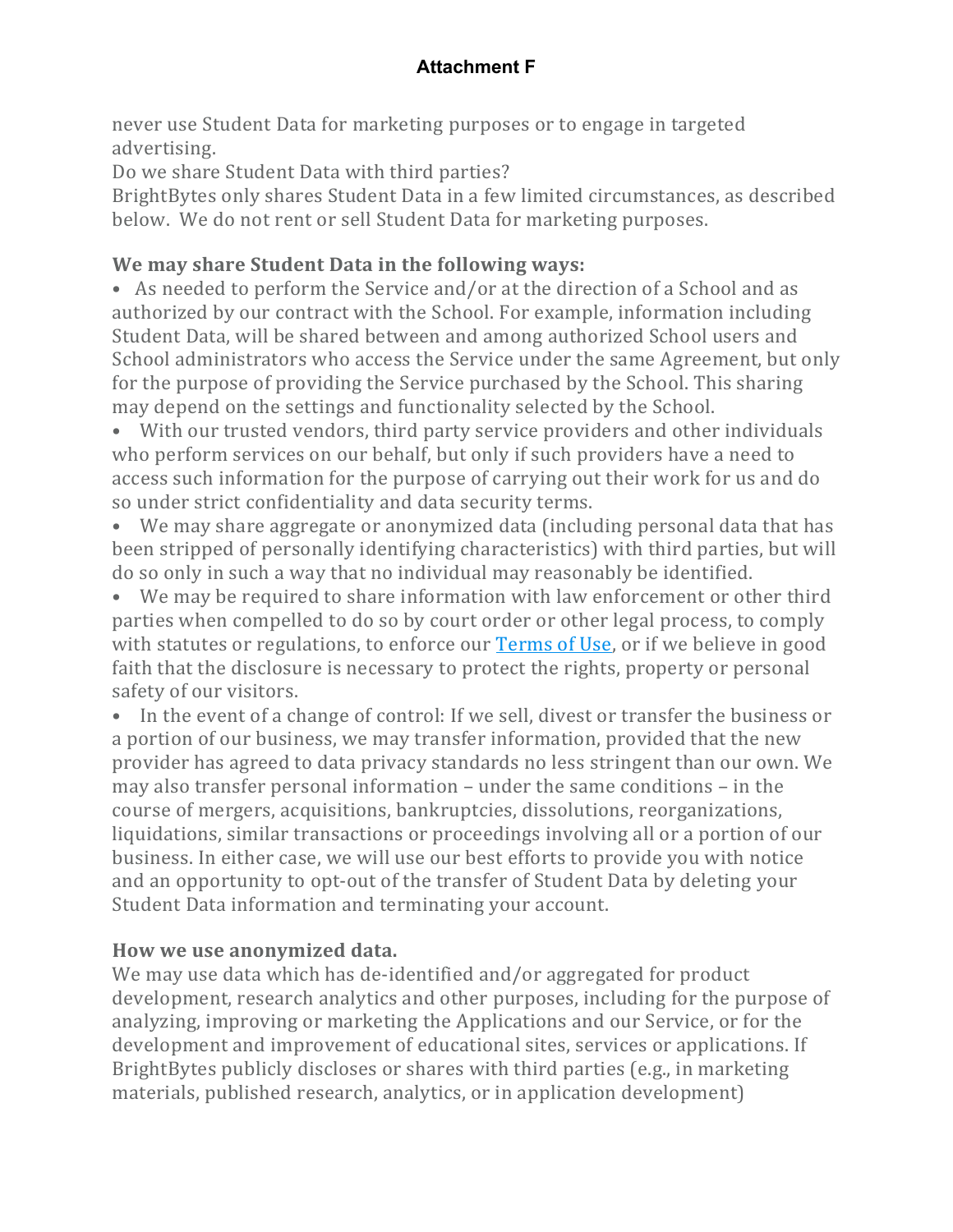information that is derived from Student Data, such data will be aggregated and/or anonymized to reasonably avoid identification of a specific school or individual. By way of example, BrightBytes may use de-identified or anonymizes data derived from Student Data in a form which may not reasonably identify either a particular individual, educational entity or school, to develop further analytic frameworks and application tools.

#### **Questions about access or deletion of data**

Student Data is provided and controlled by the Schools. If you have any questions about reviewing, modifying, or deleting personal information of a student, please contact your school directly.

#### **Children's Privacy**

BrightBytes collects information from children only at the direction of a school or educational institution for the purpose of providing the BrightBytes Service. BrightBytes relies on each school to obtain consent and provide appropriate and disclosure, if necessary, for BrightBytes to collect any student information from students under 13, as permitted by the Children's Online Privacy Protection Act (COPPA). Please contact us at info@brightbytes.net if you believe we have inadvertently collected personal information from a child under 13 without proper consents so that we may delete such information as soon as possible.

#### **Changes to this Policy**

BrightBytes may modify or update this Privacy Policy from time to time so you should review this page periodically. If we change the policy in a material manner, for example if we seek to use personal information in a materially different way than we had previously, we will use our best efforts to provide additional notice before the changes take effect. Our use of Student Data is governed by our Agreements with Schools and we will not make any changes to our privacy practices involving Student Data which would be inconsistent with those contractual requirements without the consent of the School.